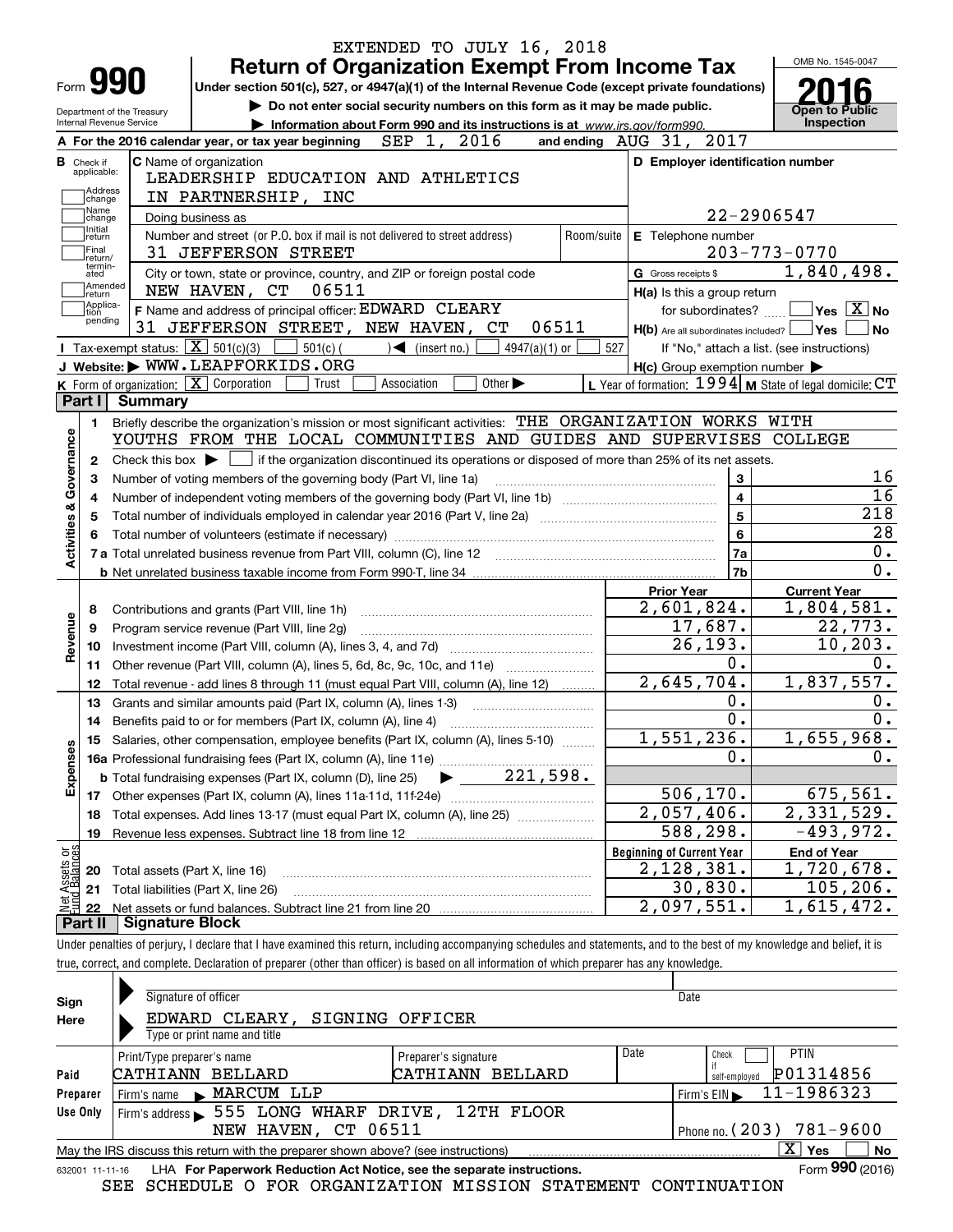| 1<br>2<br>3<br>4<br>4a | $\overline{\mathbf{x}}$<br>Briefly describe the organization's mission:<br>LEAP EMPOWERS YOUNG PEOPLE TO BE LEADERS WHO CREATE A NURTURING<br>COMMUNITY FOR CHILDREN IN NEED.<br>WE BELIEVE THAT FAMILIES<br>IN ALL<br>NEIGHBORHOODS DESERVE ACCESS TO LEARNING OPPORTUNITIES THAT INSPIRE A<br>BROAD WORLD VIEW AND ENCOURAGE YOUNG PEOPLE TO EMBRACE THEIR LIMITLESS<br>Did the organization undertake any significant program services during the year which were not listed on the<br>prior Form 990 or 990-EZ?<br>If "Yes," describe these new services on Schedule O.<br>Did the organization cease conducting, or make significant changes in how it conducts, any program services?<br>If "Yes," describe these changes on Schedule O.<br>Describe the organization's program service accomplishments for each of its three largest program services, as measured by expenses.<br>Section 501(c)(3) and 501(c)(4) organizations are required to report the amount of grants and allocations to others, the total expenses, and<br>revenue, if any, for each program service reported.<br>1,785,083. including grants of \$<br>22,773.<br>) (Revenue \$<br>(Expenses \$<br>(Code:<br>LEAP PROVIDES FREE AFTER SCHOOL AND SUMMER EDUCATIONAL AND SOCIAL<br>DEVELOPMENT PROGRAMMING FOR 1300 CHILDREN, TEENS AND YOUNG ADULTS IN<br>HIGH POVERTY NEIGHBORHOODS.<br>LEAP UNIQUELY PROVIDES ITS PROGRAMMING BY<br>TRAINING AND EMPLOYING 200 COLLEGE AND HIGH SCHOOL STUDENTS AS<br>COUNSELORS, MENTORS, INSTRUCTORS AND LIFE GUARDS.<br>LEAP FOCUSES ON |  |  |  |  |  |  |  |
|------------------------|-------------------------------------------------------------------------------------------------------------------------------------------------------------------------------------------------------------------------------------------------------------------------------------------------------------------------------------------------------------------------------------------------------------------------------------------------------------------------------------------------------------------------------------------------------------------------------------------------------------------------------------------------------------------------------------------------------------------------------------------------------------------------------------------------------------------------------------------------------------------------------------------------------------------------------------------------------------------------------------------------------------------------------------------------------------------------------------------------------------------------------------------------------------------------------------------------------------------------------------------------------------------------------------------------------------------------------------------------------------------------------------------------------------------------------------------------------------------------------------------------------------------------------------------------------------|--|--|--|--|--|--|--|
|                        |                                                                                                                                                                                                                                                                                                                                                                                                                                                                                                                                                                                                                                                                                                                                                                                                                                                                                                                                                                                                                                                                                                                                                                                                                                                                                                                                                                                                                                                                                                                                                             |  |  |  |  |  |  |  |
|                        |                                                                                                                                                                                                                                                                                                                                                                                                                                                                                                                                                                                                                                                                                                                                                                                                                                                                                                                                                                                                                                                                                                                                                                                                                                                                                                                                                                                                                                                                                                                                                             |  |  |  |  |  |  |  |
|                        | $\sqrt{}$ Yes $\sqrt{X}$ No<br>$\sqrt{}$ Yes $\sqrt{}$ X $\sqrt{}$ No                                                                                                                                                                                                                                                                                                                                                                                                                                                                                                                                                                                                                                                                                                                                                                                                                                                                                                                                                                                                                                                                                                                                                                                                                                                                                                                                                                                                                                                                                       |  |  |  |  |  |  |  |
|                        |                                                                                                                                                                                                                                                                                                                                                                                                                                                                                                                                                                                                                                                                                                                                                                                                                                                                                                                                                                                                                                                                                                                                                                                                                                                                                                                                                                                                                                                                                                                                                             |  |  |  |  |  |  |  |
|                        |                                                                                                                                                                                                                                                                                                                                                                                                                                                                                                                                                                                                                                                                                                                                                                                                                                                                                                                                                                                                                                                                                                                                                                                                                                                                                                                                                                                                                                                                                                                                                             |  |  |  |  |  |  |  |
|                        |                                                                                                                                                                                                                                                                                                                                                                                                                                                                                                                                                                                                                                                                                                                                                                                                                                                                                                                                                                                                                                                                                                                                                                                                                                                                                                                                                                                                                                                                                                                                                             |  |  |  |  |  |  |  |
|                        |                                                                                                                                                                                                                                                                                                                                                                                                                                                                                                                                                                                                                                                                                                                                                                                                                                                                                                                                                                                                                                                                                                                                                                                                                                                                                                                                                                                                                                                                                                                                                             |  |  |  |  |  |  |  |
|                        |                                                                                                                                                                                                                                                                                                                                                                                                                                                                                                                                                                                                                                                                                                                                                                                                                                                                                                                                                                                                                                                                                                                                                                                                                                                                                                                                                                                                                                                                                                                                                             |  |  |  |  |  |  |  |
|                        |                                                                                                                                                                                                                                                                                                                                                                                                                                                                                                                                                                                                                                                                                                                                                                                                                                                                                                                                                                                                                                                                                                                                                                                                                                                                                                                                                                                                                                                                                                                                                             |  |  |  |  |  |  |  |
|                        |                                                                                                                                                                                                                                                                                                                                                                                                                                                                                                                                                                                                                                                                                                                                                                                                                                                                                                                                                                                                                                                                                                                                                                                                                                                                                                                                                                                                                                                                                                                                                             |  |  |  |  |  |  |  |
|                        |                                                                                                                                                                                                                                                                                                                                                                                                                                                                                                                                                                                                                                                                                                                                                                                                                                                                                                                                                                                                                                                                                                                                                                                                                                                                                                                                                                                                                                                                                                                                                             |  |  |  |  |  |  |  |
|                        |                                                                                                                                                                                                                                                                                                                                                                                                                                                                                                                                                                                                                                                                                                                                                                                                                                                                                                                                                                                                                                                                                                                                                                                                                                                                                                                                                                                                                                                                                                                                                             |  |  |  |  |  |  |  |
|                        |                                                                                                                                                                                                                                                                                                                                                                                                                                                                                                                                                                                                                                                                                                                                                                                                                                                                                                                                                                                                                                                                                                                                                                                                                                                                                                                                                                                                                                                                                                                                                             |  |  |  |  |  |  |  |
|                        |                                                                                                                                                                                                                                                                                                                                                                                                                                                                                                                                                                                                                                                                                                                                                                                                                                                                                                                                                                                                                                                                                                                                                                                                                                                                                                                                                                                                                                                                                                                                                             |  |  |  |  |  |  |  |
|                        |                                                                                                                                                                                                                                                                                                                                                                                                                                                                                                                                                                                                                                                                                                                                                                                                                                                                                                                                                                                                                                                                                                                                                                                                                                                                                                                                                                                                                                                                                                                                                             |  |  |  |  |  |  |  |
|                        |                                                                                                                                                                                                                                                                                                                                                                                                                                                                                                                                                                                                                                                                                                                                                                                                                                                                                                                                                                                                                                                                                                                                                                                                                                                                                                                                                                                                                                                                                                                                                             |  |  |  |  |  |  |  |
|                        |                                                                                                                                                                                                                                                                                                                                                                                                                                                                                                                                                                                                                                                                                                                                                                                                                                                                                                                                                                                                                                                                                                                                                                                                                                                                                                                                                                                                                                                                                                                                                             |  |  |  |  |  |  |  |
|                        |                                                                                                                                                                                                                                                                                                                                                                                                                                                                                                                                                                                                                                                                                                                                                                                                                                                                                                                                                                                                                                                                                                                                                                                                                                                                                                                                                                                                                                                                                                                                                             |  |  |  |  |  |  |  |
|                        |                                                                                                                                                                                                                                                                                                                                                                                                                                                                                                                                                                                                                                                                                                                                                                                                                                                                                                                                                                                                                                                                                                                                                                                                                                                                                                                                                                                                                                                                                                                                                             |  |  |  |  |  |  |  |
|                        |                                                                                                                                                                                                                                                                                                                                                                                                                                                                                                                                                                                                                                                                                                                                                                                                                                                                                                                                                                                                                                                                                                                                                                                                                                                                                                                                                                                                                                                                                                                                                             |  |  |  |  |  |  |  |
|                        |                                                                                                                                                                                                                                                                                                                                                                                                                                                                                                                                                                                                                                                                                                                                                                                                                                                                                                                                                                                                                                                                                                                                                                                                                                                                                                                                                                                                                                                                                                                                                             |  |  |  |  |  |  |  |
|                        | DEVELOPING LITERACY SKILLS IN CHILDREN THROUGH A CURRICULUM DESIGNED TO                                                                                                                                                                                                                                                                                                                                                                                                                                                                                                                                                                                                                                                                                                                                                                                                                                                                                                                                                                                                                                                                                                                                                                                                                                                                                                                                                                                                                                                                                     |  |  |  |  |  |  |  |
|                        | ENCOURAGE A LOVE OF READING.<br>LEAP TEACHES YOUNG PEOPLE ADDITIONAL                                                                                                                                                                                                                                                                                                                                                                                                                                                                                                                                                                                                                                                                                                                                                                                                                                                                                                                                                                                                                                                                                                                                                                                                                                                                                                                                                                                                                                                                                        |  |  |  |  |  |  |  |
|                        | SKILLS INCLUDING: SWIMMING, COMPUTER SCIENCE, ART, DANCE,<br>SPORTS,                                                                                                                                                                                                                                                                                                                                                                                                                                                                                                                                                                                                                                                                                                                                                                                                                                                                                                                                                                                                                                                                                                                                                                                                                                                                                                                                                                                                                                                                                        |  |  |  |  |  |  |  |
|                        | COOKING, AND OVERNIGHT CAMPING.<br>TO FACILITATE THIS WORK,<br>LEAP OPERATES                                                                                                                                                                                                                                                                                                                                                                                                                                                                                                                                                                                                                                                                                                                                                                                                                                                                                                                                                                                                                                                                                                                                                                                                                                                                                                                                                                                                                                                                                |  |  |  |  |  |  |  |
|                        | IN 5 NEIGHBORHOOD SCHOOLS AND RUNS A COMPREHENSIVE YOUTH CENTER WITH                                                                                                                                                                                                                                                                                                                                                                                                                                                                                                                                                                                                                                                                                                                                                                                                                                                                                                                                                                                                                                                                                                                                                                                                                                                                                                                                                                                                                                                                                        |  |  |  |  |  |  |  |
|                        | CLASSROOMS, A SWIMMING POOL, TEACHING KITCHEN, GYMNASIUM, ART ROOM,                                                                                                                                                                                                                                                                                                                                                                                                                                                                                                                                                                                                                                                                                                                                                                                                                                                                                                                                                                                                                                                                                                                                                                                                                                                                                                                                                                                                                                                                                         |  |  |  |  |  |  |  |
|                        | WEIGHT ROOM, AND DANCE STUDIO.                                                                                                                                                                                                                                                                                                                                                                                                                                                                                                                                                                                                                                                                                                                                                                                                                                                                                                                                                                                                                                                                                                                                                                                                                                                                                                                                                                                                                                                                                                                              |  |  |  |  |  |  |  |
|                        |                                                                                                                                                                                                                                                                                                                                                                                                                                                                                                                                                                                                                                                                                                                                                                                                                                                                                                                                                                                                                                                                                                                                                                                                                                                                                                                                                                                                                                                                                                                                                             |  |  |  |  |  |  |  |
| 4b                     | ) (Expenses \$<br>) (Revenue \$<br>(Code:<br>including grants of \$<br>YOUTH AGES 13-15 ARE ENROLLED IN OUR LEADERS IN TRAINING<br>PROGRAM.<br>(LIT)                                                                                                                                                                                                                                                                                                                                                                                                                                                                                                                                                                                                                                                                                                                                                                                                                                                                                                                                                                                                                                                                                                                                                                                                                                                                                                                                                                                                        |  |  |  |  |  |  |  |
|                        |                                                                                                                                                                                                                                                                                                                                                                                                                                                                                                                                                                                                                                                                                                                                                                                                                                                                                                                                                                                                                                                                                                                                                                                                                                                                                                                                                                                                                                                                                                                                                             |  |  |  |  |  |  |  |
|                        | IN ADDITION TO PROVIDING TUTORING AND HOMEWORK HELP, THIS PROGRAM IS                                                                                                                                                                                                                                                                                                                                                                                                                                                                                                                                                                                                                                                                                                                                                                                                                                                                                                                                                                                                                                                                                                                                                                                                                                                                                                                                                                                                                                                                                        |  |  |  |  |  |  |  |
|                        | GEARED TOWARD PROVIDING WORKSHOPS DESIGNED TO FOSTER SOCIAL, EMOTIONAL,                                                                                                                                                                                                                                                                                                                                                                                                                                                                                                                                                                                                                                                                                                                                                                                                                                                                                                                                                                                                                                                                                                                                                                                                                                                                                                                                                                                                                                                                                     |  |  |  |  |  |  |  |
|                        | AND PHYSICAL GROWTH.<br>LITS ALSO PARTICIPATE IN RESOURCES GEARED TOWARD                                                                                                                                                                                                                                                                                                                                                                                                                                                                                                                                                                                                                                                                                                                                                                                                                                                                                                                                                                                                                                                                                                                                                                                                                                                                                                                                                                                                                                                                                    |  |  |  |  |  |  |  |
|                        | TEACHING LIFE SKILLS SUCH AS COOKING, SWIMMING, THEATER AND DANCE.                                                                                                                                                                                                                                                                                                                                                                                                                                                                                                                                                                                                                                                                                                                                                                                                                                                                                                                                                                                                                                                                                                                                                                                                                                                                                                                                                                                                                                                                                          |  |  |  |  |  |  |  |
|                        | LITS IMPLEMENT A COMMUNITY SERVICE PROJECT EACH SEMESTER IN ORDER TO                                                                                                                                                                                                                                                                                                                                                                                                                                                                                                                                                                                                                                                                                                                                                                                                                                                                                                                                                                                                                                                                                                                                                                                                                                                                                                                                                                                                                                                                                        |  |  |  |  |  |  |  |
|                        | DEVELOP ORGANIZATIONAL SKILLS AND FOSTER A MINDSET OF COMMUNITY                                                                                                                                                                                                                                                                                                                                                                                                                                                                                                                                                                                                                                                                                                                                                                                                                                                                                                                                                                                                                                                                                                                                                                                                                                                                                                                                                                                                                                                                                             |  |  |  |  |  |  |  |
|                        | LASTLY, IN LINE WITH LEAP'S MENTORING MODEL, LITS ARE<br>BETTERMENT.                                                                                                                                                                                                                                                                                                                                                                                                                                                                                                                                                                                                                                                                                                                                                                                                                                                                                                                                                                                                                                                                                                                                                                                                                                                                                                                                                                                                                                                                                        |  |  |  |  |  |  |  |
|                        | TASKED WITH MENTORING AND TEACHING YOUNGER CHILDREN UNDER SUPERVISION                                                                                                                                                                                                                                                                                                                                                                                                                                                                                                                                                                                                                                                                                                                                                                                                                                                                                                                                                                                                                                                                                                                                                                                                                                                                                                                                                                                                                                                                                       |  |  |  |  |  |  |  |
|                        | OF OLDER COUNSELORS.                                                                                                                                                                                                                                                                                                                                                                                                                                                                                                                                                                                                                                                                                                                                                                                                                                                                                                                                                                                                                                                                                                                                                                                                                                                                                                                                                                                                                                                                                                                                        |  |  |  |  |  |  |  |
|                        |                                                                                                                                                                                                                                                                                                                                                                                                                                                                                                                                                                                                                                                                                                                                                                                                                                                                                                                                                                                                                                                                                                                                                                                                                                                                                                                                                                                                                                                                                                                                                             |  |  |  |  |  |  |  |
|                        |                                                                                                                                                                                                                                                                                                                                                                                                                                                                                                                                                                                                                                                                                                                                                                                                                                                                                                                                                                                                                                                                                                                                                                                                                                                                                                                                                                                                                                                                                                                                                             |  |  |  |  |  |  |  |
| 4с                     | (Expenses \$<br>) (Revenue \$<br>(Code:<br>including grants of \$                                                                                                                                                                                                                                                                                                                                                                                                                                                                                                                                                                                                                                                                                                                                                                                                                                                                                                                                                                                                                                                                                                                                                                                                                                                                                                                                                                                                                                                                                           |  |  |  |  |  |  |  |
|                        | OUR YOUTH DEVELOPMENT PROGRAM IS FOR HIGH SCHOOL AND COLLEGE STUDENTS                                                                                                                                                                                                                                                                                                                                                                                                                                                                                                                                                                                                                                                                                                                                                                                                                                                                                                                                                                                                                                                                                                                                                                                                                                                                                                                                                                                                                                                                                       |  |  |  |  |  |  |  |
|                        | AGES 16-24 WHO SERVE AS OUR JUNIOR AND SENIOR COUNSELORS.<br>THESE                                                                                                                                                                                                                                                                                                                                                                                                                                                                                                                                                                                                                                                                                                                                                                                                                                                                                                                                                                                                                                                                                                                                                                                                                                                                                                                                                                                                                                                                                          |  |  |  |  |  |  |  |
|                        | STUDENTS ARE EMPLOYED TO MENTOR AND TEACH YOUNGER CHILDREN. COUNSELORS                                                                                                                                                                                                                                                                                                                                                                                                                                                                                                                                                                                                                                                                                                                                                                                                                                                                                                                                                                                                                                                                                                                                                                                                                                                                                                                                                                                                                                                                                      |  |  |  |  |  |  |  |
|                        | AT LEAP LEARN THE SKILLS THAT MAKE THEM CAREER-READY WHILE                                                                                                                                                                                                                                                                                                                                                                                                                                                                                                                                                                                                                                                                                                                                                                                                                                                                                                                                                                                                                                                                                                                                                                                                                                                                                                                                                                                                                                                                                                  |  |  |  |  |  |  |  |
|                        | SIMULTANEOUSLY LEARNING HOW TO BE EFFECTIVE MENTORS AND EDUCATORS.                                                                                                                                                                                                                                                                                                                                                                                                                                                                                                                                                                                                                                                                                                                                                                                                                                                                                                                                                                                                                                                                                                                                                                                                                                                                                                                                                                                                                                                                                          |  |  |  |  |  |  |  |
|                        | THESE STUDENTS PARTICIPATE IN A VARIETY OF PROFESSIONAL DEVELOPMENT                                                                                                                                                                                                                                                                                                                                                                                                                                                                                                                                                                                                                                                                                                                                                                                                                                                                                                                                                                                                                                                                                                                                                                                                                                                                                                                                                                                                                                                                                         |  |  |  |  |  |  |  |
|                        | WORKSHOPS INCLUDING RESUME WRITING, INTERVIEW SKILLS, FINANCIAL                                                                                                                                                                                                                                                                                                                                                                                                                                                                                                                                                                                                                                                                                                                                                                                                                                                                                                                                                                                                                                                                                                                                                                                                                                                                                                                                                                                                                                                                                             |  |  |  |  |  |  |  |
|                        |                                                                                                                                                                                                                                                                                                                                                                                                                                                                                                                                                                                                                                                                                                                                                                                                                                                                                                                                                                                                                                                                                                                                                                                                                                                                                                                                                                                                                                                                                                                                                             |  |  |  |  |  |  |  |
|                        | MANAGEMENT, MENTAL HEALTH, SUBSTANCE ABUSE PREVENTION, PUBLIC SPEAKING                                                                                                                                                                                                                                                                                                                                                                                                                                                                                                                                                                                                                                                                                                                                                                                                                                                                                                                                                                                                                                                                                                                                                                                                                                                                                                                                                                                                                                                                                      |  |  |  |  |  |  |  |
|                        | AND EFFECTIVE COMMUNICATION.                                                                                                                                                                                                                                                                                                                                                                                                                                                                                                                                                                                                                                                                                                                                                                                                                                                                                                                                                                                                                                                                                                                                                                                                                                                                                                                                                                                                                                                                                                                                |  |  |  |  |  |  |  |
|                        |                                                                                                                                                                                                                                                                                                                                                                                                                                                                                                                                                                                                                                                                                                                                                                                                                                                                                                                                                                                                                                                                                                                                                                                                                                                                                                                                                                                                                                                                                                                                                             |  |  |  |  |  |  |  |
|                        |                                                                                                                                                                                                                                                                                                                                                                                                                                                                                                                                                                                                                                                                                                                                                                                                                                                                                                                                                                                                                                                                                                                                                                                                                                                                                                                                                                                                                                                                                                                                                             |  |  |  |  |  |  |  |
|                        |                                                                                                                                                                                                                                                                                                                                                                                                                                                                                                                                                                                                                                                                                                                                                                                                                                                                                                                                                                                                                                                                                                                                                                                                                                                                                                                                                                                                                                                                                                                                                             |  |  |  |  |  |  |  |
|                        | 4d Other program services (Describe in Schedule O.)                                                                                                                                                                                                                                                                                                                                                                                                                                                                                                                                                                                                                                                                                                                                                                                                                                                                                                                                                                                                                                                                                                                                                                                                                                                                                                                                                                                                                                                                                                         |  |  |  |  |  |  |  |
|                        | (Expenses \$<br>including grants of \$<br>Revenue \$                                                                                                                                                                                                                                                                                                                                                                                                                                                                                                                                                                                                                                                                                                                                                                                                                                                                                                                                                                                                                                                                                                                                                                                                                                                                                                                                                                                                                                                                                                        |  |  |  |  |  |  |  |
|                        | 1,785,083.<br>Total program service expenses                                                                                                                                                                                                                                                                                                                                                                                                                                                                                                                                                                                                                                                                                                                                                                                                                                                                                                                                                                                                                                                                                                                                                                                                                                                                                                                                                                                                                                                                                                                |  |  |  |  |  |  |  |
|                        | Form 990 (2016)                                                                                                                                                                                                                                                                                                                                                                                                                                                                                                                                                                                                                                                                                                                                                                                                                                                                                                                                                                                                                                                                                                                                                                                                                                                                                                                                                                                                                                                                                                                                             |  |  |  |  |  |  |  |
| 632002 11-11-16        |                                                                                                                                                                                                                                                                                                                                                                                                                                                                                                                                                                                                                                                                                                                                                                                                                                                                                                                                                                                                                                                                                                                                                                                                                                                                                                                                                                                                                                                                                                                                                             |  |  |  |  |  |  |  |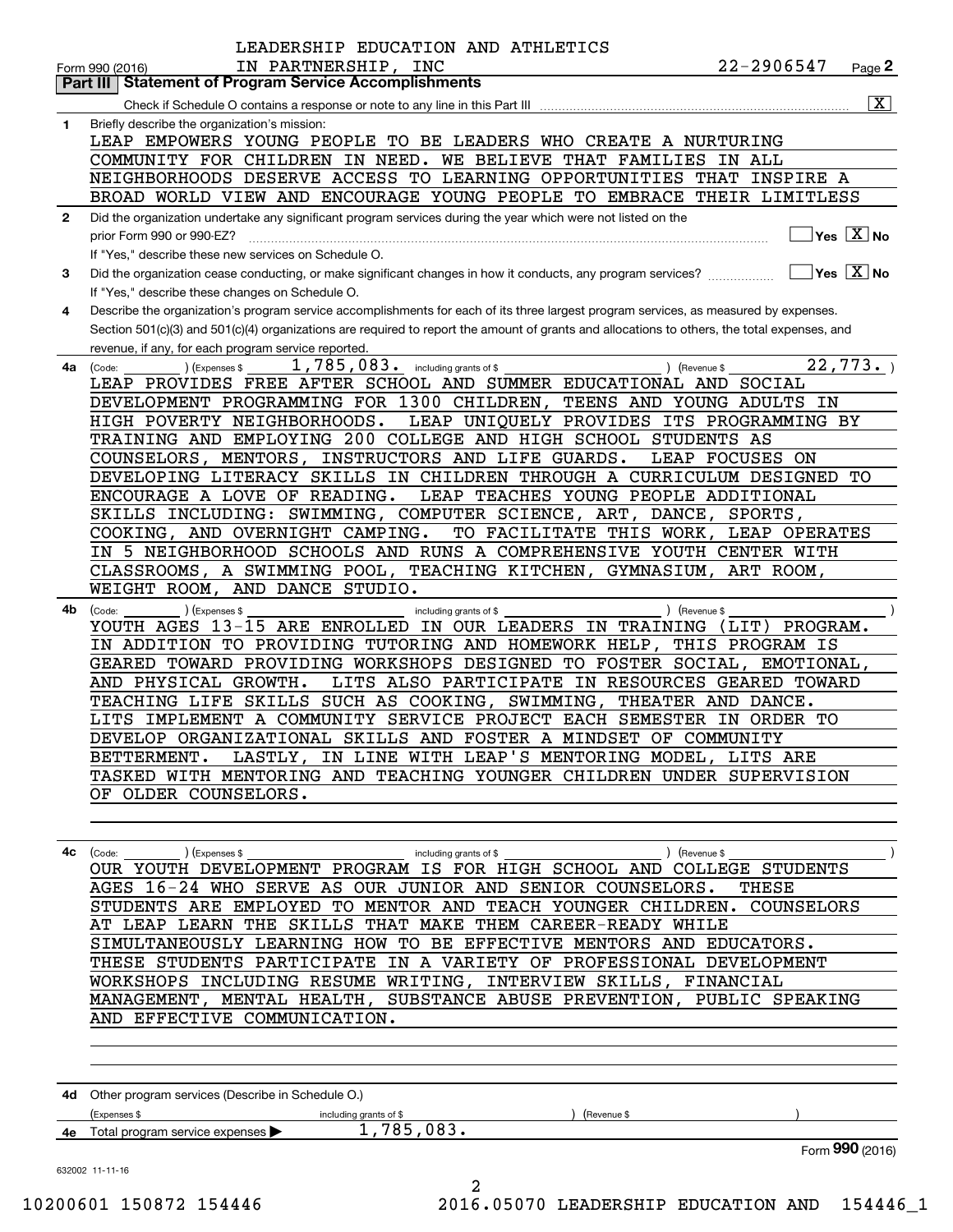| Form 990 (2016) |                                                  | PARTNERSHIP<br>IN | <b>INC</b> | 2906547<br>44 T | Page $3$ |
|-----------------|--------------------------------------------------|-------------------|------------|-----------------|----------|
|                 | <b>Part IV   Checklist of Required Schedules</b> |                   |            |                 |          |

|        |                                                                                                                                                                                                                                                  |                   | Yes       | No          |
|--------|--------------------------------------------------------------------------------------------------------------------------------------------------------------------------------------------------------------------------------------------------|-------------------|-----------|-------------|
| 1.     | Is the organization described in section $501(c)(3)$ or $4947(a)(1)$ (other than a private foundation)?                                                                                                                                          |                   |           |             |
|        |                                                                                                                                                                                                                                                  | 1.                | х         |             |
| 2      |                                                                                                                                                                                                                                                  | $\overline{2}$    | X         |             |
| 3      | Did the organization engage in direct or indirect political campaign activities on behalf of or in opposition to candidates for                                                                                                                  |                   |           |             |
|        |                                                                                                                                                                                                                                                  | 3                 |           | x           |
| 4      | Section 501(c)(3) organizations. Did the organization engage in lobbying activities, or have a section 501(h) election in effect                                                                                                                 |                   |           |             |
|        |                                                                                                                                                                                                                                                  | 4                 |           | x           |
| 5      | Is the organization a section 501(c)(4), 501(c)(5), or 501(c)(6) organization that receives membership dues, assessments, or                                                                                                                     |                   |           |             |
|        |                                                                                                                                                                                                                                                  | 5                 |           | x           |
| 6      | Did the organization maintain any donor advised funds or any similar funds or accounts for which donors have the right to                                                                                                                        |                   |           |             |
|        | provide advice on the distribution or investment of amounts in such funds or accounts? If "Yes," complete Schedule D. Part I                                                                                                                     | 6                 |           | x           |
| 7      | Did the organization receive or hold a conservation easement, including easements to preserve open space,                                                                                                                                        |                   |           |             |
|        |                                                                                                                                                                                                                                                  | $\overline{7}$    |           | x           |
| 8      | Did the organization maintain collections of works of art, historical treasures, or other similar assets? If "Yes," complete                                                                                                                     |                   |           |             |
|        |                                                                                                                                                                                                                                                  | 8                 |           | x           |
| 9      | Did the organization report an amount in Part X, line 21, for escrow or custodial account liability, serve as a custodian for                                                                                                                    |                   |           |             |
|        | amounts not listed in Part X; or provide credit counseling, debt management, credit repair, or debt negotiation services?                                                                                                                        |                   |           |             |
|        | If "Yes," complete Schedule D, Part IV                                                                                                                                                                                                           | 9                 |           | x           |
| 10     | Did the organization, directly or through a related organization, hold assets in temporarily restricted endowments, permanent                                                                                                                    |                   |           |             |
|        |                                                                                                                                                                                                                                                  | 10                | х         |             |
| 11     | If the organization's answer to any of the following questions is "Yes," then complete Schedule D, Parts VI, VII, VIII, IX, or X                                                                                                                 |                   |           |             |
|        | as applicable.                                                                                                                                                                                                                                   |                   |           |             |
|        | a Did the organization report an amount for land, buildings, and equipment in Part X, line 10? If "Yes," complete Schedule D,                                                                                                                    |                   |           |             |
|        |                                                                                                                                                                                                                                                  | 11a               | х         |             |
| b      | Did the organization report an amount for investments - other securities in Part X, line 12 that is 5% or more of its total                                                                                                                      |                   |           |             |
|        |                                                                                                                                                                                                                                                  | 11 <sub>b</sub>   | x         |             |
| c      | Did the organization report an amount for investments - program related in Part X, line 13 that is 5% or more of its total                                                                                                                       |                   |           | x           |
|        |                                                                                                                                                                                                                                                  | 11c               |           |             |
|        | d Did the organization report an amount for other assets in Part X, line 15 that is 5% or more of its total assets reported in                                                                                                                   |                   |           | x           |
|        |                                                                                                                                                                                                                                                  | 11d<br><b>11e</b> |           | $\mathbf X$ |
| е<br>f | Did the organization report an amount for other liabilities in Part X, line 25? If "Yes," complete Schedule D, Part X<br>Did the organization's separate or consolidated financial statements for the tax year include a footnote that addresses |                   |           |             |
|        | the organization's liability for uncertain tax positions under FIN 48 (ASC 740)? If "Yes," complete Schedule D, Part X                                                                                                                           | 11f               | х         |             |
|        | 12a Did the organization obtain separate, independent audited financial statements for the tax year? If "Yes," complete                                                                                                                          |                   |           |             |
|        | Schedule D, Parts XI and XII                                                                                                                                                                                                                     | 12a               | X         |             |
|        | <b>b</b> Was the organization included in consolidated, independent audited financial statements for the tax year?                                                                                                                               |                   |           |             |
|        | If "Yes," and if the organization answered "No" to line 12a, then completing Schedule D, Parts XI and XII is optional manum                                                                                                                      | 12b               |           | X           |
| 13     |                                                                                                                                                                                                                                                  | 13                |           | x           |
| 14a    | Did the organization maintain an office, employees, or agents outside of the United States?                                                                                                                                                      | 14a               |           | X           |
| b      | Did the organization have aggregate revenues or expenses of more than \$10,000 from grantmaking, fundraising, business,                                                                                                                          |                   |           |             |
|        | investment, and program service activities outside the United States, or aggregate foreign investments valued at \$100,000                                                                                                                       |                   |           |             |
|        |                                                                                                                                                                                                                                                  | 14b               |           | x           |
| 15     | Did the organization report on Part IX, column (A), line 3, more than \$5,000 of grants or other assistance to or for any                                                                                                                        |                   |           |             |
|        |                                                                                                                                                                                                                                                  | 15                |           | x           |
| 16     | Did the organization report on Part IX, column (A), line 3, more than \$5,000 of aggregate grants or other assistance to                                                                                                                         |                   |           |             |
|        |                                                                                                                                                                                                                                                  | 16                |           | x           |
| 17     | Did the organization report a total of more than \$15,000 of expenses for professional fundraising services on Part IX,                                                                                                                          |                   |           |             |
|        |                                                                                                                                                                                                                                                  | 17                |           | x           |
| 18     | Did the organization report more than \$15,000 total of fundraising event gross income and contributions on Part VIII, lines                                                                                                                     |                   |           |             |
|        |                                                                                                                                                                                                                                                  | 18                |           | x           |
| 19     | Did the organization report more than \$15,000 of gross income from gaming activities on Part VIII, line 9a? If "Yes."                                                                                                                           |                   |           |             |
|        |                                                                                                                                                                                                                                                  | 19                | $000 - 1$ | x           |

Form **990** (2016) Form (2016) **990**

632003 11-11-16 632003 11-11-16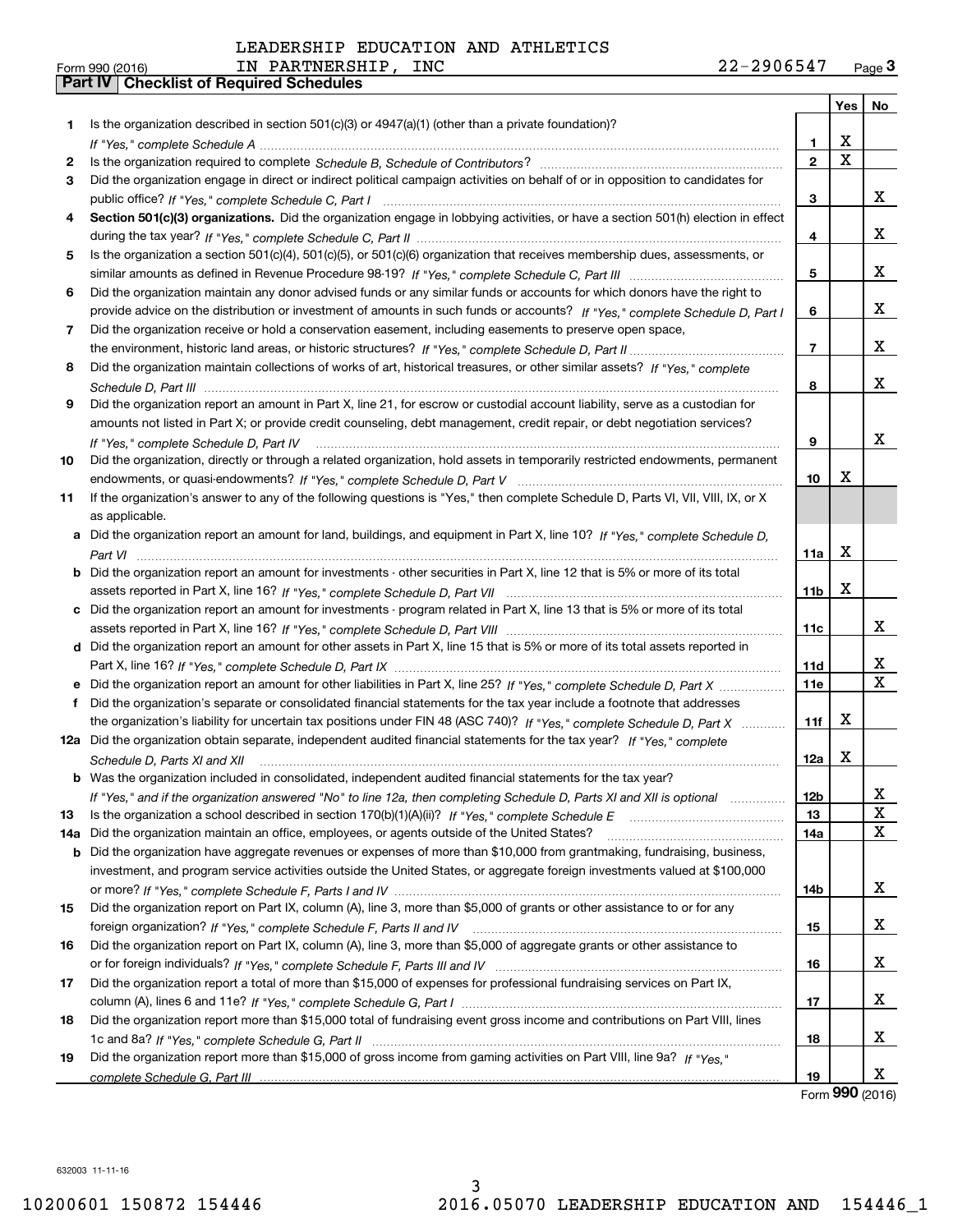| Form 990 (2016) | PARTNERSHIP,<br>ΓN                                           | INC | 22-2906547 | Page $4$ |
|-----------------|--------------------------------------------------------------|-----|------------|----------|
|                 | <b>Part IV   Checklist of Required Schedules</b> (continued) |     |            |          |

|    | Parl IV  <br>Criecklist of Required Scriedules (continued)                                                                        |     |            |                   |
|----|-----------------------------------------------------------------------------------------------------------------------------------|-----|------------|-------------------|
|    |                                                                                                                                   |     | <b>Yes</b> | No                |
|    | 20a Did the organization operate one or more hospital facilities? If "Yes," complete Schedule H                                   | 20a |            | X.                |
|    | <b>b</b> If "Yes" to line 20a, did the organization attach a copy of its audited financial statements to this return?             | 20b |            |                   |
| 21 | Did the organization report more than \$5,000 of grants or other assistance to any domestic organization or                       |     |            |                   |
|    |                                                                                                                                   | 21  |            | x                 |
| 22 | Did the organization report more than \$5,000 of grants or other assistance to or for domestic individuals on                     |     |            |                   |
|    |                                                                                                                                   | 22  |            | x                 |
| 23 | Did the organization answer "Yes" to Part VII, Section A, line 3, 4, or 5 about compensation of the organization's current        |     |            |                   |
|    | and former officers, directors, trustees, key employees, and highest compensated employees? If "Yes," complete                    |     |            |                   |
|    |                                                                                                                                   | 23  |            | x                 |
|    | 24a Did the organization have a tax-exempt bond issue with an outstanding principal amount of more than \$100,000 as of the       |     |            |                   |
|    | last day of the year, that was issued after December 31, 2002? If "Yes," answer lines 24b through 24d and complete                |     |            |                   |
|    | Schedule K. If "No", go to line 25a                                                                                               | 24a |            | x                 |
|    | <b>b</b> Did the organization invest any proceeds of tax-exempt bonds beyond a temporary period exception?                        | 24b |            |                   |
|    | c Did the organization maintain an escrow account other than a refunding escrow at any time during the year to defease            |     |            |                   |
|    |                                                                                                                                   | 24с |            |                   |
|    | d Did the organization act as an "on behalf of" issuer for bonds outstanding at any time during the year?                         | 24d |            |                   |
|    | 25a Section 501(c)(3), 501(c)(4), and 501(c)(29) organizations. Did the organization engage in an excess benefit                  |     |            |                   |
|    |                                                                                                                                   | 25a |            | x                 |
|    | b Is the organization aware that it engaged in an excess benefit transaction with a disqualified person in a prior year, and      |     |            |                   |
|    | that the transaction has not been reported on any of the organization's prior Forms 990 or 990-EZ? If "Yes," complete             |     |            |                   |
|    | Schedule L. Part I                                                                                                                | 25b |            | x                 |
| 26 | Did the organization report any amount on Part X, line 5, 6, or 22 for receivables from or payables to any current or             |     |            |                   |
|    | former officers, directors, trustees, key employees, highest compensated employees, or disqualified persons? If "Yes "            |     |            |                   |
|    |                                                                                                                                   | 26  |            | x                 |
| 27 | Did the organization provide a grant or other assistance to an officer, director, trustee, key employee, substantial              |     |            |                   |
|    | contributor or employee thereof, a grant selection committee member, or to a 35% controlled entity or family member               |     |            |                   |
|    |                                                                                                                                   | 27  |            | x                 |
| 28 | Was the organization a party to a business transaction with one of the following parties (see Schedule L, Part IV                 |     |            |                   |
|    | instructions for applicable filing thresholds, conditions, and exceptions):                                                       |     |            |                   |
|    | a A current or former officer, director, trustee, or key employee? If "Yes," complete Schedule L, Part IV                         | 28a |            | х                 |
|    | b A family member of a current or former officer, director, trustee, or key employee? If "Yes," complete Schedule L, Part IV      | 28b |            | X                 |
|    | c An entity of which a current or former officer, director, trustee, or key employee (or a family member thereof) was an officer, |     |            |                   |
|    |                                                                                                                                   | 28c |            | x                 |
| 29 |                                                                                                                                   | 29  | X          |                   |
| 30 | Did the organization receive contributions of art, historical treasures, or other similar assets, or qualified conservation       |     |            |                   |
|    |                                                                                                                                   | 30  |            | X                 |
| 31 | Did the organization liquidate, terminate, or dissolve and cease operations?                                                      |     |            |                   |
|    |                                                                                                                                   | 31  |            | x                 |
| 32 | Did the organization sell, exchange, dispose of, or transfer more than 25% of its net assets? If "Yes," complete                  |     |            |                   |
|    |                                                                                                                                   | 32  |            | X                 |
| 33 | Did the organization own 100% of an entity disregarded as separate from the organization under Regulations                        |     |            |                   |
|    |                                                                                                                                   | 33  |            | X                 |
| 34 | Was the organization related to any tax-exempt or taxable entity? If "Yes," complete Schedule R, Part II, III, or IV, and         |     |            |                   |
|    |                                                                                                                                   | 34  |            | x                 |
|    | 35a Did the organization have a controlled entity within the meaning of section 512(b)(13)?                                       | 35a |            | X                 |
|    | b If "Yes" to line 35a, did the organization receive any payment from or engage in any transaction with a controlled entity       |     |            |                   |
|    |                                                                                                                                   | 35b |            |                   |
| 36 | Section 501(c)(3) organizations. Did the organization make any transfers to an exempt non-charitable related organization?        |     |            |                   |
|    |                                                                                                                                   | 36  |            | x                 |
| 37 | Did the organization conduct more than 5% of its activities through an entity that is not a related organization                  |     |            |                   |
|    |                                                                                                                                   | 37  |            | x                 |
| 38 | Did the organization complete Schedule O and provide explanations in Schedule O for Part VI, lines 11b and 19?                    |     |            |                   |
|    |                                                                                                                                   | 38  | X          |                   |
|    |                                                                                                                                   |     |            | Form $990$ (2016) |
|    |                                                                                                                                   |     |            |                   |

632004 11-11-16 632004 11-11-16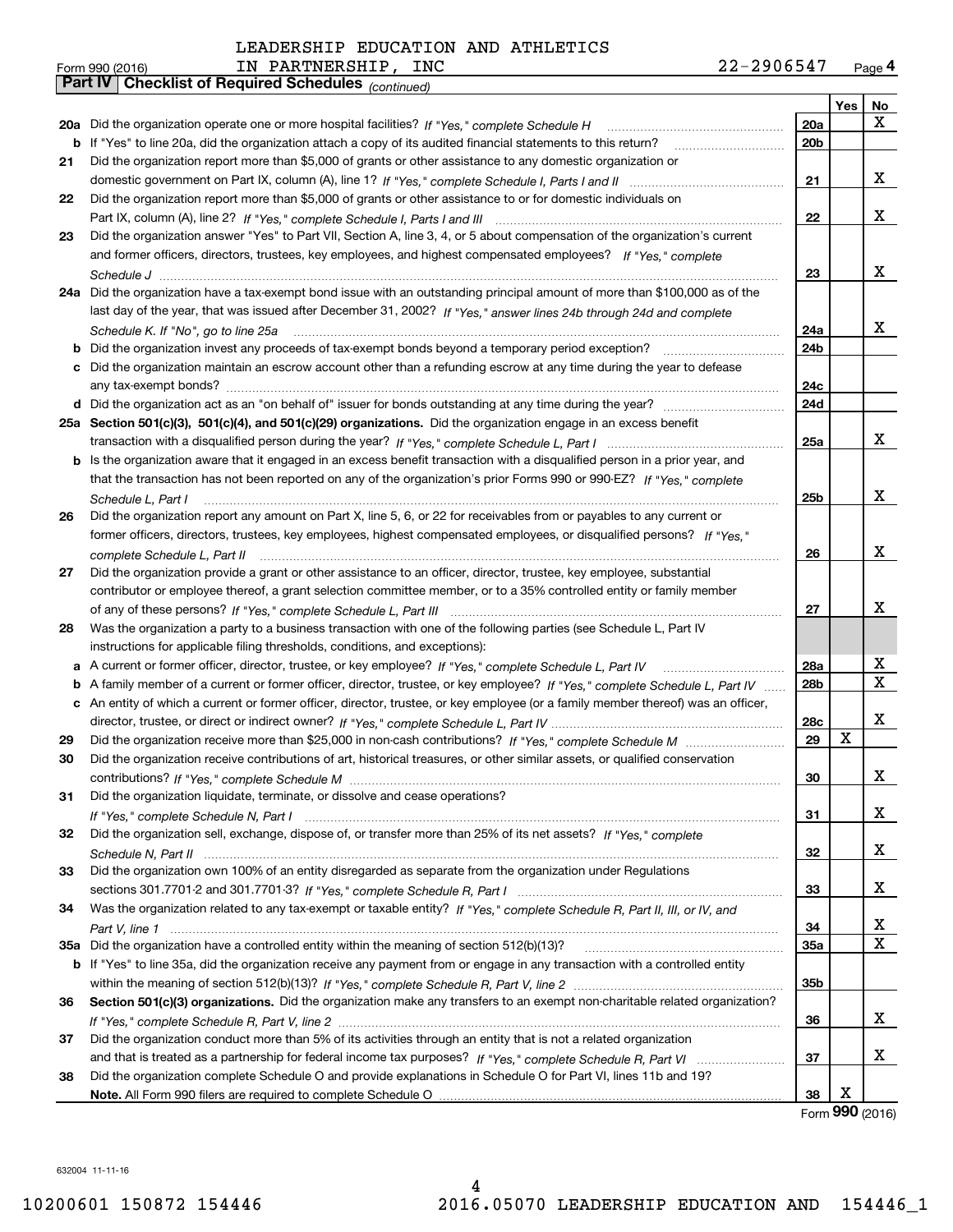| LEADERSHIP EDUCATION AND ATHLETICS |  |  |  |
|------------------------------------|--|--|--|
|------------------------------------|--|--|--|

|               | IN PARTNERSHIP, INC<br>Form 990 (2016)                                                                                                          |                 | 22-2906547 |                |            | $Page$ <sup>5</sup>     |
|---------------|-------------------------------------------------------------------------------------------------------------------------------------------------|-----------------|------------|----------------|------------|-------------------------|
| <b>Part V</b> | <b>Statements Regarding Other IRS Filings and Tax Compliance</b>                                                                                |                 |            |                |            |                         |
|               | Check if Schedule O contains a response or note to any line in this Part V                                                                      |                 |            |                |            |                         |
|               |                                                                                                                                                 |                 |            |                | <b>Yes</b> | No                      |
| 1a            | Enter the number reported in Box 3 of Form 1096. Enter -0- if not applicable                                                                    | 1a              | 12         |                |            |                         |
| b             | Enter the number of Forms W-2G included in line 1a. Enter -0- if not applicable                                                                 | 1 <sub>b</sub>  | $\Omega$   |                |            |                         |
| c             | Did the organization comply with backup withholding rules for reportable payments to vendors and reportable gaming                              |                 |            |                |            |                         |
|               |                                                                                                                                                 |                 |            | 1c             | x          |                         |
|               | 2a Enter the number of employees reported on Form W-3, Transmittal of Wage and Tax Statements,                                                  |                 |            |                |            |                         |
|               | filed for the calendar year ending with or within the year covered by this return                                                               | 2a              | 218        |                |            |                         |
| b             |                                                                                                                                                 |                 |            | 2 <sub>b</sub> | X          |                         |
|               |                                                                                                                                                 |                 |            |                |            |                         |
| За            | Did the organization have unrelated business gross income of \$1,000 or more during the year?                                                   |                 |            | За             |            | x                       |
| b             |                                                                                                                                                 |                 |            | 3 <sub>b</sub> |            |                         |
|               | 4a At any time during the calendar year, did the organization have an interest in, or a signature or other authority over, a                    |                 |            |                |            |                         |
|               | financial account in a foreign country (such as a bank account, securities account, or other financial account)?                                |                 |            | 4a             |            | x                       |
| b             | If "Yes," enter the name of the foreign country:                                                                                                |                 |            |                |            |                         |
|               | See instructions for filing requirements for FinCEN Form 114, Report of Foreign Bank and Financial Accounts (FBAR).                             |                 |            |                |            |                         |
| 5a            |                                                                                                                                                 |                 |            | 5a             |            | x                       |
| b             |                                                                                                                                                 |                 |            | 5 <sub>b</sub> |            | $\overline{\mathbf{x}}$ |
| с             | If "Yes," to line 5a or 5b, did the organization file Form 8886-T?                                                                              |                 |            | 5 <sub>c</sub> |            |                         |
| 6a            | Does the organization have annual gross receipts that are normally greater than \$100,000, and did the organization solicit                     |                 |            |                |            |                         |
|               | any contributions that were not tax deductible as charitable contributions?                                                                     |                 |            | 6a             |            | X                       |
| b             | If "Yes," did the organization include with every solicitation an express statement that such contributions or gifts                            |                 |            |                |            |                         |
|               | were not tax deductible?                                                                                                                        |                 |            | 6b             |            |                         |
| 7             | Organizations that may receive deductible contributions under section 170(c).                                                                   |                 |            |                |            |                         |
| a             | Did the organization receive a payment in excess of \$75 made partly as a contribution and partly for goods and services provided to the payor? |                 |            | 7a             |            | X                       |
| b             | If "Yes," did the organization notify the donor of the value of the goods or services provided?                                                 |                 |            | 7b             |            |                         |
| с             | Did the organization sell, exchange, or otherwise dispose of tangible personal property for which it was required                               |                 |            |                |            |                         |
|               |                                                                                                                                                 |                 |            | 7c             |            | x                       |
| d             |                                                                                                                                                 | 7d              |            |                |            |                         |
| е             | Did the organization receive any funds, directly or indirectly, to pay premiums on a personal benefit contract?                                 |                 |            | 7e             |            | х                       |
| f             | Did the organization, during the year, pay premiums, directly or indirectly, on a personal benefit contract?                                    |                 |            | 7f             |            | $\mathbf X$             |
| g             | If the organization received a contribution of qualified intellectual property, did the organization file Form 8899 as required?                |                 |            | 7g             |            | X                       |
| h             | If the organization received a contribution of cars, boats, airplanes, or other vehicles, did the organization file a Form 1098-C?              |                 |            | 7h             |            | $\mathbf X$             |
| 8             | Sponsoring organizations maintaining donor advised funds. Did a donor advised fund maintained by the                                            |                 |            |                |            |                         |
|               | sponsoring organization have excess business holdings at any time during the year?                                                              |                 |            | 8              |            |                         |
| y             | Sponsoring organizations maintaining donor advised funds.                                                                                       |                 |            |                |            |                         |
| а             | Did the sponsoring organization make any taxable distributions under section 4966?                                                              |                 |            | 9а             |            |                         |
| b             | Did the sponsoring organization make a distribution to a donor, donor advisor, or related person?                                               |                 |            | 9b             |            |                         |
| 10            | Section 501(c)(7) organizations. Enter:                                                                                                         |                 |            |                |            |                         |
| а             |                                                                                                                                                 | 10a             |            |                |            |                         |
| b             | Gross receipts, included on Form 990, Part VIII, line 12, for public use of club facilities                                                     | 10 <sub>b</sub> |            |                |            |                         |
| 11            | Section 501(c)(12) organizations. Enter:                                                                                                        |                 |            |                |            |                         |
| а             | Gross income from members or shareholders                                                                                                       | 11a             |            |                |            |                         |
| b             | Gross income from other sources (Do not net amounts due or paid to other sources against                                                        |                 |            |                |            |                         |
|               | amounts due or received from them.)                                                                                                             | 11b             |            |                |            |                         |
|               | 12a Section 4947(a)(1) non-exempt charitable trusts. Is the organization filing Form 990 in lieu of Form 1041?                                  |                 |            | 12a            |            |                         |
| b             | If "Yes," enter the amount of tax-exempt interest received or accrued during the year manu-                                                     | 12b             |            |                |            |                         |
| 13            | Section 501(c)(29) qualified nonprofit health insurance issuers.                                                                                |                 |            |                |            |                         |
| а             | Is the organization licensed to issue qualified health plans in more than one state?                                                            |                 |            | 13a            |            |                         |
|               | Note. See the instructions for additional information the organization must report on Schedule O.                                               |                 |            |                |            |                         |
| b             | Enter the amount of reserves the organization is required to maintain by the states in which the                                                |                 |            |                |            |                         |
|               |                                                                                                                                                 | 13 <sub>b</sub> |            |                |            |                         |
| с             |                                                                                                                                                 | 13c             |            |                |            |                         |
|               | 14a Did the organization receive any payments for indoor tanning services during the tax year?                                                  |                 |            | 14a            |            | х                       |
|               |                                                                                                                                                 |                 |            | 14b            |            |                         |

Form **990** (2016)

632005 11-11-16 632005 11-11-16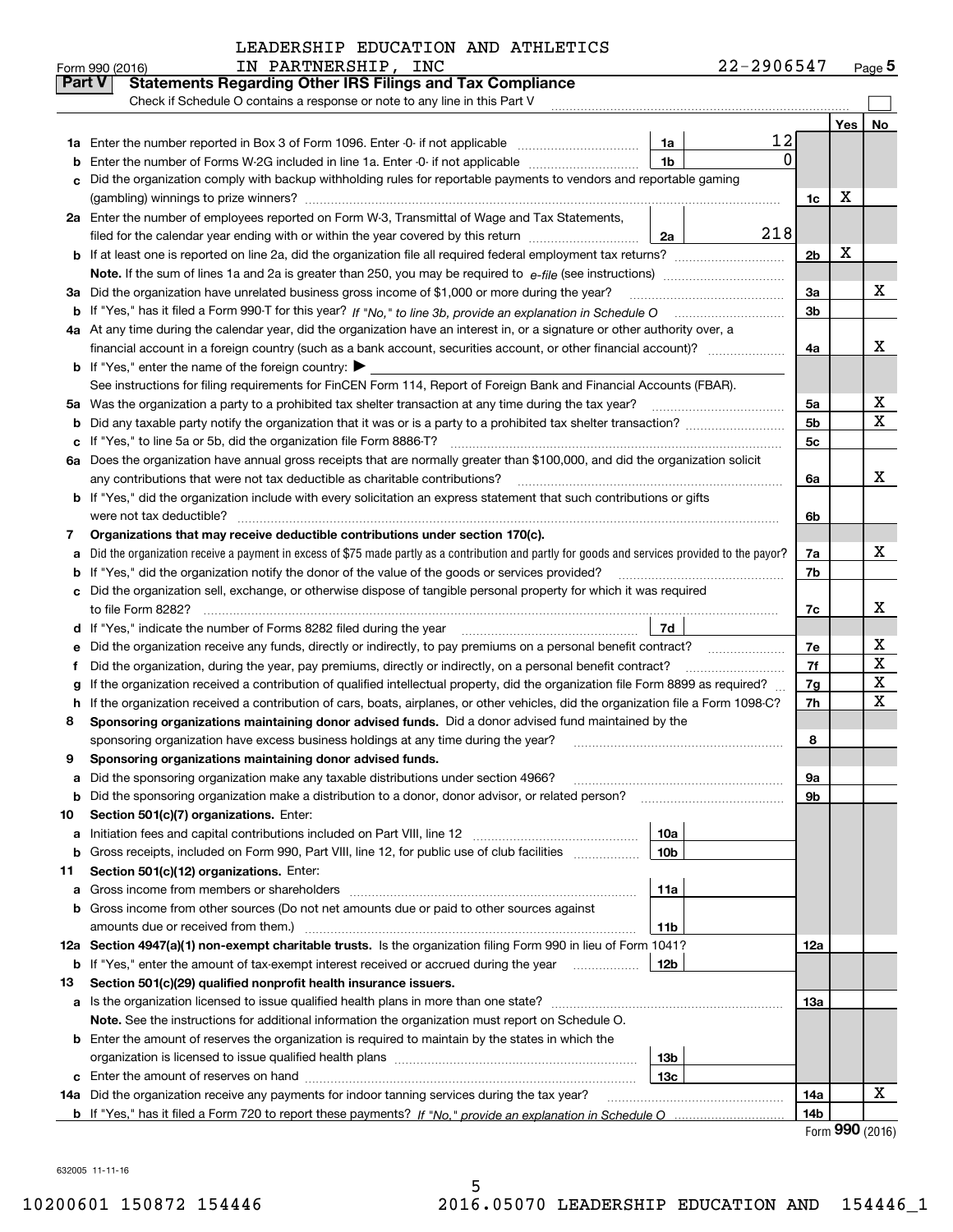Form990(2016) IN PARTNERSHIP, INC 22-2906547 Page **6** 

**Part VI Governance, Management, and Disclosure** For each "Yes" response to lines 2 through 7b below, and for a "No" response to line 8a, 8b, or 10b below, describe the circumstances, processes, or changes in Schedule O. See instructions. Form 990 (2016) **Form 990 (2016)** IN PARTNERSHIP, INC 22-2906547 Page 6<br>**Part VI** | Governance, Management, and Disclosure *For each "Yes" response to lines 2 through 7b below, and for a "No" response* 

|    |                                                                                                                                                                                                                                                                                                                                                                                                                                                                                                                                                                                                                                                                                                                                                                                                                                                                                                                                                                                                                                                                                                                                                                                                                                                                                                                                                                                                                                                                                                                                                                                                                                                                                                                                                                                                                                                                                                                                                                                                                                                                                                                                                                                                                                                                                                                                                                                                                                                                                                                                                                                                                                                                                                                                                                                                                                                                                                                                                                                                                                                                                                                                                                                                                                                                                                                                                                                                                                                                                                                                                                      |                 | Yes   No        |                         |
|----|----------------------------------------------------------------------------------------------------------------------------------------------------------------------------------------------------------------------------------------------------------------------------------------------------------------------------------------------------------------------------------------------------------------------------------------------------------------------------------------------------------------------------------------------------------------------------------------------------------------------------------------------------------------------------------------------------------------------------------------------------------------------------------------------------------------------------------------------------------------------------------------------------------------------------------------------------------------------------------------------------------------------------------------------------------------------------------------------------------------------------------------------------------------------------------------------------------------------------------------------------------------------------------------------------------------------------------------------------------------------------------------------------------------------------------------------------------------------------------------------------------------------------------------------------------------------------------------------------------------------------------------------------------------------------------------------------------------------------------------------------------------------------------------------------------------------------------------------------------------------------------------------------------------------------------------------------------------------------------------------------------------------------------------------------------------------------------------------------------------------------------------------------------------------------------------------------------------------------------------------------------------------------------------------------------------------------------------------------------------------------------------------------------------------------------------------------------------------------------------------------------------------------------------------------------------------------------------------------------------------------------------------------------------------------------------------------------------------------------------------------------------------------------------------------------------------------------------------------------------------------------------------------------------------------------------------------------------------------------------------------------------------------------------------------------------------------------------------------------------------------------------------------------------------------------------------------------------------------------------------------------------------------------------------------------------------------------------------------------------------------------------------------------------------------------------------------------------------------------------------------------------------------------------------------------------------|-----------------|-----------------|-------------------------|
|    | 16<br>1a                                                                                                                                                                                                                                                                                                                                                                                                                                                                                                                                                                                                                                                                                                                                                                                                                                                                                                                                                                                                                                                                                                                                                                                                                                                                                                                                                                                                                                                                                                                                                                                                                                                                                                                                                                                                                                                                                                                                                                                                                                                                                                                                                                                                                                                                                                                                                                                                                                                                                                                                                                                                                                                                                                                                                                                                                                                                                                                                                                                                                                                                                                                                                                                                                                                                                                                                                                                                                                                                                                                                                             |                 |                 |                         |
|    | If there are material differences in voting rights among members of the governing body, or if the governing                                                                                                                                                                                                                                                                                                                                                                                                                                                                                                                                                                                                                                                                                                                                                                                                                                                                                                                                                                                                                                                                                                                                                                                                                                                                                                                                                                                                                                                                                                                                                                                                                                                                                                                                                                                                                                                                                                                                                                                                                                                                                                                                                                                                                                                                                                                                                                                                                                                                                                                                                                                                                                                                                                                                                                                                                                                                                                                                                                                                                                                                                                                                                                                                                                                                                                                                                                                                                                                          |                 |                 |                         |
|    | body delegated broad authority to an executive committee or similar committee, explain in Schedule O.                                                                                                                                                                                                                                                                                                                                                                                                                                                                                                                                                                                                                                                                                                                                                                                                                                                                                                                                                                                                                                                                                                                                                                                                                                                                                                                                                                                                                                                                                                                                                                                                                                                                                                                                                                                                                                                                                                                                                                                                                                                                                                                                                                                                                                                                                                                                                                                                                                                                                                                                                                                                                                                                                                                                                                                                                                                                                                                                                                                                                                                                                                                                                                                                                                                                                                                                                                                                                                                                |                 |                 |                         |
|    | 16<br>1b                                                                                                                                                                                                                                                                                                                                                                                                                                                                                                                                                                                                                                                                                                                                                                                                                                                                                                                                                                                                                                                                                                                                                                                                                                                                                                                                                                                                                                                                                                                                                                                                                                                                                                                                                                                                                                                                                                                                                                                                                                                                                                                                                                                                                                                                                                                                                                                                                                                                                                                                                                                                                                                                                                                                                                                                                                                                                                                                                                                                                                                                                                                                                                                                                                                                                                                                                                                                                                                                                                                                                             |                 |                 |                         |
| 2  | Did any officer, director, trustee, or key employee have a family relationship or a business relationship with any other                                                                                                                                                                                                                                                                                                                                                                                                                                                                                                                                                                                                                                                                                                                                                                                                                                                                                                                                                                                                                                                                                                                                                                                                                                                                                                                                                                                                                                                                                                                                                                                                                                                                                                                                                                                                                                                                                                                                                                                                                                                                                                                                                                                                                                                                                                                                                                                                                                                                                                                                                                                                                                                                                                                                                                                                                                                                                                                                                                                                                                                                                                                                                                                                                                                                                                                                                                                                                                             |                 |                 |                         |
|    | officer, director, trustee, or key employee?                                                                                                                                                                                                                                                                                                                                                                                                                                                                                                                                                                                                                                                                                                                                                                                                                                                                                                                                                                                                                                                                                                                                                                                                                                                                                                                                                                                                                                                                                                                                                                                                                                                                                                                                                                                                                                                                                                                                                                                                                                                                                                                                                                                                                                                                                                                                                                                                                                                                                                                                                                                                                                                                                                                                                                                                                                                                                                                                                                                                                                                                                                                                                                                                                                                                                                                                                                                                                                                                                                                         | $\mathbf{2}$    | X               |                         |
| 3  | <b>Section A. Governing Body and Management</b><br>1a Enter the number of voting members of the governing body at the end of the tax year<br>Enter the number of voting members included in line 1a, above, who are independent<br>Did the organization delegate control over management duties customarily performed by or under the direct supervision<br>Did the organization have members, stockholders, or other persons who had the power to elect or appoint one or<br><b>b</b> Are any governance decisions of the organization reserved to (or subject to approval by) members, stockholders, or<br>persons other than the governing body?<br>Did the organization contemporaneously document the meetings held or written actions undertaken during the year by the following:<br>Is there any officer, director, trustee, or key employee listed in Part VII, Section A, who cannot be reached at the<br>Section B. Policies (This Section B requests information about policies not required by the Internal Revenue Code.)<br>b If "Yes," did the organization have written policies and procedures governing the activities of such chapters, affiliates,<br>11a Has the organization provided a complete copy of this Form 990 to all members of its governing body before filing the form?<br><b>b</b> Describe in Schedule O the process, if any, used by the organization to review this Form 990.<br>12a Did the organization have a written conflict of interest policy? If "No," go to line 13<br>c Did the organization regularly and consistently monitor and enforce compliance with the policy? If "Yes," describe<br>in Schedule O how this was done <i>manually contained as a contained a serient</i> and the state of the state of the s<br>Did the organization have a written whistleblower policy?<br>Did the process for determining compensation of the following persons include a review and approval by independent<br>persons, comparability data, and contemporaneous substantiation of the deliberation and decision?<br>a The organization's CEO, Executive Director, or top management official manufactured content of the organization's CEO, Executive Director, or top management official<br><b>b</b> Other officers or key employees of the organization<br>If "Yes" to line 15a or 15b, describe the process in Schedule O (see instructions).<br>16a Did the organization invest in, contribute assets to, or participate in a joint venture or similar arrangement with a<br>taxable entity during the year?<br><b>b</b> If "Yes," did the organization follow a written policy or procedure requiring the organization to evaluate its participation<br>in joint venture arrangements under applicable federal tax law, and take steps to safeguard the organization's<br><b>Section C. Disclosure</b><br>List the states with which a copy of this Form 990 is required to be filed $\blacktriangleright$ CT<br>Section 6104 requires an organization to make its Forms 1023 (or 1024 if applicable), 990, and 990-T (Section 501(c)(3)s only) available<br>for public inspection. Indicate how you made these available. Check all that apply.<br>$X$ Upon request<br>$ X $ Own website<br>Another's website<br>Other (explain in Schedule O)<br>statements available to the public during the tax year.<br>State the name, address, and telephone number of the person who possesses the organization's books and records:<br>HENRY FERNANDEZ $ (203)773-0770$<br>06511<br>31 JEFFERSON STREET, NEW HAVEN, CT |                 |                 |                         |
|    |                                                                                                                                                                                                                                                                                                                                                                                                                                                                                                                                                                                                                                                                                                                                                                                                                                                                                                                                                                                                                                                                                                                                                                                                                                                                                                                                                                                                                                                                                                                                                                                                                                                                                                                                                                                                                                                                                                                                                                                                                                                                                                                                                                                                                                                                                                                                                                                                                                                                                                                                                                                                                                                                                                                                                                                                                                                                                                                                                                                                                                                                                                                                                                                                                                                                                                                                                                                                                                                                                                                                                                      | 3               |                 | X                       |
| 4  | Did the organization make any significant changes to its governing documents since the prior Form 990 was filed?                                                                                                                                                                                                                                                                                                                                                                                                                                                                                                                                                                                                                                                                                                                                                                                                                                                                                                                                                                                                                                                                                                                                                                                                                                                                                                                                                                                                                                                                                                                                                                                                                                                                                                                                                                                                                                                                                                                                                                                                                                                                                                                                                                                                                                                                                                                                                                                                                                                                                                                                                                                                                                                                                                                                                                                                                                                                                                                                                                                                                                                                                                                                                                                                                                                                                                                                                                                                                                                     | 4               |                 | $\overline{\mathbf{x}}$ |
| 5  |                                                                                                                                                                                                                                                                                                                                                                                                                                                                                                                                                                                                                                                                                                                                                                                                                                                                                                                                                                                                                                                                                                                                                                                                                                                                                                                                                                                                                                                                                                                                                                                                                                                                                                                                                                                                                                                                                                                                                                                                                                                                                                                                                                                                                                                                                                                                                                                                                                                                                                                                                                                                                                                                                                                                                                                                                                                                                                                                                                                                                                                                                                                                                                                                                                                                                                                                                                                                                                                                                                                                                                      | 5               |                 | $\overline{\mathbf{x}}$ |
| 6  |                                                                                                                                                                                                                                                                                                                                                                                                                                                                                                                                                                                                                                                                                                                                                                                                                                                                                                                                                                                                                                                                                                                                                                                                                                                                                                                                                                                                                                                                                                                                                                                                                                                                                                                                                                                                                                                                                                                                                                                                                                                                                                                                                                                                                                                                                                                                                                                                                                                                                                                                                                                                                                                                                                                                                                                                                                                                                                                                                                                                                                                                                                                                                                                                                                                                                                                                                                                                                                                                                                                                                                      | 6               |                 | $\mathbf X$             |
| 7a |                                                                                                                                                                                                                                                                                                                                                                                                                                                                                                                                                                                                                                                                                                                                                                                                                                                                                                                                                                                                                                                                                                                                                                                                                                                                                                                                                                                                                                                                                                                                                                                                                                                                                                                                                                                                                                                                                                                                                                                                                                                                                                                                                                                                                                                                                                                                                                                                                                                                                                                                                                                                                                                                                                                                                                                                                                                                                                                                                                                                                                                                                                                                                                                                                                                                                                                                                                                                                                                                                                                                                                      |                 |                 |                         |
|    |                                                                                                                                                                                                                                                                                                                                                                                                                                                                                                                                                                                                                                                                                                                                                                                                                                                                                                                                                                                                                                                                                                                                                                                                                                                                                                                                                                                                                                                                                                                                                                                                                                                                                                                                                                                                                                                                                                                                                                                                                                                                                                                                                                                                                                                                                                                                                                                                                                                                                                                                                                                                                                                                                                                                                                                                                                                                                                                                                                                                                                                                                                                                                                                                                                                                                                                                                                                                                                                                                                                                                                      | 7a              |                 | X                       |
|    |                                                                                                                                                                                                                                                                                                                                                                                                                                                                                                                                                                                                                                                                                                                                                                                                                                                                                                                                                                                                                                                                                                                                                                                                                                                                                                                                                                                                                                                                                                                                                                                                                                                                                                                                                                                                                                                                                                                                                                                                                                                                                                                                                                                                                                                                                                                                                                                                                                                                                                                                                                                                                                                                                                                                                                                                                                                                                                                                                                                                                                                                                                                                                                                                                                                                                                                                                                                                                                                                                                                                                                      |                 |                 |                         |
|    |                                                                                                                                                                                                                                                                                                                                                                                                                                                                                                                                                                                                                                                                                                                                                                                                                                                                                                                                                                                                                                                                                                                                                                                                                                                                                                                                                                                                                                                                                                                                                                                                                                                                                                                                                                                                                                                                                                                                                                                                                                                                                                                                                                                                                                                                                                                                                                                                                                                                                                                                                                                                                                                                                                                                                                                                                                                                                                                                                                                                                                                                                                                                                                                                                                                                                                                                                                                                                                                                                                                                                                      | 7b              |                 | X                       |
| 8  |                                                                                                                                                                                                                                                                                                                                                                                                                                                                                                                                                                                                                                                                                                                                                                                                                                                                                                                                                                                                                                                                                                                                                                                                                                                                                                                                                                                                                                                                                                                                                                                                                                                                                                                                                                                                                                                                                                                                                                                                                                                                                                                                                                                                                                                                                                                                                                                                                                                                                                                                                                                                                                                                                                                                                                                                                                                                                                                                                                                                                                                                                                                                                                                                                                                                                                                                                                                                                                                                                                                                                                      |                 |                 |                         |
|    |                                                                                                                                                                                                                                                                                                                                                                                                                                                                                                                                                                                                                                                                                                                                                                                                                                                                                                                                                                                                                                                                                                                                                                                                                                                                                                                                                                                                                                                                                                                                                                                                                                                                                                                                                                                                                                                                                                                                                                                                                                                                                                                                                                                                                                                                                                                                                                                                                                                                                                                                                                                                                                                                                                                                                                                                                                                                                                                                                                                                                                                                                                                                                                                                                                                                                                                                                                                                                                                                                                                                                                      | 8а              | х               |                         |
|    |                                                                                                                                                                                                                                                                                                                                                                                                                                                                                                                                                                                                                                                                                                                                                                                                                                                                                                                                                                                                                                                                                                                                                                                                                                                                                                                                                                                                                                                                                                                                                                                                                                                                                                                                                                                                                                                                                                                                                                                                                                                                                                                                                                                                                                                                                                                                                                                                                                                                                                                                                                                                                                                                                                                                                                                                                                                                                                                                                                                                                                                                                                                                                                                                                                                                                                                                                                                                                                                                                                                                                                      | 8b              | X               |                         |
| 9  |                                                                                                                                                                                                                                                                                                                                                                                                                                                                                                                                                                                                                                                                                                                                                                                                                                                                                                                                                                                                                                                                                                                                                                                                                                                                                                                                                                                                                                                                                                                                                                                                                                                                                                                                                                                                                                                                                                                                                                                                                                                                                                                                                                                                                                                                                                                                                                                                                                                                                                                                                                                                                                                                                                                                                                                                                                                                                                                                                                                                                                                                                                                                                                                                                                                                                                                                                                                                                                                                                                                                                                      |                 |                 |                         |
|    |                                                                                                                                                                                                                                                                                                                                                                                                                                                                                                                                                                                                                                                                                                                                                                                                                                                                                                                                                                                                                                                                                                                                                                                                                                                                                                                                                                                                                                                                                                                                                                                                                                                                                                                                                                                                                                                                                                                                                                                                                                                                                                                                                                                                                                                                                                                                                                                                                                                                                                                                                                                                                                                                                                                                                                                                                                                                                                                                                                                                                                                                                                                                                                                                                                                                                                                                                                                                                                                                                                                                                                      | 9               |                 | x                       |
|    |                                                                                                                                                                                                                                                                                                                                                                                                                                                                                                                                                                                                                                                                                                                                                                                                                                                                                                                                                                                                                                                                                                                                                                                                                                                                                                                                                                                                                                                                                                                                                                                                                                                                                                                                                                                                                                                                                                                                                                                                                                                                                                                                                                                                                                                                                                                                                                                                                                                                                                                                                                                                                                                                                                                                                                                                                                                                                                                                                                                                                                                                                                                                                                                                                                                                                                                                                                                                                                                                                                                                                                      |                 |                 |                         |
|    |                                                                                                                                                                                                                                                                                                                                                                                                                                                                                                                                                                                                                                                                                                                                                                                                                                                                                                                                                                                                                                                                                                                                                                                                                                                                                                                                                                                                                                                                                                                                                                                                                                                                                                                                                                                                                                                                                                                                                                                                                                                                                                                                                                                                                                                                                                                                                                                                                                                                                                                                                                                                                                                                                                                                                                                                                                                                                                                                                                                                                                                                                                                                                                                                                                                                                                                                                                                                                                                                                                                                                                      |                 | Yes             | No                      |
|    |                                                                                                                                                                                                                                                                                                                                                                                                                                                                                                                                                                                                                                                                                                                                                                                                                                                                                                                                                                                                                                                                                                                                                                                                                                                                                                                                                                                                                                                                                                                                                                                                                                                                                                                                                                                                                                                                                                                                                                                                                                                                                                                                                                                                                                                                                                                                                                                                                                                                                                                                                                                                                                                                                                                                                                                                                                                                                                                                                                                                                                                                                                                                                                                                                                                                                                                                                                                                                                                                                                                                                                      | <b>10a</b>      |                 | X                       |
|    |                                                                                                                                                                                                                                                                                                                                                                                                                                                                                                                                                                                                                                                                                                                                                                                                                                                                                                                                                                                                                                                                                                                                                                                                                                                                                                                                                                                                                                                                                                                                                                                                                                                                                                                                                                                                                                                                                                                                                                                                                                                                                                                                                                                                                                                                                                                                                                                                                                                                                                                                                                                                                                                                                                                                                                                                                                                                                                                                                                                                                                                                                                                                                                                                                                                                                                                                                                                                                                                                                                                                                                      |                 |                 |                         |
|    |                                                                                                                                                                                                                                                                                                                                                                                                                                                                                                                                                                                                                                                                                                                                                                                                                                                                                                                                                                                                                                                                                                                                                                                                                                                                                                                                                                                                                                                                                                                                                                                                                                                                                                                                                                                                                                                                                                                                                                                                                                                                                                                                                                                                                                                                                                                                                                                                                                                                                                                                                                                                                                                                                                                                                                                                                                                                                                                                                                                                                                                                                                                                                                                                                                                                                                                                                                                                                                                                                                                                                                      | 10 <sub>b</sub> |                 |                         |
|    |                                                                                                                                                                                                                                                                                                                                                                                                                                                                                                                                                                                                                                                                                                                                                                                                                                                                                                                                                                                                                                                                                                                                                                                                                                                                                                                                                                                                                                                                                                                                                                                                                                                                                                                                                                                                                                                                                                                                                                                                                                                                                                                                                                                                                                                                                                                                                                                                                                                                                                                                                                                                                                                                                                                                                                                                                                                                                                                                                                                                                                                                                                                                                                                                                                                                                                                                                                                                                                                                                                                                                                      | 11a             | X               |                         |
|    |                                                                                                                                                                                                                                                                                                                                                                                                                                                                                                                                                                                                                                                                                                                                                                                                                                                                                                                                                                                                                                                                                                                                                                                                                                                                                                                                                                                                                                                                                                                                                                                                                                                                                                                                                                                                                                                                                                                                                                                                                                                                                                                                                                                                                                                                                                                                                                                                                                                                                                                                                                                                                                                                                                                                                                                                                                                                                                                                                                                                                                                                                                                                                                                                                                                                                                                                                                                                                                                                                                                                                                      |                 |                 |                         |
|    |                                                                                                                                                                                                                                                                                                                                                                                                                                                                                                                                                                                                                                                                                                                                                                                                                                                                                                                                                                                                                                                                                                                                                                                                                                                                                                                                                                                                                                                                                                                                                                                                                                                                                                                                                                                                                                                                                                                                                                                                                                                                                                                                                                                                                                                                                                                                                                                                                                                                                                                                                                                                                                                                                                                                                                                                                                                                                                                                                                                                                                                                                                                                                                                                                                                                                                                                                                                                                                                                                                                                                                      |                 | X               |                         |
|    |                                                                                                                                                                                                                                                                                                                                                                                                                                                                                                                                                                                                                                                                                                                                                                                                                                                                                                                                                                                                                                                                                                                                                                                                                                                                                                                                                                                                                                                                                                                                                                                                                                                                                                                                                                                                                                                                                                                                                                                                                                                                                                                                                                                                                                                                                                                                                                                                                                                                                                                                                                                                                                                                                                                                                                                                                                                                                                                                                                                                                                                                                                                                                                                                                                                                                                                                                                                                                                                                                                                                                                      | 12a             | X               |                         |
| b  |                                                                                                                                                                                                                                                                                                                                                                                                                                                                                                                                                                                                                                                                                                                                                                                                                                                                                                                                                                                                                                                                                                                                                                                                                                                                                                                                                                                                                                                                                                                                                                                                                                                                                                                                                                                                                                                                                                                                                                                                                                                                                                                                                                                                                                                                                                                                                                                                                                                                                                                                                                                                                                                                                                                                                                                                                                                                                                                                                                                                                                                                                                                                                                                                                                                                                                                                                                                                                                                                                                                                                                      | 12 <sub>b</sub> |                 |                         |
|    |                                                                                                                                                                                                                                                                                                                                                                                                                                                                                                                                                                                                                                                                                                                                                                                                                                                                                                                                                                                                                                                                                                                                                                                                                                                                                                                                                                                                                                                                                                                                                                                                                                                                                                                                                                                                                                                                                                                                                                                                                                                                                                                                                                                                                                                                                                                                                                                                                                                                                                                                                                                                                                                                                                                                                                                                                                                                                                                                                                                                                                                                                                                                                                                                                                                                                                                                                                                                                                                                                                                                                                      |                 |                 |                         |
|    |                                                                                                                                                                                                                                                                                                                                                                                                                                                                                                                                                                                                                                                                                                                                                                                                                                                                                                                                                                                                                                                                                                                                                                                                                                                                                                                                                                                                                                                                                                                                                                                                                                                                                                                                                                                                                                                                                                                                                                                                                                                                                                                                                                                                                                                                                                                                                                                                                                                                                                                                                                                                                                                                                                                                                                                                                                                                                                                                                                                                                                                                                                                                                                                                                                                                                                                                                                                                                                                                                                                                                                      | 12c             | X<br>X          |                         |
| 13 |                                                                                                                                                                                                                                                                                                                                                                                                                                                                                                                                                                                                                                                                                                                                                                                                                                                                                                                                                                                                                                                                                                                                                                                                                                                                                                                                                                                                                                                                                                                                                                                                                                                                                                                                                                                                                                                                                                                                                                                                                                                                                                                                                                                                                                                                                                                                                                                                                                                                                                                                                                                                                                                                                                                                                                                                                                                                                                                                                                                                                                                                                                                                                                                                                                                                                                                                                                                                                                                                                                                                                                      | 13              |                 |                         |
| 14 |                                                                                                                                                                                                                                                                                                                                                                                                                                                                                                                                                                                                                                                                                                                                                                                                                                                                                                                                                                                                                                                                                                                                                                                                                                                                                                                                                                                                                                                                                                                                                                                                                                                                                                                                                                                                                                                                                                                                                                                                                                                                                                                                                                                                                                                                                                                                                                                                                                                                                                                                                                                                                                                                                                                                                                                                                                                                                                                                                                                                                                                                                                                                                                                                                                                                                                                                                                                                                                                                                                                                                                      | 14              | X               |                         |
| 15 |                                                                                                                                                                                                                                                                                                                                                                                                                                                                                                                                                                                                                                                                                                                                                                                                                                                                                                                                                                                                                                                                                                                                                                                                                                                                                                                                                                                                                                                                                                                                                                                                                                                                                                                                                                                                                                                                                                                                                                                                                                                                                                                                                                                                                                                                                                                                                                                                                                                                                                                                                                                                                                                                                                                                                                                                                                                                                                                                                                                                                                                                                                                                                                                                                                                                                                                                                                                                                                                                                                                                                                      |                 |                 |                         |
|    |                                                                                                                                                                                                                                                                                                                                                                                                                                                                                                                                                                                                                                                                                                                                                                                                                                                                                                                                                                                                                                                                                                                                                                                                                                                                                                                                                                                                                                                                                                                                                                                                                                                                                                                                                                                                                                                                                                                                                                                                                                                                                                                                                                                                                                                                                                                                                                                                                                                                                                                                                                                                                                                                                                                                                                                                                                                                                                                                                                                                                                                                                                                                                                                                                                                                                                                                                                                                                                                                                                                                                                      |                 |                 |                         |
|    |                                                                                                                                                                                                                                                                                                                                                                                                                                                                                                                                                                                                                                                                                                                                                                                                                                                                                                                                                                                                                                                                                                                                                                                                                                                                                                                                                                                                                                                                                                                                                                                                                                                                                                                                                                                                                                                                                                                                                                                                                                                                                                                                                                                                                                                                                                                                                                                                                                                                                                                                                                                                                                                                                                                                                                                                                                                                                                                                                                                                                                                                                                                                                                                                                                                                                                                                                                                                                                                                                                                                                                      | 15a             | х               |                         |
|    |                                                                                                                                                                                                                                                                                                                                                                                                                                                                                                                                                                                                                                                                                                                                                                                                                                                                                                                                                                                                                                                                                                                                                                                                                                                                                                                                                                                                                                                                                                                                                                                                                                                                                                                                                                                                                                                                                                                                                                                                                                                                                                                                                                                                                                                                                                                                                                                                                                                                                                                                                                                                                                                                                                                                                                                                                                                                                                                                                                                                                                                                                                                                                                                                                                                                                                                                                                                                                                                                                                                                                                      | 15b             |                 | X                       |
|    |                                                                                                                                                                                                                                                                                                                                                                                                                                                                                                                                                                                                                                                                                                                                                                                                                                                                                                                                                                                                                                                                                                                                                                                                                                                                                                                                                                                                                                                                                                                                                                                                                                                                                                                                                                                                                                                                                                                                                                                                                                                                                                                                                                                                                                                                                                                                                                                                                                                                                                                                                                                                                                                                                                                                                                                                                                                                                                                                                                                                                                                                                                                                                                                                                                                                                                                                                                                                                                                                                                                                                                      |                 |                 |                         |
|    |                                                                                                                                                                                                                                                                                                                                                                                                                                                                                                                                                                                                                                                                                                                                                                                                                                                                                                                                                                                                                                                                                                                                                                                                                                                                                                                                                                                                                                                                                                                                                                                                                                                                                                                                                                                                                                                                                                                                                                                                                                                                                                                                                                                                                                                                                                                                                                                                                                                                                                                                                                                                                                                                                                                                                                                                                                                                                                                                                                                                                                                                                                                                                                                                                                                                                                                                                                                                                                                                                                                                                                      |                 |                 |                         |
|    |                                                                                                                                                                                                                                                                                                                                                                                                                                                                                                                                                                                                                                                                                                                                                                                                                                                                                                                                                                                                                                                                                                                                                                                                                                                                                                                                                                                                                                                                                                                                                                                                                                                                                                                                                                                                                                                                                                                                                                                                                                                                                                                                                                                                                                                                                                                                                                                                                                                                                                                                                                                                                                                                                                                                                                                                                                                                                                                                                                                                                                                                                                                                                                                                                                                                                                                                                                                                                                                                                                                                                                      | 16a             |                 | X                       |
|    |                                                                                                                                                                                                                                                                                                                                                                                                                                                                                                                                                                                                                                                                                                                                                                                                                                                                                                                                                                                                                                                                                                                                                                                                                                                                                                                                                                                                                                                                                                                                                                                                                                                                                                                                                                                                                                                                                                                                                                                                                                                                                                                                                                                                                                                                                                                                                                                                                                                                                                                                                                                                                                                                                                                                                                                                                                                                                                                                                                                                                                                                                                                                                                                                                                                                                                                                                                                                                                                                                                                                                                      |                 |                 |                         |
|    |                                                                                                                                                                                                                                                                                                                                                                                                                                                                                                                                                                                                                                                                                                                                                                                                                                                                                                                                                                                                                                                                                                                                                                                                                                                                                                                                                                                                                                                                                                                                                                                                                                                                                                                                                                                                                                                                                                                                                                                                                                                                                                                                                                                                                                                                                                                                                                                                                                                                                                                                                                                                                                                                                                                                                                                                                                                                                                                                                                                                                                                                                                                                                                                                                                                                                                                                                                                                                                                                                                                                                                      |                 |                 |                         |
|    |                                                                                                                                                                                                                                                                                                                                                                                                                                                                                                                                                                                                                                                                                                                                                                                                                                                                                                                                                                                                                                                                                                                                                                                                                                                                                                                                                                                                                                                                                                                                                                                                                                                                                                                                                                                                                                                                                                                                                                                                                                                                                                                                                                                                                                                                                                                                                                                                                                                                                                                                                                                                                                                                                                                                                                                                                                                                                                                                                                                                                                                                                                                                                                                                                                                                                                                                                                                                                                                                                                                                                                      | 16 <sub>b</sub> |                 |                         |
|    |                                                                                                                                                                                                                                                                                                                                                                                                                                                                                                                                                                                                                                                                                                                                                                                                                                                                                                                                                                                                                                                                                                                                                                                                                                                                                                                                                                                                                                                                                                                                                                                                                                                                                                                                                                                                                                                                                                                                                                                                                                                                                                                                                                                                                                                                                                                                                                                                                                                                                                                                                                                                                                                                                                                                                                                                                                                                                                                                                                                                                                                                                                                                                                                                                                                                                                                                                                                                                                                                                                                                                                      |                 |                 |                         |
| 17 |                                                                                                                                                                                                                                                                                                                                                                                                                                                                                                                                                                                                                                                                                                                                                                                                                                                                                                                                                                                                                                                                                                                                                                                                                                                                                                                                                                                                                                                                                                                                                                                                                                                                                                                                                                                                                                                                                                                                                                                                                                                                                                                                                                                                                                                                                                                                                                                                                                                                                                                                                                                                                                                                                                                                                                                                                                                                                                                                                                                                                                                                                                                                                                                                                                                                                                                                                                                                                                                                                                                                                                      |                 |                 |                         |
| 18 |                                                                                                                                                                                                                                                                                                                                                                                                                                                                                                                                                                                                                                                                                                                                                                                                                                                                                                                                                                                                                                                                                                                                                                                                                                                                                                                                                                                                                                                                                                                                                                                                                                                                                                                                                                                                                                                                                                                                                                                                                                                                                                                                                                                                                                                                                                                                                                                                                                                                                                                                                                                                                                                                                                                                                                                                                                                                                                                                                                                                                                                                                                                                                                                                                                                                                                                                                                                                                                                                                                                                                                      |                 |                 |                         |
|    |                                                                                                                                                                                                                                                                                                                                                                                                                                                                                                                                                                                                                                                                                                                                                                                                                                                                                                                                                                                                                                                                                                                                                                                                                                                                                                                                                                                                                                                                                                                                                                                                                                                                                                                                                                                                                                                                                                                                                                                                                                                                                                                                                                                                                                                                                                                                                                                                                                                                                                                                                                                                                                                                                                                                                                                                                                                                                                                                                                                                                                                                                                                                                                                                                                                                                                                                                                                                                                                                                                                                                                      |                 |                 |                         |
|    |                                                                                                                                                                                                                                                                                                                                                                                                                                                                                                                                                                                                                                                                                                                                                                                                                                                                                                                                                                                                                                                                                                                                                                                                                                                                                                                                                                                                                                                                                                                                                                                                                                                                                                                                                                                                                                                                                                                                                                                                                                                                                                                                                                                                                                                                                                                                                                                                                                                                                                                                                                                                                                                                                                                                                                                                                                                                                                                                                                                                                                                                                                                                                                                                                                                                                                                                                                                                                                                                                                                                                                      |                 |                 |                         |
| 19 | Describe in Schedule O whether (and if so, how) the organization made its governing documents, conflict of interest policy, and financial                                                                                                                                                                                                                                                                                                                                                                                                                                                                                                                                                                                                                                                                                                                                                                                                                                                                                                                                                                                                                                                                                                                                                                                                                                                                                                                                                                                                                                                                                                                                                                                                                                                                                                                                                                                                                                                                                                                                                                                                                                                                                                                                                                                                                                                                                                                                                                                                                                                                                                                                                                                                                                                                                                                                                                                                                                                                                                                                                                                                                                                                                                                                                                                                                                                                                                                                                                                                                            |                 |                 |                         |
|    |                                                                                                                                                                                                                                                                                                                                                                                                                                                                                                                                                                                                                                                                                                                                                                                                                                                                                                                                                                                                                                                                                                                                                                                                                                                                                                                                                                                                                                                                                                                                                                                                                                                                                                                                                                                                                                                                                                                                                                                                                                                                                                                                                                                                                                                                                                                                                                                                                                                                                                                                                                                                                                                                                                                                                                                                                                                                                                                                                                                                                                                                                                                                                                                                                                                                                                                                                                                                                                                                                                                                                                      |                 |                 |                         |
| 20 |                                                                                                                                                                                                                                                                                                                                                                                                                                                                                                                                                                                                                                                                                                                                                                                                                                                                                                                                                                                                                                                                                                                                                                                                                                                                                                                                                                                                                                                                                                                                                                                                                                                                                                                                                                                                                                                                                                                                                                                                                                                                                                                                                                                                                                                                                                                                                                                                                                                                                                                                                                                                                                                                                                                                                                                                                                                                                                                                                                                                                                                                                                                                                                                                                                                                                                                                                                                                                                                                                                                                                                      |                 |                 |                         |
|    |                                                                                                                                                                                                                                                                                                                                                                                                                                                                                                                                                                                                                                                                                                                                                                                                                                                                                                                                                                                                                                                                                                                                                                                                                                                                                                                                                                                                                                                                                                                                                                                                                                                                                                                                                                                                                                                                                                                                                                                                                                                                                                                                                                                                                                                                                                                                                                                                                                                                                                                                                                                                                                                                                                                                                                                                                                                                                                                                                                                                                                                                                                                                                                                                                                                                                                                                                                                                                                                                                                                                                                      |                 |                 |                         |
|    |                                                                                                                                                                                                                                                                                                                                                                                                                                                                                                                                                                                                                                                                                                                                                                                                                                                                                                                                                                                                                                                                                                                                                                                                                                                                                                                                                                                                                                                                                                                                                                                                                                                                                                                                                                                                                                                                                                                                                                                                                                                                                                                                                                                                                                                                                                                                                                                                                                                                                                                                                                                                                                                                                                                                                                                                                                                                                                                                                                                                                                                                                                                                                                                                                                                                                                                                                                                                                                                                                                                                                                      |                 |                 |                         |
|    |                                                                                                                                                                                                                                                                                                                                                                                                                                                                                                                                                                                                                                                                                                                                                                                                                                                                                                                                                                                                                                                                                                                                                                                                                                                                                                                                                                                                                                                                                                                                                                                                                                                                                                                                                                                                                                                                                                                                                                                                                                                                                                                                                                                                                                                                                                                                                                                                                                                                                                                                                                                                                                                                                                                                                                                                                                                                                                                                                                                                                                                                                                                                                                                                                                                                                                                                                                                                                                                                                                                                                                      |                 | Form 990 (2016) |                         |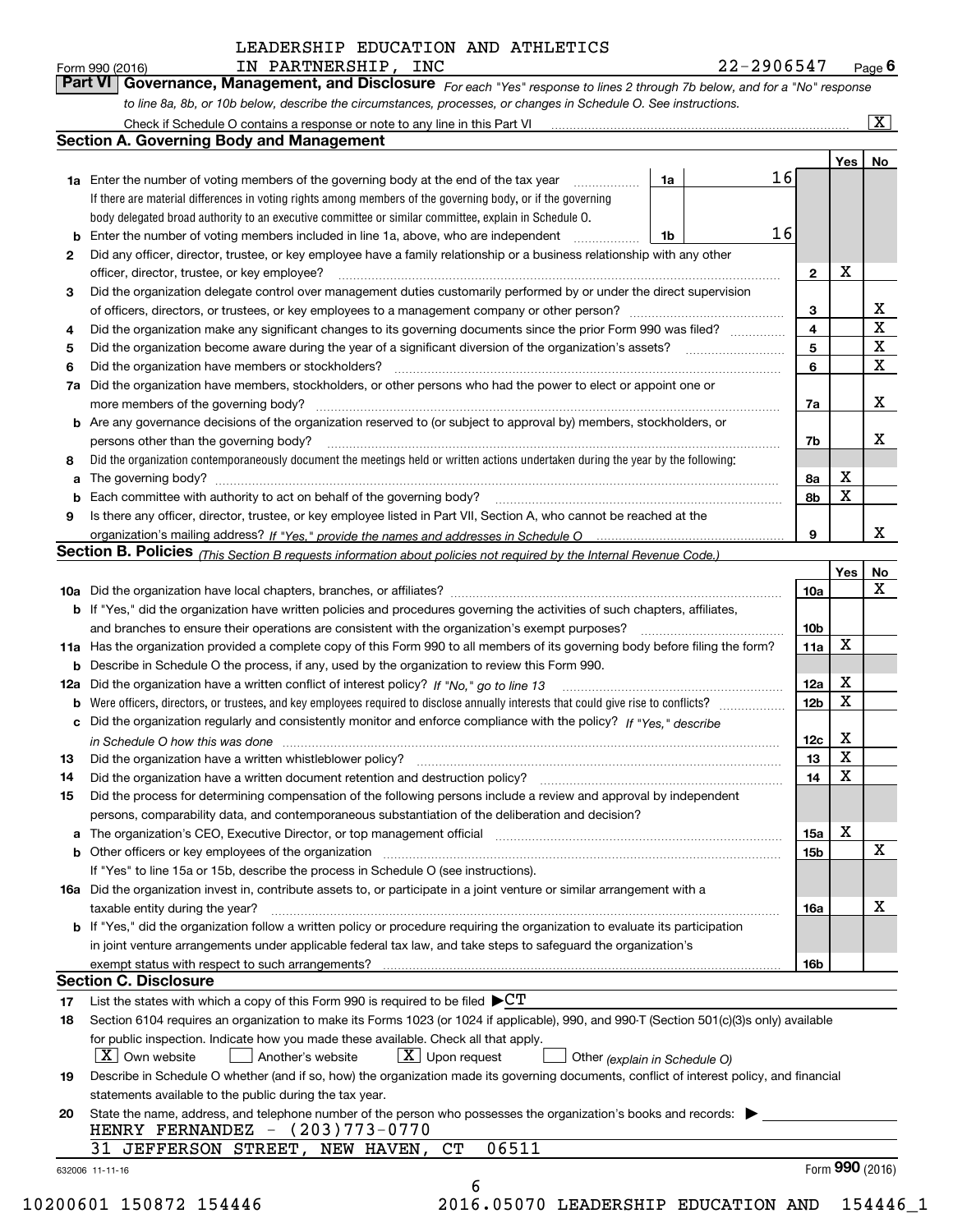$\mathcal{L}^{\text{max}}$ 

#### Form990(2016) IN PARTNERSHIP, INC 22-2906547 Page **7**  Form 990 (2016) Page IN PARTNERSHIP, INC 22-2906547 **Part VII Compensation of Officers, Directors, Trustees, Key Employees, Highest Compensated 7Part VII Compensation of Officers, Directors, Trustees, Key Employees, Highest Compensated Employees, and Independent Contractors Employees, and Independent Contractors**

Check if Schedule O contains a response or note to any line in this Part VII <u>mand all communication communication</u>

**Section A. Officers, Directors, Trustees, Key Employees, and Highest Compensated Employees Section A. Officers, Directors, Trustees, Key Employees, and Highest Compensated Employees**

1a Complete this table for all persons required to be listed. Report compensation for the calendar year ending with or within the organization's tax year.

List all of the organization's current officers, directors, trustees (whether individuals or organizations), regardless of amount of compensation. Enter -0- in columns (D), (E), and (F) if no compensation was paid.

● List all of the organization's current key employees, if any. See instructions for definition of "key employee."

• List the organization's five current highest compensated employees (other than an officer, director, trustee, or key employee) who received reportable compensation (Box 5 of Form W-2 and/or Box 7 of Form 1099-MISC) of more than \$100,000 from the organization and any related organizations.

List all of the organization's former officers, key employees, and highest compensated employees who received more than \$100,000 of reportable compensation from the organization and any related organizations. reportable compensation from the organization and any related organizations.

List all of the organization's former directors or trustees that received, in the capacity as a former director or trustee of the organization, more than \$10 , <sup>000</sup>of reportable compensation from the organization and any related organizations. more than \$10,000 of reportable compensation from the organization and any related organizations.

List persons in the following order: individual trustees or directors; institutional trustees; officers; key employees; highest compensated employees; and former such persons. and former such persons.

Check this box if neither the organization nor any related organization compensated any current officer, director, or trustee.  $\mathcal{L}^{\text{max}}$ 

| (A)                            | (B)                    |                                |                      | (C)         |              |                                                                  |        | (D)                 | (E)                              | (F)                      |
|--------------------------------|------------------------|--------------------------------|----------------------|-------------|--------------|------------------------------------------------------------------|--------|---------------------|----------------------------------|--------------------------|
| Name and Title                 | Average                |                                |                      | Position    |              | (do not check more than one                                      |        | Reportable          | Reportable                       | Estimated                |
|                                | hours per              |                                |                      |             |              | box, unless person is both an<br>officer and a director/trustee) |        | compensation        | compensation                     | amount of                |
|                                | week                   |                                |                      |             |              |                                                                  |        | from                | from related                     | other                    |
|                                | (list any<br>hours for |                                |                      |             |              |                                                                  |        | the<br>organization | organizations<br>(W-2/1099-MISC) | compensation<br>from the |
|                                | related                |                                |                      |             |              |                                                                  |        | (W-2/1099-MISC)     |                                  | organization             |
|                                | organizations          |                                |                      |             |              |                                                                  |        |                     |                                  | and related              |
|                                | below                  | Individual trustee or director | nstitutional trustee |             | Key employee | Highest compensated<br>employee                                  |        |                     |                                  | organizations            |
|                                | line)                  |                                |                      | Officer     |              |                                                                  | Former |                     |                                  |                          |
| <b>SHARON BROOKS</b><br>(1)    | 1.00                   |                                |                      |             |              |                                                                  |        |                     |                                  |                          |
| <b>DIRECTOR</b>                |                        | $\mathbf X$                    |                      |             |              |                                                                  |        | 0.                  | $\mathbf 0$ .                    | 0.                       |
| (2)<br>LOUISE ENDEL            | 1.00                   |                                |                      |             |              |                                                                  |        |                     |                                  |                          |
| <b>DIRECTOR</b>                |                        | $\mathbf X$                    |                      |             |              |                                                                  |        | $\mathbf 0$ .       | 0.                               | 0.                       |
| CYNTHIA MANN<br>(3)            | 1.00                   |                                |                      |             |              |                                                                  |        |                     |                                  |                          |
| <b>DIRECTOR</b>                |                        | $\overline{\textbf{X}}$        |                      |             |              |                                                                  |        | $\mathbf 0$ .       | 0.                               | 0.                       |
| DAVID MAYHEW<br>(4)            | 1.00                   |                                |                      |             |              |                                                                  |        |                     |                                  |                          |
| <b>DIRECTOR</b>                |                        | $\overline{\mathbf{X}}$        |                      |             |              |                                                                  |        | 0.                  | 0.                               | 0.                       |
| MARCUS MCFERREN<br>(5)         | 1.00                   |                                |                      |             |              |                                                                  |        |                     |                                  |                          |
| <b>DIRECTOR</b>                |                        | $\overline{\textbf{X}}$        |                      |             |              |                                                                  |        | 0.                  | 0.                               | 0.                       |
| (6)<br>TAI RICHARDSON          | 1.00                   |                                |                      |             |              |                                                                  |        |                     |                                  |                          |
| <b>DIRECTOR</b>                |                        | $\overline{\textbf{X}}$        |                      |             |              |                                                                  |        | $\mathbf 0$ .       | 0.                               | 0.                       |
| KENNETH RUSSELL<br>(7)         | 1.00                   |                                |                      |             |              |                                                                  |        |                     |                                  |                          |
| <b>DIRECTOR</b>                |                        | X                              |                      |             |              |                                                                  |        | $\mathbf 0$ .       | 0.                               | 0.                       |
| DELORIS VAUGHN<br>(8)          | 1.00                   |                                |                      |             |              |                                                                  |        |                     |                                  |                          |
| <b>DIRECTOR</b>                |                        | X                              |                      |             |              |                                                                  |        | 0.                  | 0.                               | 0.                       |
| (9)<br>HONORABLE WILLIAM DYSON | 1.00                   |                                |                      |             |              |                                                                  |        |                     |                                  |                          |
| <b>EMERITUS</b>                |                        | $\mathbf X$                    |                      |             |              |                                                                  |        | $\mathbf 0$ .       | $\mathbf 0$ .                    | 0.                       |
| (10) JEROME HARRIS MEYER       | 1.00                   |                                |                      |             |              |                                                                  |        |                     |                                  |                          |
| <b>EMERITUS</b>                |                        | X                              |                      |             |              |                                                                  |        | 0.                  | $\mathbf 0$ .                    | $0$ .                    |
| (11) HENRY FERNANDEZ           | 40.00                  |                                |                      |             |              |                                                                  |        |                     |                                  |                          |
| EXECUTIVE DIRECTOR             |                        |                                |                      | $\mathbf X$ |              |                                                                  |        | 72,000.             | 0.                               | $0$ .                    |
| (12) JANE PALMIERI             | 40.00                  |                                |                      |             |              |                                                                  |        |                     |                                  |                          |
| CHIEF FINANCIAL OFFICER        |                        |                                |                      | $\mathbf X$ |              |                                                                  |        | 57,200.             | 0.                               | 200.                     |
| (13) ANN BAKER PEPE            | 1.00                   |                                |                      |             |              |                                                                  |        |                     |                                  |                          |
| BOARD CHAIR                    |                        |                                |                      | $\rm X$     |              |                                                                  |        | $\mathbf 0$ .       | о.                               | 0.                       |
| (14) STEPHEN WIZNER            | 1.00                   |                                |                      |             |              |                                                                  |        |                     |                                  |                          |
| VICE CHAIR                     |                        |                                |                      | $\mathbf X$ |              |                                                                  |        | $\mathbf 0$ .       | $\mathbf 0$ .                    | $0$ .                    |
| (15) ED CLEARY                 | 1.00                   |                                |                      |             |              |                                                                  |        |                     |                                  |                          |
| <b>TREASURER</b>               |                        |                                |                      | $\mathbf X$ |              |                                                                  |        | $\mathbf 0$ .       | 0.                               | 0.                       |
| (16) SUSAN KERLEY              | 1.00                   |                                |                      |             |              |                                                                  |        |                     |                                  |                          |
| <b>SECRETARY</b>               |                        |                                |                      | $\mathbf X$ |              |                                                                  |        | $\mathbf 0$ .       | $\mathbf 0$ .                    | 0.                       |
| (17) ANNE CALABRESI            | 1.00                   |                                |                      |             |              |                                                                  |        |                     |                                  |                          |
| CO-FOUNDER & PAST CHAIR        |                        |                                |                      | $\mathbf X$ |              |                                                                  |        | 0.                  | $\mathbf 0$ .                    | 0.                       |

632007 11-11-16 632007 11-11-16

Form **990** (2016)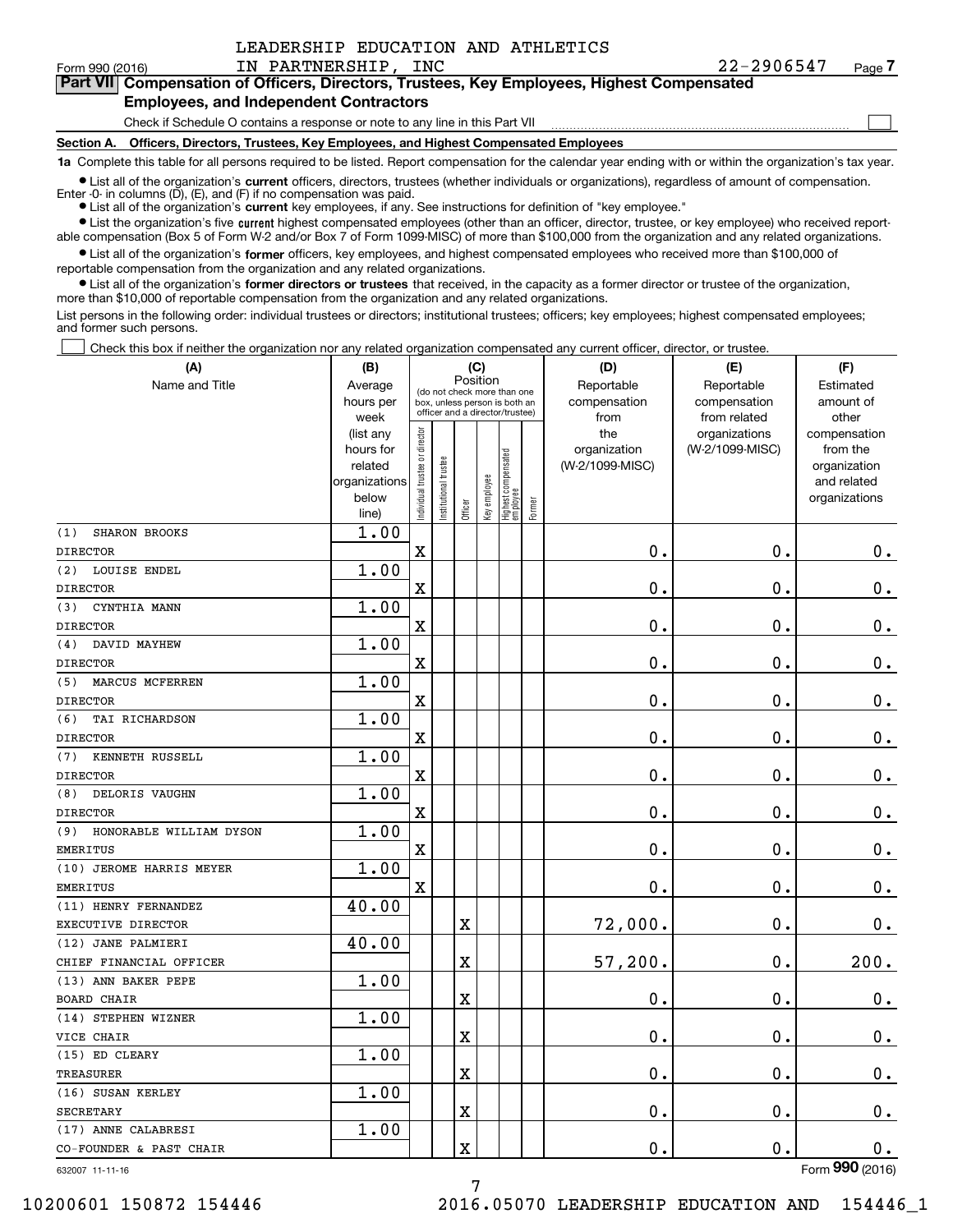| Section A. Officers, Directors, Trustees, Key Employees, and Highest Compensated Employees (continued)<br>(A)                                                                                 | (B)                                                                  |                                |                       | (C)     |                                                                                                             |                                   |        | (D)                                    | (E)                                        |                     | (F)                                                                      |
|-----------------------------------------------------------------------------------------------------------------------------------------------------------------------------------------------|----------------------------------------------------------------------|--------------------------------|-----------------------|---------|-------------------------------------------------------------------------------------------------------------|-----------------------------------|--------|----------------------------------------|--------------------------------------------|---------------------|--------------------------------------------------------------------------|
| Name and title                                                                                                                                                                                | Average<br>hours per<br>week                                         |                                |                       |         | Position<br>(do not check more than one<br>box, unless person is both an<br>officer and a director/trustee) |                                   |        | Reportable<br>compensation<br>from     | Reportable<br>compensation<br>from related |                     | Estimated<br>amount of<br>other                                          |
|                                                                                                                                                                                               | (list any<br>hours for<br>related<br>organizations<br>below<br>line) | Individual trustee or director | Institutional trustee | Officer | Key employee                                                                                                | Highest compensated<br>  employee | Former | the<br>organization<br>(W-2/1099-MISC) | organizations<br>(W-2/1099-MISC)           |                     | compensation<br>from the<br>organization<br>and related<br>organizations |
| (18) ROSLYN MILSTEIN MEYER<br>CO-FOUNDER & PAST CHAIR                                                                                                                                         | 1.00                                                                 |                                |                       | X       |                                                                                                             |                                   |        | 0.                                     | 0.                                         |                     | 0.                                                                       |
|                                                                                                                                                                                               |                                                                      |                                |                       |         |                                                                                                             |                                   |        |                                        |                                            |                     |                                                                          |
|                                                                                                                                                                                               |                                                                      |                                |                       |         |                                                                                                             |                                   |        |                                        |                                            |                     |                                                                          |
|                                                                                                                                                                                               |                                                                      |                                |                       |         |                                                                                                             |                                   |        |                                        |                                            |                     |                                                                          |
|                                                                                                                                                                                               |                                                                      |                                |                       |         |                                                                                                             |                                   |        |                                        |                                            |                     |                                                                          |
|                                                                                                                                                                                               |                                                                      |                                |                       |         |                                                                                                             |                                   |        |                                        |                                            |                     |                                                                          |
|                                                                                                                                                                                               |                                                                      |                                |                       |         |                                                                                                             |                                   |        | 129, 200.<br>0.                        | 0.<br>$0$ .                                |                     | 200.<br>0.                                                               |
| Total number of individuals (including but not limited to those listed above) who received more than \$100,000 of reportable<br>2<br>compensation from the organization $\blacktriangleright$ |                                                                      |                                |                       |         |                                                                                                             |                                   |        | 129,200.                               | 0.                                         |                     | $\overline{200}$ .<br>0                                                  |
| Did the organization list any former officer, director, or trustee, key employee, or highest compensated employee on<br>З                                                                     |                                                                      |                                |                       |         |                                                                                                             |                                   |        |                                        |                                            | 3                   | Yes<br>No<br>$\mathbf X$                                                 |
| line 1a? If "Yes," complete Schedule J for such individual<br>For any individual listed on line 1a, is the sum of reportable compensation and other compensation from the organization<br>4   |                                                                      |                                |                       |         |                                                                                                             |                                   |        |                                        |                                            | 4                   | х                                                                        |
| Did any person listed on line 1a receive or accrue compensation from any unrelated organization or individual for services<br>5                                                               |                                                                      |                                |                       |         |                                                                                                             |                                   |        |                                        |                                            | 5                   | х                                                                        |
| <b>Section B. Independent Contractors</b><br>Complete this table for your five highest compensated independent contractors that received more than \$100,000 of compensation from<br>1        |                                                                      |                                |                       |         |                                                                                                             |                                   |        |                                        |                                            |                     |                                                                          |
| the organization. Report compensation for the calendar year ending with or within the organization's tax year.<br>(A)<br>Name and business address                                            |                                                                      |                                | <b>NONE</b>           |         |                                                                                                             |                                   |        | (B)<br>Description of services         |                                            | (C)<br>Compensation |                                                                          |
|                                                                                                                                                                                               |                                                                      |                                |                       |         |                                                                                                             |                                   |        |                                        |                                            |                     |                                                                          |
|                                                                                                                                                                                               |                                                                      |                                |                       |         |                                                                                                             |                                   |        |                                        |                                            |                     |                                                                          |
|                                                                                                                                                                                               |                                                                      |                                |                       |         |                                                                                                             |                                   |        |                                        |                                            |                     |                                                                          |
| Total number of independent contractors (including but not limited to those listed above) who received more than<br>2<br>\$100,000 of compensation from the organization                      |                                                                      |                                |                       |         | 0                                                                                                           |                                   |        |                                        |                                            |                     |                                                                          |
|                                                                                                                                                                                               |                                                                      |                                |                       |         |                                                                                                             |                                   |        |                                        |                                            |                     | Form 990 (2016)                                                          |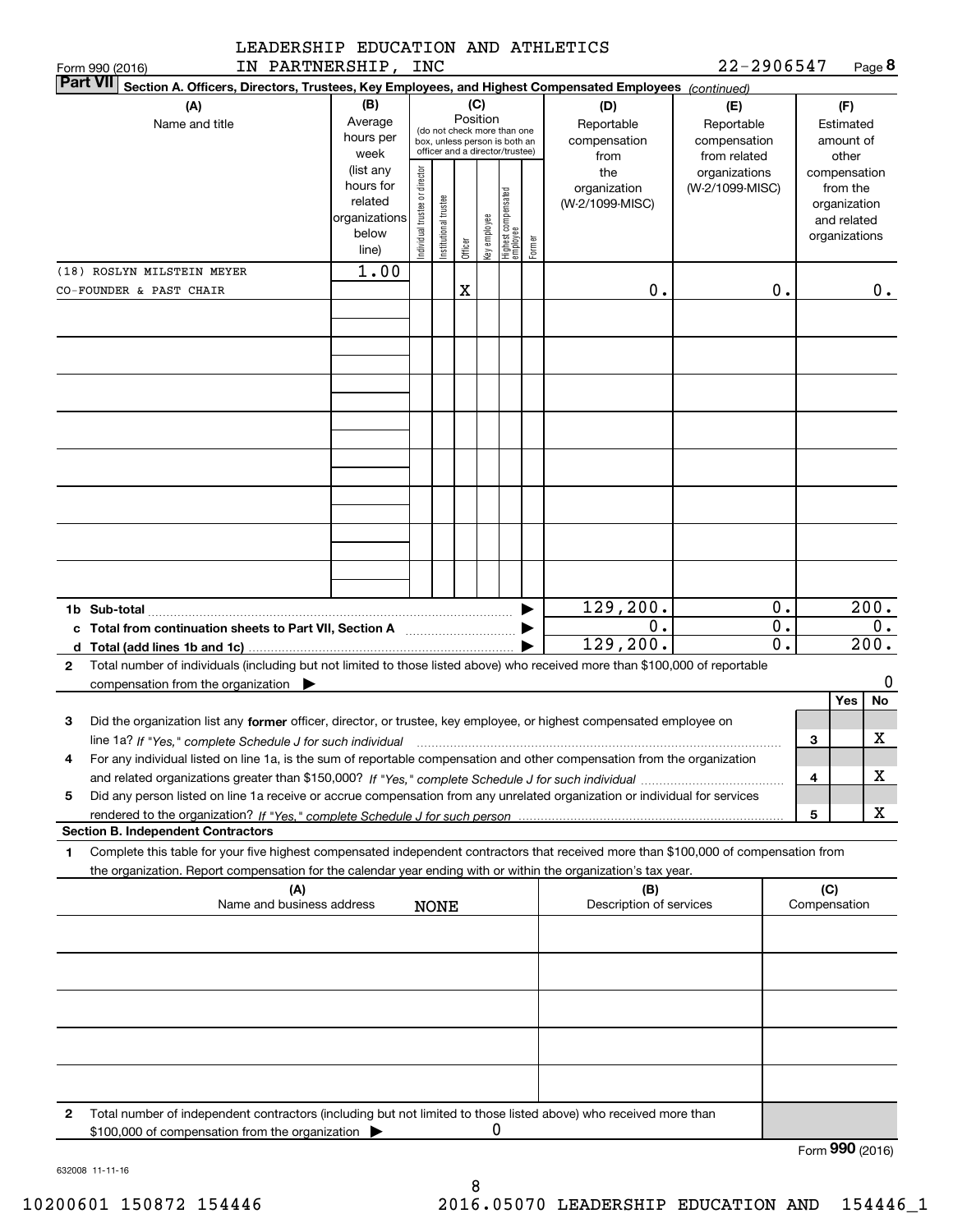| LEADERSHIP EDUCATION AND ATHLETICS |  |  |
|------------------------------------|--|--|
|                                    |  |  |

|                                                           | <b>Part VIII</b> | <b>Statement of Revenue</b>                                                   |                |                                            |                                  |                               |                       |                         |
|-----------------------------------------------------------|------------------|-------------------------------------------------------------------------------|----------------|--------------------------------------------|----------------------------------|-------------------------------|-----------------------|-------------------------|
|                                                           |                  | Check if Schedule O contains a response or note to any line in this Part VIII |                |                                            |                                  |                               |                       |                         |
|                                                           |                  |                                                                               |                |                                            | (A)                              | (B)                           | $\overline{C}$        | (D)<br>Revenuè excluded |
|                                                           |                  |                                                                               |                |                                            | Total revenue                    | Related or<br>exempt function | Unrelated<br>business | from tax under          |
|                                                           |                  |                                                                               |                |                                            |                                  | revenue                       | revenue               | sections<br>512 - 514   |
|                                                           |                  | 1 a Federated campaigns                                                       | 1a             |                                            |                                  |                               |                       |                         |
| Contributions, Gifts, Grants<br>and Other Similar Amounts |                  |                                                                               | 1 <sub>b</sub> |                                            |                                  |                               |                       |                         |
|                                                           |                  | <b>b</b> Membership dues                                                      |                |                                            |                                  |                               |                       |                         |
|                                                           |                  | c Fundraising events                                                          | 1 <sub>c</sub> |                                            |                                  |                               |                       |                         |
|                                                           |                  | d Related organizations                                                       | 1 <sub>d</sub> |                                            |                                  |                               |                       |                         |
|                                                           |                  | e Government grants (contributions)                                           | 1e             | 486,850.                                   |                                  |                               |                       |                         |
|                                                           |                  | f All other contributions, gifts, grants, and                                 |                |                                            |                                  |                               |                       |                         |
|                                                           |                  | similar amounts not included above                                            |                | $\frac{1}{11}$ $\frac{1}{1}$ , 317 , 731 . |                                  |                               |                       |                         |
|                                                           |                  | <b>g</b> Noncash contributions included in lines 1a-1f: \$                    |                | 73,706.                                    |                                  |                               |                       |                         |
|                                                           |                  |                                                                               |                | $\blacktriangleright$                      | 1,804,581.                       |                               |                       |                         |
|                                                           |                  |                                                                               |                | <b>Business Code</b>                       |                                  |                               |                       |                         |
|                                                           |                  | 2 a PROGRAM FEES                                                              |                | 900099                                     | 22,773.                          | 22,773.                       |                       |                         |
|                                                           | b                |                                                                               |                |                                            |                                  |                               |                       |                         |
|                                                           |                  | <u> 1989 - Johann Barn, amerikansk politiker (</u>                            |                |                                            |                                  |                               |                       |                         |
|                                                           | c                | <u> 1989 - Andrea Stadt Britain, amerikansk politiker (</u>                   |                |                                            |                                  |                               |                       |                         |
| Program Service<br>Revenue                                | d                | <u> 1989 - Johann Stein, mars an deus Amerikaansk kommunister (</u>           |                |                                            |                                  |                               |                       |                         |
|                                                           | е                |                                                                               |                |                                            |                                  |                               |                       |                         |
|                                                           |                  | f All other program service revenue                                           |                |                                            |                                  |                               |                       |                         |
|                                                           |                  |                                                                               |                | ►                                          | 22,773.                          |                               |                       |                         |
|                                                           | 3                | Investment income (including dividends, interest, and                         |                |                                            |                                  |                               |                       |                         |
|                                                           |                  |                                                                               |                |                                            | 13, 144.                         |                               |                       | 13,144.                 |
|                                                           | 4                | Income from investment of tax-exempt bond proceeds                            |                |                                            |                                  |                               |                       |                         |
|                                                           | 5                |                                                                               |                |                                            |                                  |                               |                       |                         |
|                                                           |                  |                                                                               | (i) Real       | (ii) Personal                              |                                  |                               |                       |                         |
|                                                           |                  | 6 a Gross rents                                                               |                |                                            |                                  |                               |                       |                         |
|                                                           |                  | <b>b</b> Less: rental expenses                                                |                |                                            |                                  |                               |                       |                         |
|                                                           |                  | c Rental income or (loss)                                                     |                |                                            |                                  |                               |                       |                         |
|                                                           |                  |                                                                               |                |                                            |                                  |                               |                       |                         |
|                                                           |                  |                                                                               |                |                                            |                                  |                               |                       |                         |
|                                                           |                  | 7 a Gross amount from sales of                                                | (i) Securities | (ii) Other                                 |                                  |                               |                       |                         |
|                                                           |                  | assets other than inventory                                                   |                |                                            |                                  |                               |                       |                         |
|                                                           |                  | <b>b</b> Less: cost or other basis                                            |                |                                            |                                  |                               |                       |                         |
|                                                           |                  | and sales expenses                                                            |                | 2,941.                                     |                                  |                               |                       |                         |
|                                                           |                  |                                                                               |                | $\overline{-2,941}$ .                      |                                  |                               |                       |                         |
|                                                           |                  |                                                                               |                |                                            | $-2,941.$                        |                               |                       | $-2,941.$               |
|                                                           |                  | 8 a Gross income from fundraising events (not                                 |                |                                            |                                  |                               |                       |                         |
|                                                           |                  | including \$                                                                  |                |                                            |                                  |                               |                       |                         |
|                                                           |                  | contributions reported on line 1c). See                                       |                |                                            |                                  |                               |                       |                         |
|                                                           |                  |                                                                               |                |                                            |                                  |                               |                       |                         |
| <b>Other Revenue</b>                                      |                  |                                                                               | $\mathbf b$    |                                            |                                  |                               |                       |                         |
|                                                           |                  |                                                                               |                |                                            |                                  |                               |                       |                         |
|                                                           |                  | c Net income or (loss) from fundraising events                                |                | ______________ ▶                           |                                  |                               |                       |                         |
|                                                           |                  | 9 a Gross income from gaming activities. See                                  |                |                                            |                                  |                               |                       |                         |
|                                                           |                  |                                                                               |                |                                            |                                  |                               |                       |                         |
|                                                           |                  |                                                                               | $\mathbf b$    |                                            |                                  |                               |                       |                         |
|                                                           |                  |                                                                               |                |                                            |                                  |                               |                       |                         |
|                                                           |                  | 10 a Gross sales of inventory, less returns                                   |                |                                            |                                  |                               |                       |                         |
|                                                           |                  |                                                                               |                |                                            |                                  |                               |                       |                         |
|                                                           |                  |                                                                               | $\mathbf b$    |                                            |                                  |                               |                       |                         |
|                                                           |                  | c Net income or (loss) from sales of inventory                                |                |                                            |                                  |                               |                       |                         |
|                                                           |                  | Miscellaneous Revenue                                                         |                | <b>Business Code</b>                       |                                  |                               |                       |                         |
|                                                           | 11a              |                                                                               |                |                                            |                                  |                               |                       |                         |
|                                                           | b                | <u> 1989 - Johann Barn, amerikansk politiker (d. 1989)</u>                    |                |                                            |                                  |                               |                       |                         |
|                                                           |                  | <u> 1989 - Andrea Station, amerikansk politik (</u>                           |                |                                            |                                  |                               |                       |                         |
|                                                           | с                | the control of the control of the control of the control of the control of    |                |                                            |                                  |                               |                       |                         |
|                                                           |                  |                                                                               |                |                                            |                                  |                               |                       |                         |
|                                                           |                  |                                                                               |                |                                            |                                  |                               |                       |                         |
|                                                           | 12               |                                                                               |                |                                            | $\blacktriangleright$ 1,837,557. | 22,773.                       | 0.                    | 10, 203.                |
|                                                           | 632009 11-11-16  |                                                                               |                |                                            |                                  |                               |                       | Form 990 (2016)         |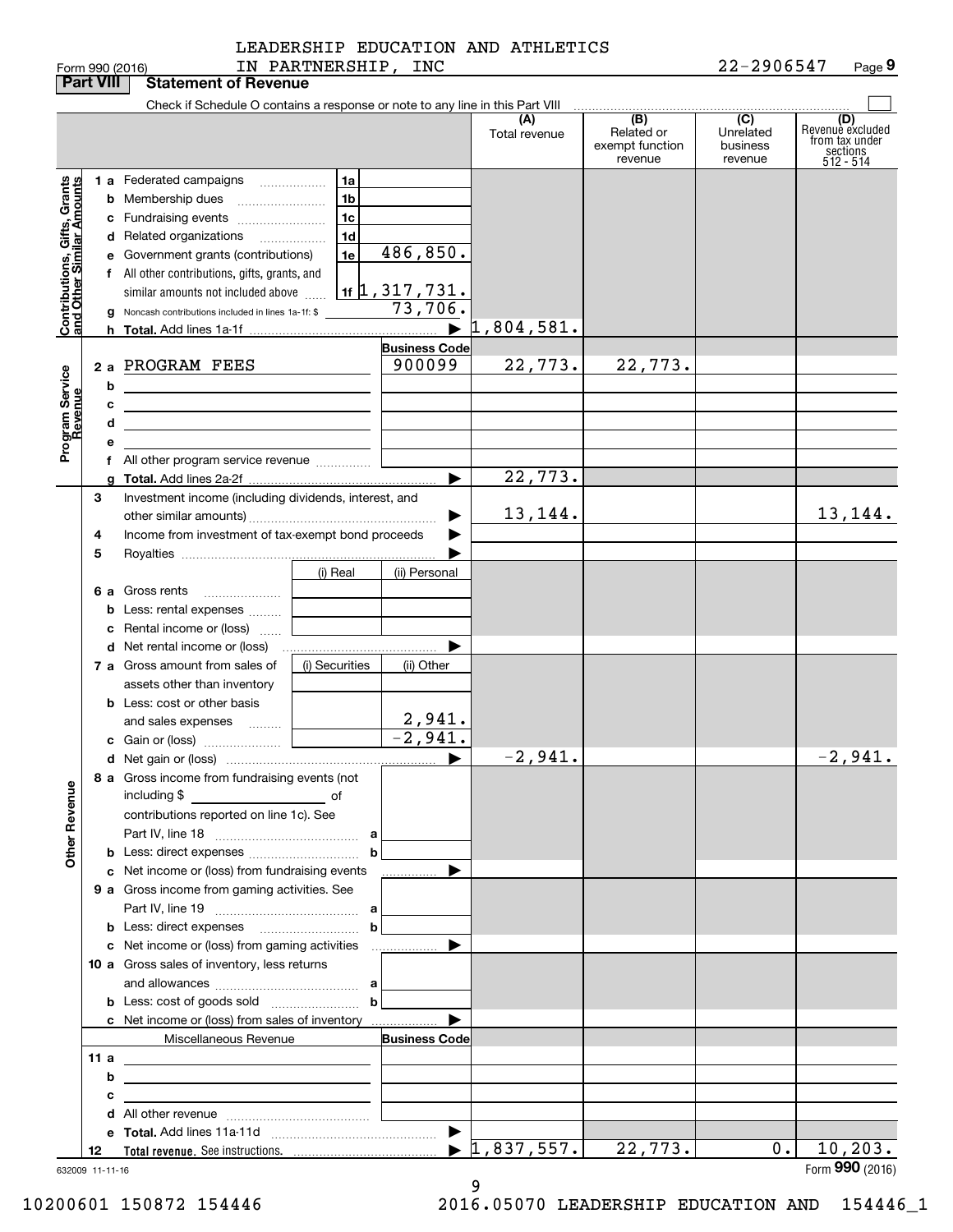#### LEADERSHIP EDUCATION AND ATHLETICS LEADERSHIP EDUCATION AND ATHLETICS Form990(2016) IN PARTNERSHIP, INC 22-2906547 Page **10**  Form 990 (2016) LN PAR'I'NERSHIP, INC 2 Z-Z9 U6 5 4 7 Page IN PARTNERSHIP, INC 22-2906547

**10**

|              | Part IX   Statement of Functional Expenses                                                                                                                |                       |                                    |                                           |                                |
|--------------|-----------------------------------------------------------------------------------------------------------------------------------------------------------|-----------------------|------------------------------------|-------------------------------------------|--------------------------------|
|              | Section 501(c)(3) and 501(c)(4) organizations must complete all columns. All other organizations must complete column (A).                                |                       |                                    |                                           |                                |
|              |                                                                                                                                                           |                       |                                    |                                           |                                |
|              | Do not include amounts reported on lines 6b,<br>7b, 8b, 9b, and 10b of Part VIII.                                                                         | (A)<br>Total expenses | (B)<br>Program service<br>expenses | (C)<br>Management and<br>general expenses | (D)<br>Fundraising<br>expenses |
| 1.           | Grants and other assistance to domestic organizations                                                                                                     |                       |                                    |                                           |                                |
|              | and domestic governments. See Part IV, line 21                                                                                                            |                       |                                    |                                           |                                |
| $\mathbf{2}$ | Grants and other assistance to domestic                                                                                                                   |                       |                                    |                                           |                                |
|              | individuals. See Part IV, line 22                                                                                                                         |                       |                                    |                                           |                                |
| 3            | Grants and other assistance to foreign                                                                                                                    |                       |                                    |                                           |                                |
|              | organizations, foreign governments, and foreign                                                                                                           |                       |                                    |                                           |                                |
|              | individuals. See Part IV, lines 15 and 16                                                                                                                 |                       |                                    |                                           |                                |
| 4            | Benefits paid to or for members                                                                                                                           |                       |                                    |                                           |                                |
| 5            | Compensation of current officers, directors,                                                                                                              |                       |                                    |                                           |                                |
|              | trustees, and key employees                                                                                                                               | 129, 200.             |                                    | 129, 200.                                 |                                |
| 6            | Compensation not included above, to disqualified                                                                                                          |                       |                                    |                                           |                                |
|              | persons (as defined under section 4958(f)(1)) and                                                                                                         |                       |                                    |                                           |                                |
|              | persons described in section $4958(c)(3)(B)$                                                                                                              | 1,346,174.            | 1,142,879.                         | 38,619.                                   | 164,676.                       |
| 7            |                                                                                                                                                           |                       |                                    |                                           |                                |
| 8            | Pension plan accruals and contributions (include<br>section 401(k) and 403(b) employer contributions)                                                     |                       |                                    |                                           |                                |
| 9            |                                                                                                                                                           | 40,149.               | 26,883.                            | 819.                                      |                                |
| 10           |                                                                                                                                                           | 140, 445.             | 110, 432.                          | 16,442.                                   | $\frac{12,447.}{13,571.}$      |
| 11           | Fees for services (non-employees):                                                                                                                        |                       |                                    |                                           |                                |
| a            |                                                                                                                                                           |                       |                                    |                                           |                                |
| b            |                                                                                                                                                           |                       |                                    |                                           |                                |
| c            |                                                                                                                                                           |                       |                                    |                                           |                                |
| d            |                                                                                                                                                           |                       |                                    |                                           |                                |
| е            | Professional fundraising services. See Part IV, line 17                                                                                                   |                       |                                    |                                           |                                |
| f            | Investment management fees                                                                                                                                | 1,703.                |                                    | 1,703.                                    |                                |
| $\mathbf{q}$ | Other. (If line 11g amount exceeds 10% of line 25,                                                                                                        |                       |                                    |                                           |                                |
|              | column (A) amount, list line 11g expenses on Sch O.)                                                                                                      | 70,914.               | 35,936.                            | 33,766.                                   | 1,212.                         |
| 12           |                                                                                                                                                           |                       |                                    |                                           |                                |
| 13           |                                                                                                                                                           |                       |                                    |                                           |                                |
| 14           |                                                                                                                                                           |                       |                                    |                                           |                                |
| 15           |                                                                                                                                                           |                       |                                    |                                           |                                |
| 16           |                                                                                                                                                           | 161, 311.             | 156,609.                           | 3, 243.                                   | 1,459.                         |
| 17           | Travel                                                                                                                                                    | 68,872.               | 68,872.                            |                                           |                                |
| 18           | Payments of travel or entertainment expenses                                                                                                              |                       |                                    |                                           |                                |
|              | for any federal, state, or local public officials                                                                                                         |                       |                                    |                                           |                                |
| 19           | Conferences, conventions, and meetings                                                                                                                    |                       |                                    |                                           |                                |
| 20           | Interest                                                                                                                                                  |                       |                                    |                                           |                                |
| 21           |                                                                                                                                                           |                       |                                    |                                           |                                |
| 22           | Depreciation, depletion, and amortization                                                                                                                 | 33,961.               | 33,961.                            |                                           |                                |
| 23           | Insurance                                                                                                                                                 | 83,571.               | 6,187.                             | 77,384.                                   |                                |
| 24           | Other expenses. Itemize expenses not covered<br>above. (List miscellaneous expenses in line 24e. If line<br>24e amount exceeds 10% of line 25, column (A) |                       |                                    |                                           |                                |
|              | amount, list line 24e expenses on Schedule O.)<br><b>EDUCATION</b>                                                                                        | 110,037.              | 110,037.                           |                                           |                                |
| a<br>b       | <b>SUPPLIES</b>                                                                                                                                           | 87,582.               | 47,449.                            | 11,900.                                   | 28, 233.                       |
|              | <b>MISCELLANEOUS</b>                                                                                                                                      | 48,537.               | 45,838.                            | 2,699.                                    |                                |
| d            | <b>BANK FEES</b>                                                                                                                                          | 9,073.                |                                    | 9,073.                                    |                                |
|              | e All other expenses                                                                                                                                      |                       |                                    |                                           |                                |
| 25           | Total functional expenses. Add lines 1 through 24e                                                                                                        | 2,331,529.            | 1,785,083.                         | 324,848.                                  | 221,598.                       |
| 26           | Joint costs. Complete this line only if the organization                                                                                                  |                       |                                    |                                           |                                |
|              | reported in column (B) joint costs from a combined                                                                                                        |                       |                                    |                                           |                                |
|              | educational campaign and fundraising solicitation.                                                                                                        |                       |                                    |                                           |                                |
|              | Check here $\blacktriangleright$<br>if following SOP 98-2 (ASC 958-720)                                                                                   |                       |                                    |                                           |                                |
|              | 632010 11-11-16                                                                                                                                           |                       |                                    |                                           | Form 990 (2016)                |
|              |                                                                                                                                                           | 10                    |                                    |                                           |                                |

10200601 150872 154446

2016.05070 LEADERSHIP EDUCATION AND 154446\_1 10200601 150872 154446 2016.05070 LEADERSHIP EDUCATION AND 154446\_1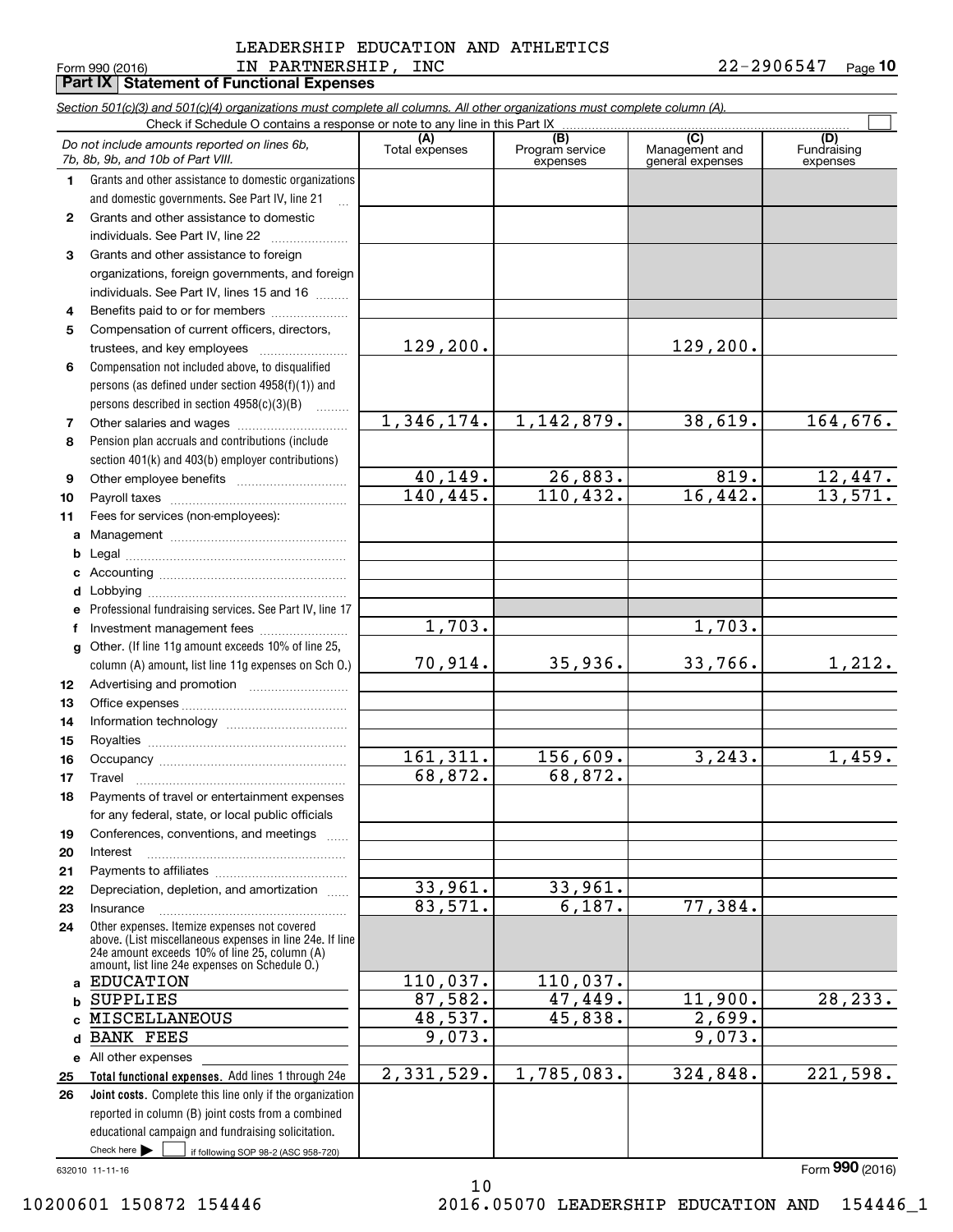#### 632011 11-11-16 632011 11-11-16

**3334**

**32** Retained earnings, endowment, accumulated income, or other funds ............ **33** Total net assets or fund balances ... ... ... ... ... ... ... ... ... ... ... ... ... ... ... ... ... ... ... ... ... ... Total net assets or fund balances ~~~~~~~~~~~~~~~~~~~~~~

Total liabilities and net assets/fund balances

#### LEADERSHIP EDUCATION AND ATHLETICS LEADERSHIP EDUCATION AND ATHLETICS Form 990 (2016) IN PARTNERSHIP , INC 22-2906547 <sub>Page</sub> 11 IN PARTNERSHIP, INC 22-2906547

**11**

|                             | Part X | <b>Balance Sheet</b>                                                                                                       |            |                           |                          |                 |                    |
|-----------------------------|--------|----------------------------------------------------------------------------------------------------------------------------|------------|---------------------------|--------------------------|-----------------|--------------------|
|                             |        |                                                                                                                            |            |                           |                          |                 |                    |
|                             |        |                                                                                                                            |            |                           | (A)<br>Beginning of year |                 | (B)<br>End of year |
|                             | 1      |                                                                                                                            |            |                           | 407, 452.                | $\mathbf{1}$    | 336,964.           |
|                             | 2      |                                                                                                                            |            |                           | 549,796.                 | $\mathbf{2}$    | 552, 178.          |
|                             | з      |                                                                                                                            |            |                           | 656,416.                 | 3               | 298,222.           |
|                             | 4      |                                                                                                                            |            |                           |                          | 4               |                    |
|                             | 5      | Loans and other receivables from current and former officers, directors.                                                   |            |                           |                          |                 |                    |
|                             |        | trustees, key employees, and highest compensated employees. Complete                                                       |            |                           |                          |                 |                    |
|                             |        | Part II of Schedule L                                                                                                      |            |                           |                          | 5               |                    |
|                             | 6      | Loans and other receivables from other disqualified persons (as defined under                                              |            |                           |                          |                 |                    |
|                             |        | section 4958(f)(1)), persons described in section 4958(c)(3)(B), and contributing                                          |            |                           |                          |                 |                    |
|                             |        | employers and sponsoring organizations of section 501(c)(9) voluntary                                                      |            |                           |                          |                 |                    |
|                             |        | employees' beneficiary organizations (see instr). Complete Part II of Sch L                                                |            |                           |                          | 6               |                    |
| Assets                      | 7      |                                                                                                                            |            |                           | $\overline{7}$           |                 |                    |
|                             | 8      |                                                                                                                            |            |                           |                          | 8               |                    |
|                             | 9      | Prepaid expenses and deferred charges                                                                                      |            |                           | 37,249.                  | 9               | 37,816.            |
|                             |        | <b>10a</b> Land, buildings, and equipment: cost or other                                                                   |            |                           |                          |                 |                    |
|                             |        | basis. Complete Part VI of Schedule D  10a                                                                                 |            | 904,410.                  |                          |                 |                    |
|                             | b      | <u>  10b</u>  <br>Less: accumulated depreciation                                                                           |            | $\overline{565,628.}$     | 334,518.                 | 10 <sub>c</sub> | 338,782.           |
|                             | 11     |                                                                                                                            |            |                           | 11                       |                 |                    |
|                             | 12     |                                                                                                                            |            | 142,950.                  | 12                       | 156, 716.       |                    |
|                             | 13     |                                                                                                                            |            |                           | 13                       |                 |                    |
|                             | 14     |                                                                                                                            |            |                           | 14                       |                 |                    |
|                             | 15     |                                                                                                                            |            | 15                        |                          |                 |                    |
|                             | 16     |                                                                                                                            | 2,128,381. | 16                        | 1,720,678.               |                 |                    |
|                             | 17     |                                                                                                                            |            |                           | 30,830.                  | 17              | 105, 206.          |
|                             | 18     |                                                                                                                            |            |                           |                          | 18              |                    |
|                             | 19     |                                                                                                                            |            |                           |                          | 19              |                    |
|                             | 20     |                                                                                                                            |            |                           |                          | 20              |                    |
|                             | 21     | Escrow or custodial account liability. Complete Part IV of Schedule D                                                      |            | 1.1.1.1.1.1.1.1.1         |                          | 21              |                    |
|                             | 22     | Loans and other payables to current and former officers, directors, trustees,                                              |            |                           |                          |                 |                    |
| Liabilities                 |        | key employees, highest compensated employees, and disqualified persons.                                                    |            |                           |                          |                 |                    |
|                             |        |                                                                                                                            |            |                           |                          | 22              |                    |
|                             | 23     | Secured mortgages and notes payable to unrelated third parties                                                             |            |                           |                          | 23              |                    |
|                             | 24     |                                                                                                                            |            |                           |                          | 24              |                    |
|                             | 25     | Other liabilities (including federal income tax, payables to related third                                                 |            |                           |                          |                 |                    |
|                             |        | parties, and other liabilities not included on lines 17-24). Complete Part X of                                            |            |                           |                          |                 |                    |
|                             |        | Schedule D                                                                                                                 |            |                           | 30,830.                  | 25<br>26        | 105, 206.          |
|                             | 26     | Total liabilities. Add lines 17 through 25<br>Organizations that follow SFAS 117 (ASC 958), check here >                   |            | $\boxed{\text{X}}$<br>and |                          |                 |                    |
|                             |        | complete lines 27 through 29, and lines 33 and 34.                                                                         |            |                           |                          |                 |                    |
|                             | 27     | Unrestricted net assets                                                                                                    |            |                           | 1,313,152.               | 27              | 1,139,546.         |
|                             | 28     | Temporarily restricted net assets                                                                                          |            |                           | 704, 173.                | 28              | 395,700.           |
|                             | 29     |                                                                                                                            |            |                           | 80, 226.                 | 29              | 80, 226.           |
|                             |        | Permanently restricted net assets<br>Organizations that do not follow SFAS 117 (ASC 958), check here $\blacktriangleright$ |            |                           |                          |                 |                    |
| Net Assets or Fund Balances |        | and complete lines 30 through 34.                                                                                          |            |                           |                          |                 |                    |
|                             | 30     |                                                                                                                            |            |                           |                          | 30              |                    |
|                             | 31     | Paid-in or capital surplus, or land, building, or equipment fund                                                           |            |                           |                          | 31              |                    |
|                             | 32     | Retained earnings, endowment, accumulated income, or other funds                                                           |            |                           |                          | 32              |                    |
|                             | วว     | Total not accote or fund halances                                                                                          | 2.097.551  | 22                        | 1, 615, 472.             |                 |                    |

2,128,381.

**32 32**2, 097,551. **33** 1, 615,472. 2,097,551. 1,615,472.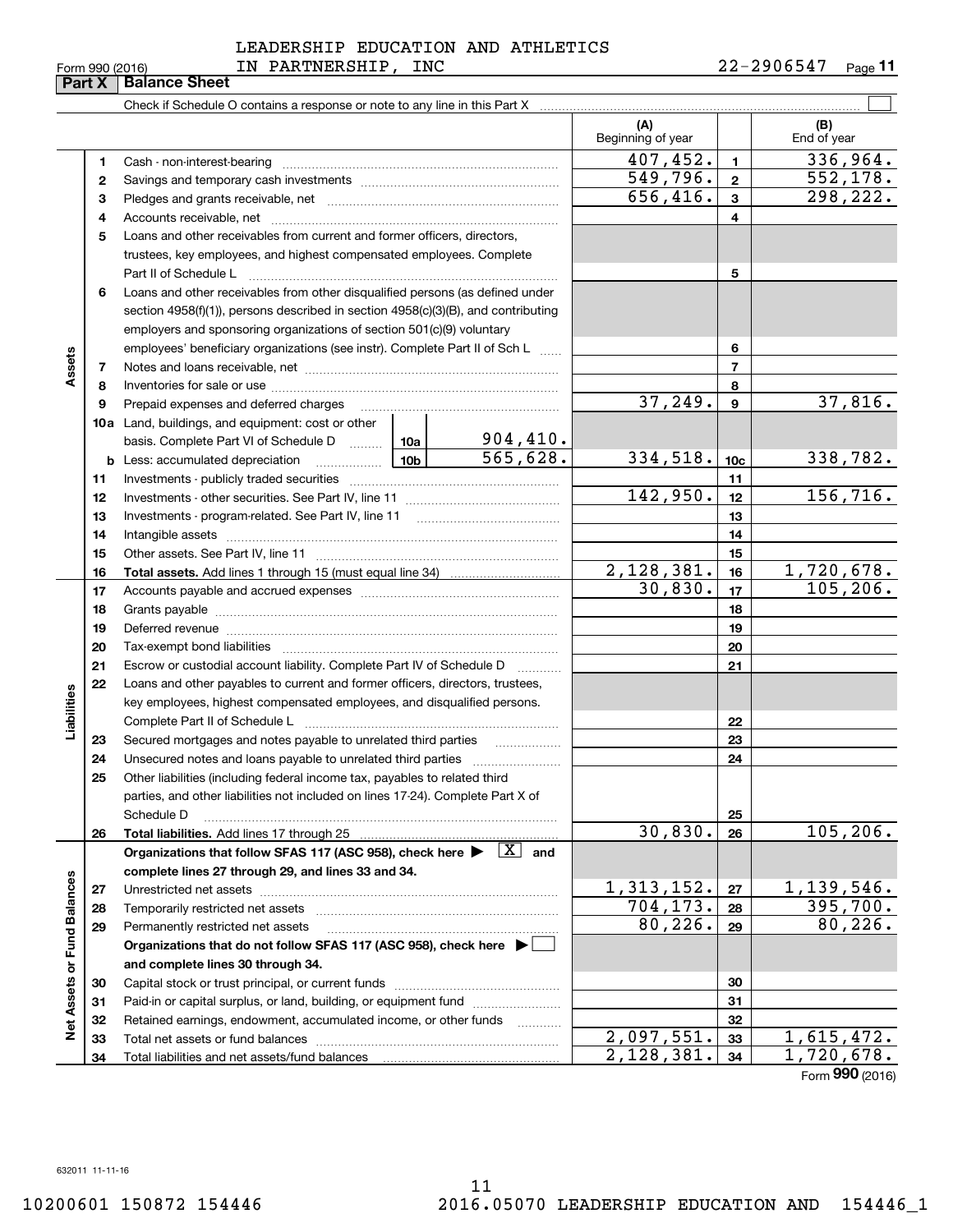|    | LEADERSHIP EDUCATION AND ATHLETICS                                                                                              |                  |            |                |            |                         |
|----|---------------------------------------------------------------------------------------------------------------------------------|------------------|------------|----------------|------------|-------------------------|
|    | IN PARTNERSHIP, INC<br>Form 990 (2016)                                                                                          |                  | 22-2906547 |                |            | $Page$ 12               |
|    | Part XII<br><b>Reconciliation of Net Assets</b>                                                                                 |                  |            |                |            |                         |
|    | Check if Schedule O contains a response or note to any line in this Part XI                                                     |                  |            |                |            |                         |
|    |                                                                                                                                 |                  |            |                |            |                         |
| 1  | Total revenue (must equal Part VIII, column (A), line 12)                                                                       | 1.               | 1,837,557. |                |            |                         |
| 2  | Total expenses (must equal Part IX, column (A), line 25)                                                                        | $\overline{2}$   | 2,331,529. |                |            |                         |
| 3  | Revenue less expenses. Subtract line 2 from line 1                                                                              | 3                |            | $-493,972.$    |            |                         |
| 4  |                                                                                                                                 | 4                | 2,097,551. |                |            |                         |
| 5  | Net unrealized gains (losses) on investments                                                                                    | 5                |            |                |            | 11,893.                 |
| 6  | Donated services and use of facilities                                                                                          | 6                |            |                |            |                         |
| 7  | Investment expenses                                                                                                             | $\overline{7}$   |            |                |            |                         |
| 8  | Prior period adjustments                                                                                                        | 8                |            |                |            |                         |
| 9  | Other changes in net assets or fund balances (explain in Schedule O)                                                            | 9                |            |                |            | $\overline{0}$ .        |
| 10 | Net assets or fund balances at end of year. Combine lines 3 through 9 (must equal Part X, line 33,                              |                  |            |                |            |                         |
|    | column (B))                                                                                                                     | 10 <sup>10</sup> |            | 1,615,472.     |            |                         |
|    | <b>Part XII Financial Statements and Reporting</b>                                                                              |                  |            |                |            |                         |
|    |                                                                                                                                 |                  |            |                |            | $\overline{\mathbf{x}}$ |
|    |                                                                                                                                 |                  |            |                | <b>Yes</b> | <b>No</b>               |
| 1  | $ X $ Accrual<br>Cash<br>Other<br>Accounting method used to prepare the Form 990:                                               |                  |            |                |            |                         |
|    | If the organization changed its method of accounting from a prior year or checked "Other," explain in Schedule O.               |                  |            |                |            |                         |
|    | 2a Were the organization's financial statements compiled or reviewed by an independent accountant?                              |                  |            | 2a             |            | х                       |
|    | If "Yes," check a box below to indicate whether the financial statements for the year were compiled or reviewed on a            |                  |            |                |            |                         |
|    | separate basis, consolidated basis, or both:                                                                                    |                  |            |                |            |                         |
|    | Separate basis<br>Consolidated basis<br>Both consolidated and separate basis                                                    |                  |            |                |            |                         |
|    | b Were the organization's financial statements audited by an independent accountant?                                            |                  |            | 2 <sub>b</sub> | X          |                         |
|    | If "Yes," check a box below to indicate whether the financial statements for the year were audited on a separate basis,         |                  |            |                |            |                         |
|    | consolidated basis, or both:                                                                                                    |                  |            |                |            |                         |
|    | $\boxed{\textbf{X}}$ Separate basis<br><b>Consolidated basis</b><br>Both consolidated and separate basis                        |                  |            |                |            |                         |
|    | c If "Yes" to line 2a or 2b, does the organization have a committee that assumes responsibility for oversight of the audit,     |                  |            |                |            |                         |
|    |                                                                                                                                 |                  |            | 2c             | x          |                         |
|    | If the organization changed either its oversight process or selection process during the tax year, explain in Schedule O.       |                  |            |                |            |                         |
|    | 3a As a result of a federal award, was the organization required to undergo an audit or audits as set forth in the Single Audit |                  |            |                |            |                         |
|    |                                                                                                                                 |                  |            | За             |            | х                       |
|    | b If "Yes," did the organization undergo the required audit or audits? If the organization did not undergo the required audit   |                  |            |                |            |                         |
|    | or audits, explain why in Schedule O and describe any steps taken to undergo such audits                                        |                  |            | 3b             | nnn        |                         |

Form **990** (2016) Form (2016) **990**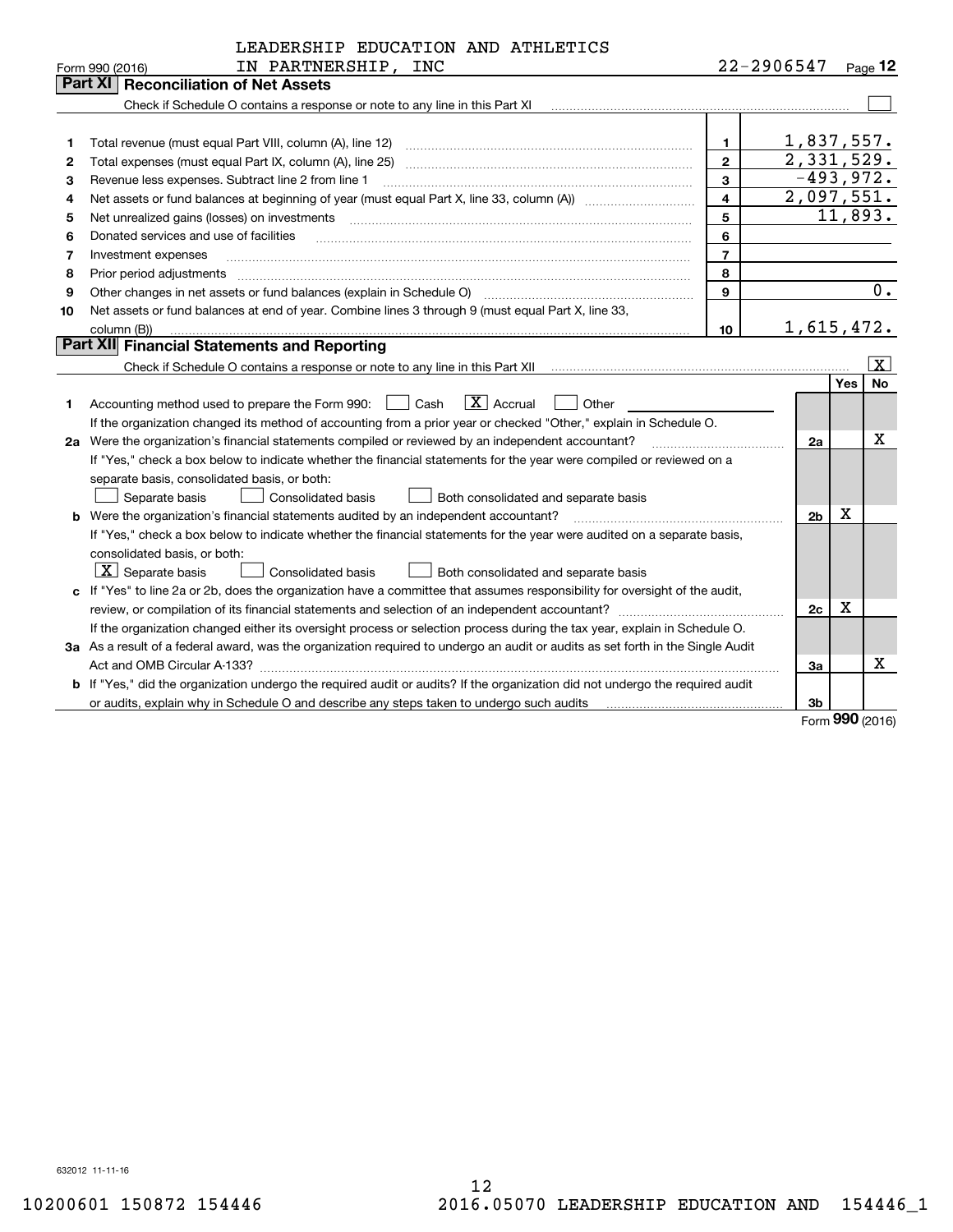|                            | <b>SCHEDULE A</b>                             |                                                                                      |                                                                                                                                                                                                                                                                                            |                                    |                                 |                            | OMB No. 1545-0047                          |
|----------------------------|-----------------------------------------------|--------------------------------------------------------------------------------------|--------------------------------------------------------------------------------------------------------------------------------------------------------------------------------------------------------------------------------------------------------------------------------------------|------------------------------------|---------------------------------|----------------------------|--------------------------------------------|
|                            | (Form 990 or 990-EZ)                          |                                                                                      | <b>Public Charity Status and Public Support</b>                                                                                                                                                                                                                                            |                                    |                                 |                            | 2016                                       |
|                            |                                               |                                                                                      | Complete if the organization is a section 501(c)(3) organization or a section<br>4947(a)(1) nonexempt charitable trust.                                                                                                                                                                    |                                    |                                 |                            |                                            |
| Internal Revenue Service   | Department of the Treasury                    |                                                                                      | Attach to Form 990 or Form 990-EZ.                                                                                                                                                                                                                                                         |                                    |                                 |                            | <b>Open to Public</b><br><b>Inspection</b> |
|                            | Name of the organization                      |                                                                                      | Information about Schedule A (Form 990 or 990-EZ) and its instructions is at www.irs.gov/form990.<br>LEADERSHIP EDUCATION AND ATHLETICS                                                                                                                                                    |                                    |                                 |                            | <b>Employer identification number</b>      |
|                            |                                               | IN PARTNERSHIP, INC                                                                  |                                                                                                                                                                                                                                                                                            |                                    |                                 |                            | 22-2906547                                 |
| Part I                     |                                               |                                                                                      | Reason for Public Charity Status (All organizations must complete this part.) See instructions.                                                                                                                                                                                            |                                    |                                 |                            |                                            |
|                            |                                               |                                                                                      | The organization is not a private foundation because it is: (For lines 1 through 12, check only one box.)                                                                                                                                                                                  |                                    |                                 |                            |                                            |
| 1                          |                                               |                                                                                      | A church, convention of churches, or association of churches described in section 170(b)(1)(A)(i).                                                                                                                                                                                         |                                    |                                 |                            |                                            |
| 2                          |                                               |                                                                                      | A school described in section 170(b)(1)(A)(ii). (Attach Schedule E (Form 990 or 990-EZ).)                                                                                                                                                                                                  |                                    |                                 |                            |                                            |
| 3                          |                                               |                                                                                      | A hospital or a cooperative hospital service organization described in section $170(b)(1)(A)(iii)$ .                                                                                                                                                                                       |                                    |                                 |                            |                                            |
| 4                          |                                               |                                                                                      | A medical research organization operated in conjunction with a hospital described in section 170(b)(1)(A)(iii). Enter the hospital's name,                                                                                                                                                 |                                    |                                 |                            |                                            |
| 5                          | city, and state:                              |                                                                                      | An organization operated for the benefit of a college or university owned or operated by a governmental unit described in                                                                                                                                                                  |                                    |                                 |                            |                                            |
|                            |                                               | section 170(b)(1)(A)(iv). (Complete Part II.)                                        |                                                                                                                                                                                                                                                                                            |                                    |                                 |                            |                                            |
| 6                          |                                               |                                                                                      | A federal, state, or local government or governmental unit described in section 170(b)(1)(A)(v).                                                                                                                                                                                           |                                    |                                 |                            |                                            |
| $\overline{\text{X}}$<br>7 |                                               |                                                                                      | An organization that normally receives a substantial part of its support from a governmental unit or from the general public described in                                                                                                                                                  |                                    |                                 |                            |                                            |
|                            |                                               | section 170(b)(1)(A)(vi). (Complete Part II.)                                        |                                                                                                                                                                                                                                                                                            |                                    |                                 |                            |                                            |
| 8                          |                                               |                                                                                      | A community trust described in section 170(b)(1)(A)(vi). (Complete Part II.)                                                                                                                                                                                                               |                                    |                                 |                            |                                            |
| 9                          |                                               |                                                                                      | An agricultural research organization described in section 170(b)(1)(A)(ix) operated in conjunction with a land-grant college                                                                                                                                                              |                                    |                                 |                            |                                            |
|                            |                                               |                                                                                      | or university or a non-land-grant college of agriculture (see instructions). Enter the name, city, and state of the college or                                                                                                                                                             |                                    |                                 |                            |                                            |
|                            | university:                                   |                                                                                      |                                                                                                                                                                                                                                                                                            |                                    |                                 |                            |                                            |
| 10                         |                                               |                                                                                      | An organization that normally receives: (1) more than 33 1/3% of its support from contributions, membership fees, and gross receipts from<br>activities related to its exempt functions - subject to certain exceptions, and (2) no more than 33 1/3% of its support from gross investment |                                    |                                 |                            |                                            |
|                            |                                               |                                                                                      | income and unrelated business taxable income (less section 511 tax) from businesses acquired by the organization after June 30, 1975.                                                                                                                                                      |                                    |                                 |                            |                                            |
|                            |                                               | See section 509(a)(2). (Complete Part III.)                                          |                                                                                                                                                                                                                                                                                            |                                    |                                 |                            |                                            |
| 11                         |                                               |                                                                                      | An organization organized and operated exclusively to test for public safety. See section 509(a)(4).                                                                                                                                                                                       |                                    |                                 |                            |                                            |
| 12                         |                                               |                                                                                      | An organization organized and operated exclusively for the benefit of, to perform the functions of, or to carry out the purposes of one or                                                                                                                                                 |                                    |                                 |                            |                                            |
|                            |                                               |                                                                                      | more publicly supported organizations described in section 509(a)(1) or section 509(a)(2). See section 509(a)(3). Check the box in                                                                                                                                                         |                                    |                                 |                            |                                            |
|                            |                                               |                                                                                      | lines 12a through 12d that describes the type of supporting organization and complete lines 12e, 12f, and 12g.                                                                                                                                                                             |                                    |                                 |                            |                                            |
| a                          |                                               |                                                                                      | Type I. A supporting organization operated, supervised, or controlled by its supported organization(s), typically by giving                                                                                                                                                                |                                    |                                 |                            |                                            |
|                            |                                               |                                                                                      | the supported organization(s) the power to regularly appoint or elect a majority of the directors or trustees of the supporting                                                                                                                                                            |                                    |                                 |                            |                                            |
|                            |                                               | organization. You must complete Part IV, Sections A and B.                           |                                                                                                                                                                                                                                                                                            |                                    |                                 |                            |                                            |
| b                          |                                               |                                                                                      | Type II. A supporting organization supervised or controlled in connection with its supported organization(s), by having                                                                                                                                                                    |                                    |                                 |                            |                                            |
|                            |                                               | organization(s). You must complete Part IV, Sections A and C.                        | control or management of the supporting organization vested in the same persons that control or manage the supported                                                                                                                                                                       |                                    |                                 |                            |                                            |
| c                          |                                               |                                                                                      | Type III functionally integrated. A supporting organization operated in connection with, and functionally integrated with,                                                                                                                                                                 |                                    |                                 |                            |                                            |
|                            |                                               |                                                                                      | its supported organization(s) (see instructions). You must complete Part IV, Sections A, D, and E.                                                                                                                                                                                         |                                    |                                 |                            |                                            |
| d                          |                                               |                                                                                      | Type III non-functionally integrated. A supporting organization operated in connection with its supported organization(s)                                                                                                                                                                  |                                    |                                 |                            |                                            |
|                            |                                               |                                                                                      | that is not functionally integrated. The organization generally must satisfy a distribution requirement and an attentiveness                                                                                                                                                               |                                    |                                 |                            |                                            |
|                            |                                               |                                                                                      | requirement (see instructions). You must complete Part IV, Sections A and D, and Part V.                                                                                                                                                                                                   |                                    |                                 |                            |                                            |
| е                          |                                               |                                                                                      | Check this box if the organization received a written determination from the IRS that it is a Type I, Type II, Type III                                                                                                                                                                    |                                    |                                 |                            |                                            |
|                            |                                               |                                                                                      | functionally integrated, or Type III non-functionally integrated supporting organization.                                                                                                                                                                                                  |                                    |                                 |                            |                                            |
|                            | f Enter the number of supported organizations |                                                                                      |                                                                                                                                                                                                                                                                                            |                                    |                                 |                            |                                            |
|                            | (i) Name of supported                         | g Provide the following information about the supported organization(s).<br>(ii) EIN | (iii) Type of organization                                                                                                                                                                                                                                                                 |                                    | (iv) Is the organization listed | (v) Amount of monetary     | (vi) Amount of other                       |
|                            | organization                                  |                                                                                      | (described on lines 1-10<br>above (see instructions))                                                                                                                                                                                                                                      | in your governing document?<br>Yes | No                              | support (see instructions) | support (see instructions)                 |
|                            |                                               |                                                                                      |                                                                                                                                                                                                                                                                                            |                                    |                                 |                            |                                            |
|                            |                                               |                                                                                      |                                                                                                                                                                                                                                                                                            |                                    |                                 |                            |                                            |
|                            |                                               |                                                                                      |                                                                                                                                                                                                                                                                                            |                                    |                                 |                            |                                            |
|                            |                                               |                                                                                      |                                                                                                                                                                                                                                                                                            |                                    |                                 |                            |                                            |
|                            |                                               |                                                                                      |                                                                                                                                                                                                                                                                                            |                                    |                                 |                            |                                            |
|                            |                                               |                                                                                      |                                                                                                                                                                                                                                                                                            |                                    |                                 |                            |                                            |
|                            |                                               |                                                                                      |                                                                                                                                                                                                                                                                                            |                                    |                                 |                            |                                            |
|                            |                                               |                                                                                      |                                                                                                                                                                                                                                                                                            |                                    |                                 |                            |                                            |
|                            |                                               |                                                                                      |                                                                                                                                                                                                                                                                                            |                                    |                                 |                            |                                            |
| Total                      |                                               |                                                                                      |                                                                                                                                                                                                                                                                                            |                                    |                                 |                            |                                            |
|                            |                                               |                                                                                      |                                                                                                                                                                                                                                                                                            |                                    |                                 |                            |                                            |

LHA **For Paperwork Reduction Act Notice, see the Instructions for Form 990 or 990-EZ.** 632021 09-21-16 **Schedule A (Form 990 or 990-EZ) <sup>2016</sup>** 13 632021 09-21-16 **For Paperwork Reduction Act Notice, see the Instructions for Form 990 or 990-EZ. Schedule A (Form 990 or 990-EZ) 2016** LHA 13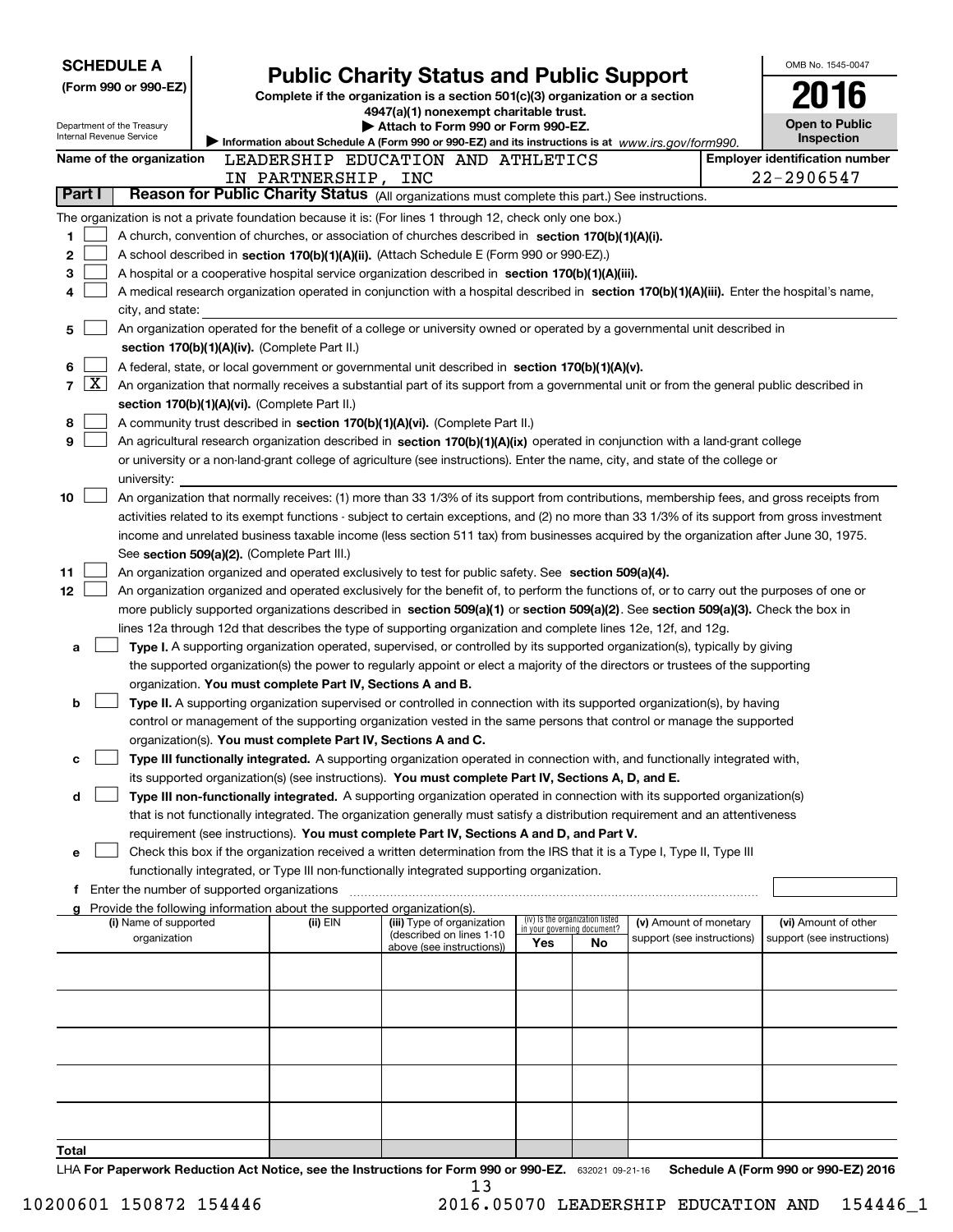### LEADERSHIP EDUCATION AND ATHLETICS LEADERSHIP EDUCATION AND ATHLETICS Schedule A(Form 990 or 990-EZ) 2016 IN PARTNERSHIP, INC 22-2906547 Page **<sup>2</sup>** Schedule A (Form 990 or 990-EZ) 2016 Page IN PARTNERSHIP, INC 22-2906547

| Schedule A (Form 990 or 990-EZ) 2016 IN PARTNERSHIP, INC                                                                                                                                                                                                                                     | LEADERSHIP EDUCATION AND ATHLETICS |                      |                        |                        |                      | $22 - 2906547$ Page 2                    |
|----------------------------------------------------------------------------------------------------------------------------------------------------------------------------------------------------------------------------------------------------------------------------------------------|------------------------------------|----------------------|------------------------|------------------------|----------------------|------------------------------------------|
| Support Schedule for Organizations Described in Sections 170(b)(1)(A)(iv) and 170(b)(1)(A)(vi)<br>Part II                                                                                                                                                                                    |                                    |                      |                        |                        |                      |                                          |
| (Complete only if you checked the box on line 5, 7, or 8 of Part I or if the organization failed to qualify under Part III. If the organization                                                                                                                                              |                                    |                      |                        |                        |                      |                                          |
| fails to qualify under the tests listed below, please complete Part III.)                                                                                                                                                                                                                    |                                    |                      |                        |                        |                      |                                          |
| <b>Section A. Public Support</b>                                                                                                                                                                                                                                                             |                                    |                      |                        |                        |                      |                                          |
| Calendar year (or fiscal year beginning in) $\blacktriangleright$                                                                                                                                                                                                                            | (a) 2012                           | (b) 2013             | $(c)$ 2014             | $(d)$ 2015             | (e) 2016             | (f) Total                                |
| 1 Gifts, grants, contributions, and                                                                                                                                                                                                                                                          |                                    |                      |                        |                        |                      |                                          |
| membership fees received. (Do not                                                                                                                                                                                                                                                            |                                    |                      |                        |                        |                      |                                          |
| include any "unusual grants.")                                                                                                                                                                                                                                                               | 1649606.                           | 1659655.             | 1938387.               | 2601828.               | 1804581.             | 9654057.                                 |
| 2 Tax revenues levied for the organ-<br>ization's benefit and either paid to<br>or expended on its behalf                                                                                                                                                                                    |                                    |                      |                        |                        |                      |                                          |
| 3 The value of services or facilities                                                                                                                                                                                                                                                        |                                    |                      |                        |                        |                      |                                          |
| furnished by a governmental unit to<br>the organization without charge                                                                                                                                                                                                                       |                                    |                      |                        |                        |                      |                                          |
| 4 Total. Add lines 1 through 3                                                                                                                                                                                                                                                               | 1649606.                           | 1659655.             | 1938387.               | 2601828.               | 1804581.             | 9654057.                                 |
| 5 The portion of total contributions                                                                                                                                                                                                                                                         |                                    |                      |                        |                        |                      |                                          |
| by each person (other than a                                                                                                                                                                                                                                                                 |                                    |                      |                        |                        |                      |                                          |
| governmental unit or publicly                                                                                                                                                                                                                                                                |                                    |                      |                        |                        |                      |                                          |
| supported organization) included                                                                                                                                                                                                                                                             |                                    |                      |                        |                        |                      |                                          |
| on line 1 that exceeds 2% of the                                                                                                                                                                                                                                                             |                                    |                      |                        |                        |                      |                                          |
| amount shown on line 11,                                                                                                                                                                                                                                                                     |                                    |                      |                        |                        |                      |                                          |
| column (f)                                                                                                                                                                                                                                                                                   |                                    |                      |                        |                        |                      |                                          |
| 6 Public support. Subtract line 5 from line 4.<br><b>Section B. Total Support</b>                                                                                                                                                                                                            |                                    |                      |                        |                        |                      | 9654057.                                 |
| Calendar year (or fiscal year beginning in)                                                                                                                                                                                                                                                  |                                    |                      |                        |                        |                      |                                          |
| 7 Amounts from line 4                                                                                                                                                                                                                                                                        | (a) 2012<br>1649606.               | (b) 2013<br>1659655. | $(c)$ 2014<br>1938387. | $(d)$ 2015<br>2601828. | (e) 2016<br>1804581. | (f) Total<br>9654057.                    |
| 8 Gross income from interest,                                                                                                                                                                                                                                                                |                                    |                      |                        |                        |                      |                                          |
| dividends, payments received on                                                                                                                                                                                                                                                              |                                    |                      |                        |                        |                      |                                          |
| securities loans, rents, royalties                                                                                                                                                                                                                                                           |                                    |                      |                        |                        |                      |                                          |
| and income from similar sources                                                                                                                                                                                                                                                              | 7,317.                             | 12, 199.             | 5,055.                 | 1,532.                 | 13, 145.             | 39,248.                                  |
| Net income from unrelated business<br>9.                                                                                                                                                                                                                                                     |                                    |                      |                        |                        |                      |                                          |
| activities, whether or not the                                                                                                                                                                                                                                                               |                                    |                      |                        |                        |                      |                                          |
| business is regularly carried on                                                                                                                                                                                                                                                             |                                    |                      |                        |                        |                      |                                          |
| <b>10</b> Other income. Do not include gain                                                                                                                                                                                                                                                  |                                    |                      |                        |                        |                      |                                          |
| or loss from the sale of capital                                                                                                                                                                                                                                                             |                                    |                      |                        |                        |                      |                                          |
| assets (Explain in Part VI.)<br>1.1.1.1.1.1.1.1                                                                                                                                                                                                                                              |                                    |                      |                        |                        |                      |                                          |
| <b>11 Total support.</b> Add lines 7 through 10                                                                                                                                                                                                                                              |                                    |                      |                        |                        |                      | 9693305.                                 |
| <b>12</b> Gross receipts from related activities, etc. (see instructions)                                                                                                                                                                                                                    |                                    |                      |                        |                        | 12                   |                                          |
| 13 First five years. If the Form 990 is for the organization's first, second, third, fourth, or fifth tax year as a section 501(c)(3)                                                                                                                                                        |                                    |                      |                        |                        |                      |                                          |
| organization, check this box and stop here manufactured and state and state and state and state and state and stop here and state and state and state and state and state and state and state and state and state and state an<br><b>Section C. Computation of Public Support Percentage</b> |                                    |                      |                        |                        |                      |                                          |
|                                                                                                                                                                                                                                                                                              |                                    |                      |                        |                        | 14                   | 99.60<br>$\%$                            |
| 15                                                                                                                                                                                                                                                                                           |                                    |                      |                        |                        | 15                   | 99.65<br>%                               |
| 16a 33 1/3% support test - 2016. If the organization did not check the box on line 13, and line 14 is 33 1/3% or more, check this box and                                                                                                                                                    |                                    |                      |                        |                        |                      |                                          |
|                                                                                                                                                                                                                                                                                              |                                    |                      |                        |                        |                      | $\blacktriangleright$ $\boxed{\text{X}}$ |
| <b>b 33 1/3% support test - 2015.</b> If the organization did not check a box on line 13 or 16a, and line 15 is 33 1/3% or more, check this box                                                                                                                                              |                                    |                      |                        |                        |                      |                                          |
|                                                                                                                                                                                                                                                                                              |                                    |                      |                        |                        |                      |                                          |
| 17a 10% -facts-and-circumstances test - 2016. If the organization did not check a box on line 13, 16a, or 16b, and line 14 is 10% or more,                                                                                                                                                   |                                    |                      |                        |                        |                      |                                          |
| and if the organization meets the "facts-and-circumstances" test, check this box and stop here. Explain in Part VI how the organization                                                                                                                                                      |                                    |                      |                        |                        |                      |                                          |
|                                                                                                                                                                                                                                                                                              |                                    |                      |                        |                        |                      |                                          |
| b 10% -facts-and-circumstances test - 2015. If the organization did not check a box on line 13, 16a, 16b, or 17a, and line 15 is 10% or                                                                                                                                                      |                                    |                      |                        |                        |                      |                                          |
| more, and if the organization meets the "facts-and-circumstances" test, check this box and stop here. Explain in Part VI how the                                                                                                                                                             |                                    |                      |                        |                        |                      |                                          |
| organization meets the "facts-and-circumstances" test. The organization qualifies as a publicly supported organization                                                                                                                                                                       |                                    |                      |                        |                        |                      |                                          |
| 18 Private foundation. If the organization did not check a box on line 13, 16a, 16b, 17a, or 17b, check this box and see instructions                                                                                                                                                        |                                    |                      |                        |                        |                      | Schedule A (Form 990 or 990-F7) 2016     |

**Schedule A (Form 990 or 990-EZ) <sup>2016</sup> Schedule A (Form 990 or 990-EZ) 2016**

632022 09-21-16 632022 09-21-16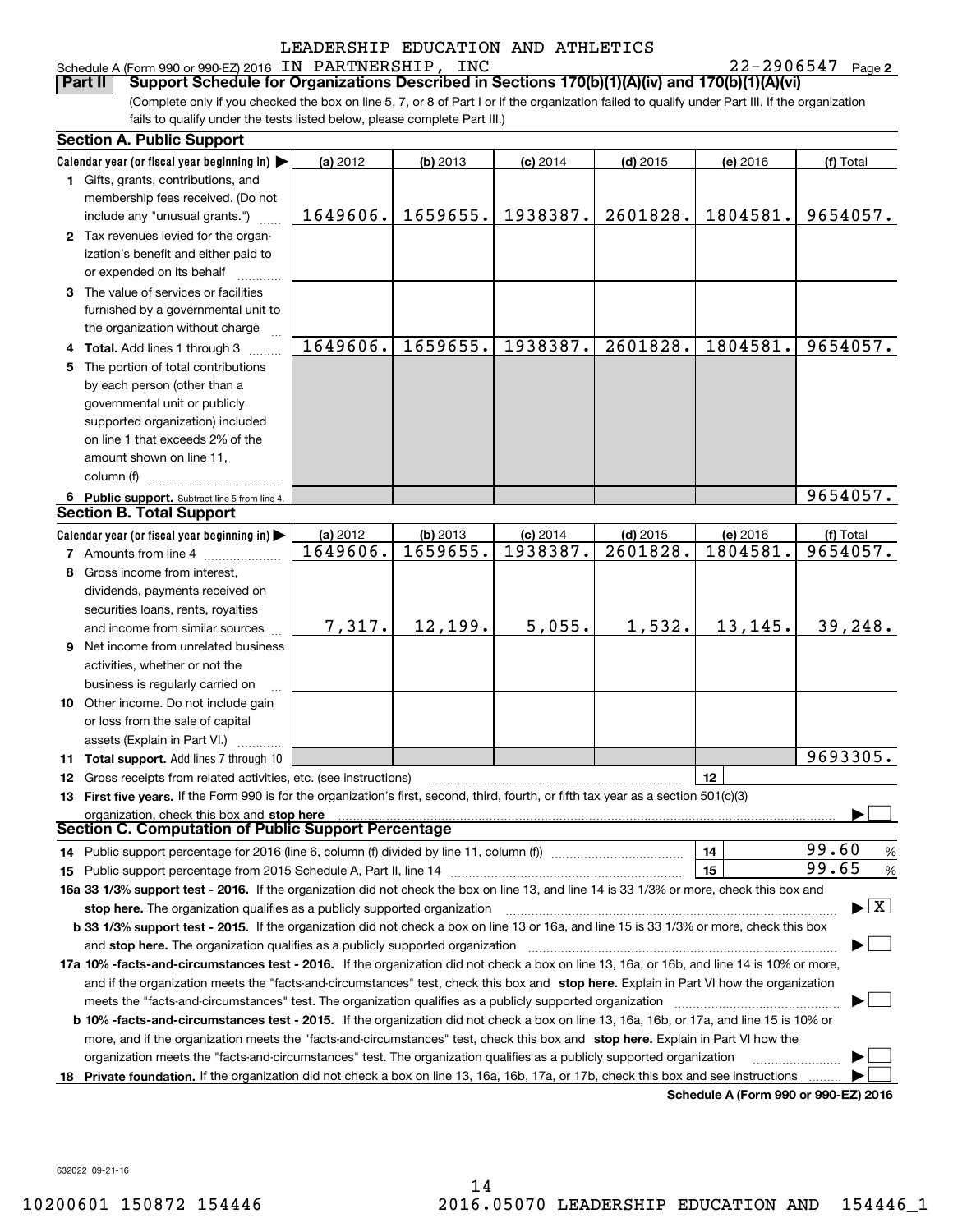Schedule A (Form 990 or 990-EZ) 2016 IN PARTNERSHIP, INC 22-2906547 Page 3

**Part III** Support Schedule for Organizations Described in Section 509(a)(2)

(Complete only if you checked the box on line 10 of Part I or if the organization failed to qualify under Part II. If the organization fails to qualify under the tests listed below, please complete Part II.) qualify under the tests listed below, please complete Part II.)

|                 | <b>Section A. Public Support</b>                                                                                                                                                                |          |          |            |            |                                      |           |
|-----------------|-------------------------------------------------------------------------------------------------------------------------------------------------------------------------------------------------|----------|----------|------------|------------|--------------------------------------|-----------|
|                 | Calendar year (or fiscal year beginning in) $\blacktriangleright$                                                                                                                               | (a) 2012 | (b) 2013 | $(c)$ 2014 | $(d)$ 2015 | (e) 2016                             | (f) Total |
|                 | 1 Gifts, grants, contributions, and                                                                                                                                                             |          |          |            |            |                                      |           |
|                 | membership fees received. (Do not                                                                                                                                                               |          |          |            |            |                                      |           |
|                 | include any "unusual grants.")                                                                                                                                                                  |          |          |            |            |                                      |           |
|                 | <b>2</b> Gross receipts from admissions,<br>merchandise sold or services per-<br>formed, or facilities furnished in<br>any activity that is related to the<br>organization's tax-exempt purpose |          |          |            |            |                                      |           |
|                 | 3 Gross receipts from activities that<br>are not an unrelated trade or bus-                                                                                                                     |          |          |            |            |                                      |           |
|                 | iness under section 513                                                                                                                                                                         |          |          |            |            |                                      |           |
|                 | 4 Tax revenues levied for the organ-                                                                                                                                                            |          |          |            |            |                                      |           |
|                 | ization's benefit and either paid to<br>or expended on its behalf                                                                                                                               |          |          |            |            |                                      |           |
|                 | 5 The value of services or facilities                                                                                                                                                           |          |          |            |            |                                      |           |
|                 | furnished by a governmental unit to                                                                                                                                                             |          |          |            |            |                                      |           |
|                 | the organization without charge                                                                                                                                                                 |          |          |            |            |                                      |           |
|                 | <b>6 Total.</b> Add lines 1 through 5                                                                                                                                                           |          |          |            |            |                                      |           |
|                 | 7a Amounts included on lines 1, 2, and                                                                                                                                                          |          |          |            |            |                                      |           |
|                 | 3 received from disqualified persons                                                                                                                                                            |          |          |            |            |                                      |           |
|                 | <b>b</b> Amounts included on lines 2 and 3 received<br>from other than disqualified persons that<br>exceed the greater of \$5,000 or 1% of the<br>amount on line 13 for the year                |          |          |            |            |                                      |           |
|                 | c Add lines 7a and 7b                                                                                                                                                                           |          |          |            |            |                                      |           |
|                 | 8 Public support. (Subtract line 7c from line 6.)<br><b>Section B. Total Support</b>                                                                                                            |          |          |            |            |                                      |           |
|                 | Calendar year (or fiscal year beginning in)                                                                                                                                                     | (a) 2012 | (b) 2013 | $(c)$ 2014 | $(d)$ 2015 | (e) 2016                             | (f) Total |
|                 | 9 Amounts from line 6                                                                                                                                                                           |          |          |            |            |                                      |           |
|                 | <b>10a</b> Gross income from interest,<br>dividends, payments received on<br>securities loans, rents, royalties<br>and income from similar sources                                              |          |          |            |            |                                      |           |
|                 | <b>b</b> Unrelated business taxable income                                                                                                                                                      |          |          |            |            |                                      |           |
|                 | (less section 511 taxes) from businesses                                                                                                                                                        |          |          |            |            |                                      |           |
|                 | acquired after June 30, 1975                                                                                                                                                                    |          |          |            |            |                                      |           |
|                 | c Add lines 10a and 10b                                                                                                                                                                         |          |          |            |            |                                      |           |
|                 | 11 Net income from unrelated business<br>activities not included in line 10b,<br>whether or not the business is<br>regularly carried on                                                         |          |          |            |            |                                      |           |
|                 | <b>12</b> Other income. Do not include gain<br>or loss from the sale of capital<br>assets (Explain in Part VI.)                                                                                 |          |          |            |            |                                      |           |
|                 | <b>13 Total support.</b> (Add lines 9, 10c, 11, and 12.)                                                                                                                                        |          |          |            |            |                                      |           |
|                 | 14 First five years. If the Form 990 is for the organization's first, second, third, fourth, or fifth tax year as a section 501(c)(3) organization,                                             |          |          |            |            |                                      |           |
|                 |                                                                                                                                                                                                 |          |          |            |            |                                      |           |
|                 | <b>Section C. Computation of Public Support Percentage</b>                                                                                                                                      |          |          |            |            |                                      |           |
|                 |                                                                                                                                                                                                 |          |          |            |            | 15                                   | %         |
|                 | 16 Public support percentage from 2015 Schedule A, Part III, line 15<br><b>Section D. Computation of Investment Income Percentage</b>                                                           |          |          |            |            | 16                                   | %         |
|                 | 17 Investment income percentage for 2016 (line 10c, column (f) divided by line 13, column (f))                                                                                                  |          |          |            |            | 17                                   | %         |
|                 | 18 Investment income percentage from 2015 Schedule A, Part III, line 17                                                                                                                         |          |          |            |            | 18                                   | %         |
|                 | 19a 33 1/3% support tests - 2016. If the organization did not check the box on line 14, and line 15 is more than 33 1/3%, and line 17 is not                                                    |          |          |            |            |                                      |           |
|                 | more than 33 1/3%, check this box and stop here. The organization qualifies as a publicly supported organization                                                                                |          |          |            |            |                                      |           |
|                 | b 33 1/3% support tests - 2015. If the organization did not check a box on line 14 or line 19a, and line 16 is more than 33 1/3%, and                                                           |          |          |            |            |                                      |           |
|                 | line 18 is not more than 33 1/3%, check this box and stop here. The organization qualifies as a publicly supported organization                                                                 |          |          |            |            |                                      |           |
| 20              |                                                                                                                                                                                                 |          |          |            |            |                                      |           |
| 632023 09-21-16 |                                                                                                                                                                                                 |          | 15       |            |            | Schedule A (Form 990 or 990-EZ) 2016 |           |

10200601 150872 154446 2016.05070 LEADERSHIP EDUCATION AND 154446\_1 10200601 150872 154446 2016.05070 LEADERSHIP EDUCATION AND 154446\_1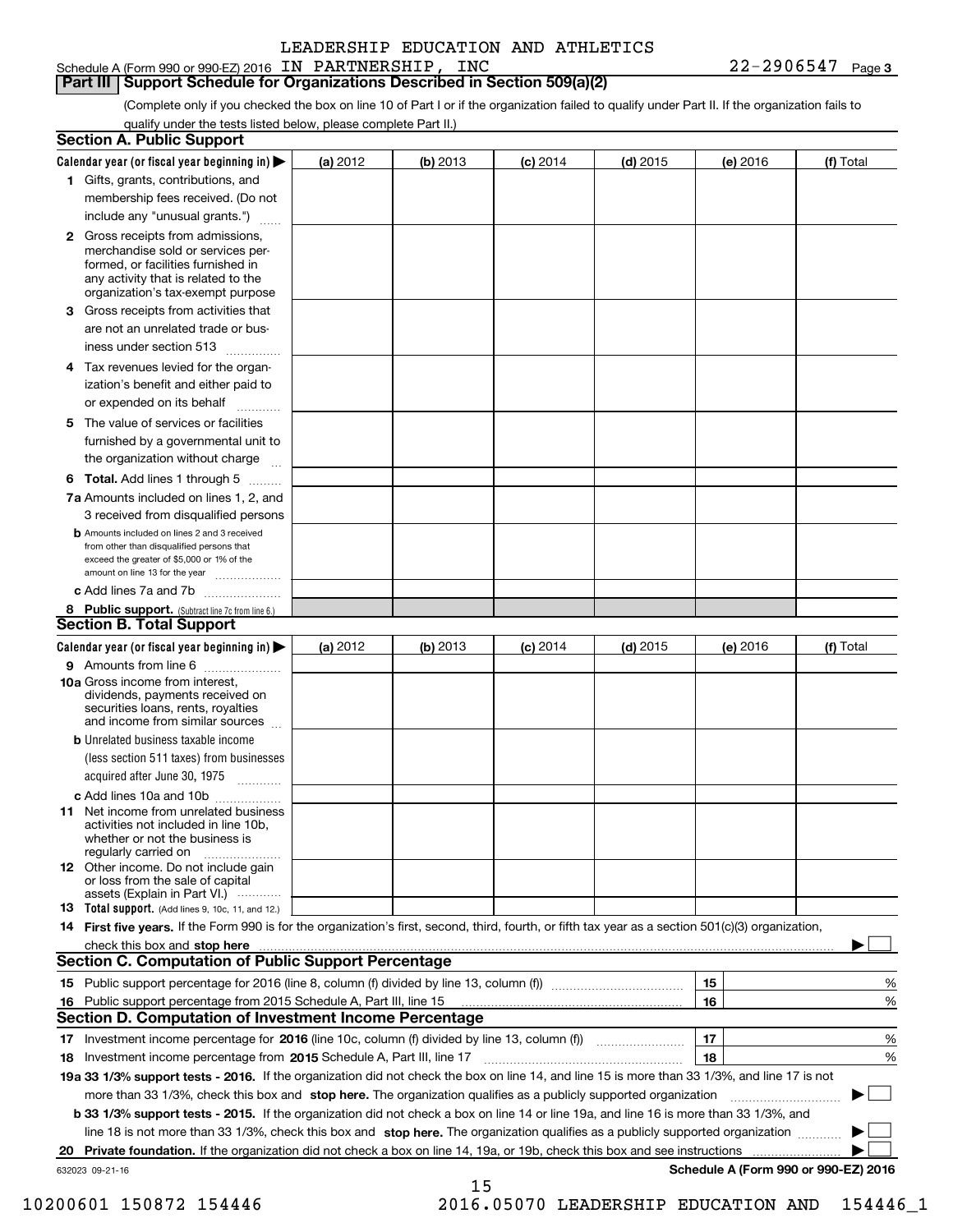#### Schedule A (Form 990 or 990-EZ) 2016 IN PARTNERSHIP, INC 22-2906547 Page 4 **Part IV I Supporting Organizations Part IV Supporting Organizations**

(Complete only if you checked a box in line 12 on Part I. If you checked 12a of Part I, complete Sections A and B. If you checked 12b of Part I, complete Sections A and C. If you checked 12c of Part I, complete and B. If you checked 12b of Part I, complete Sections A and C. If you checked 12c of Part I, complete Sections A, D, and E. If you checked 12d of Part I, complete Sections A and D, and complete Part V.)

#### **Section A. All Supporting Organizations Section A. All Supporting Organizations**

- **1** Are all of the organization's supported organizations listed by name in the organization's governing **1**Are all of the organization's supported organizations listed by name in the organization's governing  $\,$  documents? If "No," describe in Part VI how the supported organizations are designated. If designated by class or purpose, describe the designation. If historic and continuing relationship, explain. **1**  *class or purpose, describe the designation. If historic and continuing relationship, explain.*
- **2** Did the organization have any supported organization that does not have an IRS determination of status **2**Did the organization have any supported organization that does not have an IRS determination of status under section 509(a)(1) or (2)? If "Yes," explain in Part VI how the organization determined that the supported organization was described in section 509 (a) (1) or (2). **2**  *organization was described in section 509(a)(1) or (2).*
- 3a Did the organization have a supported organization described in section 501(c)(4), (5), or (6)? If "Yes, " answer (b) and (c) below. **3** *(b) and (c) below.*
- b Did the organization confirm that each supported organization qualified under section 501(c)(4), (5), or (6) and satisfied the public support tests under section 509(a)(2)? If "Yes," describe in Part VI when and how the organization made the determination. *organization made the determination.*
- c Did the organization ensure that all support to such organizations was used exclusively for section 170(c)(2)(B) purposes? If "Yes," explain in Part VI what controls the organization put in place to ensure such use.
- 4a Was any supported organization not organized in the United States ("foreign supported organization")? If Yes, and if you checked 12a or 12b in Part I, answer (b) and (c) below. **4** *"Yes," and if you checked 12a or 12b in Part I, answer (b) and (c) below.*
- **b** Did the organization have ultimate control and discretion in deciding whether to make grants to the foreign supported organization? If "Yes," describe in Part VI how the organization had such control and discretion despite being controlled or supervised by or in connection with its supported organizations. **4** *despite being controlled or supervised by or in connection with its supported organizations.*
- c Did the organization support any foreign supported organization that does not have an IRS determination under sections 501(c)(3) and 509(a)(1) or (2)? If "Yes," explain in Part VI what controls the organization used to ensure that all support to the foreign supported organization was used exclusively for section 170(c)(2)(B) purposes.<br>**4** *purposes.*
- 5a Did the organization add, substitute, or remove any supported organizations during the tax year? If "Yes," answer (b) and (c) below (if applicable). Also, provide detail in Part VI, including (i) the names and EIN numbers of the supported organizations added, substituted, or removed; (ii) the reasons for each such action; (iii) the authority under the organization's organizing document authorizing such action; and (iv) how the action was accomplished (such as by amendment to the organizing document). **5** *was accomplished (such as by amendment to the organizing document).*
- **b Type I or Type II only.** Was any added or substituted supported organization part of a class already designated in the organization's organizing document? **5** designated in the organization's organizing document?
- c Substitutions only. Was the substitution the result of an event beyond the organization's control?
- 6 Did the organization provide support (whether in the form of grants or the provision of services or facilities) to anyone other than (i) its supported organizations, (ii) individuals that are part of the charitable class anyone other than (i) its supported organizations, (ii) individuals that are part of the charitable class benefited by one or more of its supported organizations, or (iii) other supporting organizations that also benefited by one or more of its supported organizations, or (iii) other supporting organizations that also support or benefit one or more of the filing organization's supported organizations? If "Yes," provide detail in Part VI. **6**  *Part VI.*
- 7 Did the organization provide a grant, loan, compensation, or other similar payment to a substantial contributor (defined in section 4958(c)(3)(C)), a family member of a substantial contributor, or a 35% controlled entity with regard to a substantial contributor? If "Yes," complete Part I of Schedule L (Form 990 or 990-EZ).
- 8 Did the organization make a loan to a disqualified person (as defined in section 4958) not described in line 7? If "Yes," complete Part I of Schedule L (Form 990 or 990-EZ).
- 9a Was the organization controlled directly or indirectly at any time during the tax year by one or more disqualified persons as defined in section 4946 (other than foundation managers and organizations described disqualified persons as defined in section 4946 (other than foundation managers and organizations described in section 509(a)(1) or (2))? If "Yes," provide detail in Part VI.
- **b** Did one or more disqualified persons (as defined in line 9a) hold a controlling interest in any entity in which the supporting organization had an interest? If "Yes," provide detail in Part VI.
- c Did a disqualified person (as defined in line 9a) have an ownership interest in, or derive any personal benefit from, assets in which the supporting organization also had an interest? If "Yes," provide detail in Part VI.
- 10a Was the organization subject to the excess business holdings rules of section 4943 because of section 4943(f) (regarding certain Type II supporting organizations, and all Type III non-functionally integrated 4943(f) (regarding certain Type II supporting organizations, and all Type III non-functionally integrated supporting organizations)? If "Yes," answer 10b below. **10a**
- **b** Did the organization have any excess business holdings in the tax year? (Use Schedule C, Form 4720, to determine whether the organization had excess business holdings.) **10<sup>b</sup>** *determine whether the organization had excess business holdings.)*

632024 09-21-16



632024 09-21-16 **Schedule A (Form 990 or 990-EZ) <sup>2016</sup> Schedule A (Form 990 or 990-EZ) 2016**

**10b**

10200601 150872 154446 2016.05070 LEADERSHIP EDUCATION AND 154446\_1 10200601 150872 154446 2016.05070 LEADERSHIP EDUCATION AND 154446\_1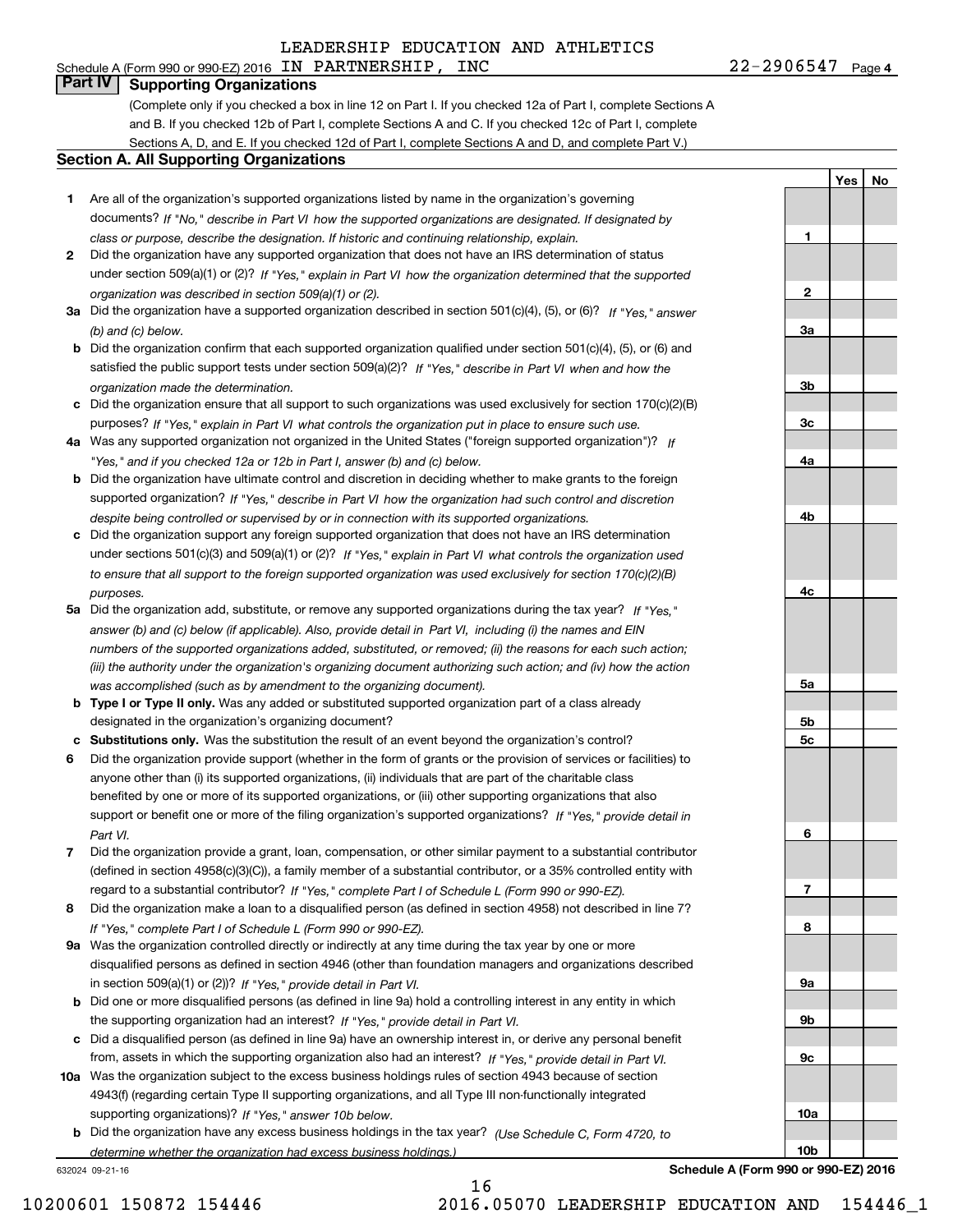Schedule A (Form 990 or 990-EZ) 2016 IN PARTNERSHIP, INC 22-29 06547 Page **Yes** I **No Yes11** Has the organization accepted a gift or contribution from any of the following persons? a A person who directly or indirectly controls, either alone or together with persons described in (b) and (c) below, the governing body of a supported organization? below, the governing body of a supported organization? **b** A family member of a person described in (a) above? **11b 11b 11b Section B. Section B. Type I Supporting Organizations 1** Did the directors, trustees, or membership of one or more supported organizations have the power to **1**Did the directors, trustees, or membership of one or more supported organizations have the power to regularly appoint or elect at least a majority of the organization's directors or trustees at all times during the tax year? If "No," describe in Part VI how the supported organization(s) effectively operated, supervised, or controlled the organization's activities. If the organization had more than one supported organization, *controlled the organization's activities. If the organization had more than one supported organization,* describe how the powers to appoint and/or remove directors or trustees were allocated among the supported *describe how the powers to appoint and/or remove directors or trustees were allocated among the supported* organizations and what conditions or restrictions, if any, applied to such powers during the tax year. *organizations and what conditions or restrictions, if any, applied to such powers during the tax year.* **2** Did the organization operate for the benefit of any supported organization other than the supported **2**Did the organization operate for the benefit of any supported organization other than the supported organization(s) that operated, supervised, or controlled the supporting organization? If "Yes," explain in Part VI how providing such benefit carried out the purposes of the supported organization(s) that operated, **Section C. Type II Section C. Type II Supporting Organizations** 1 Were a majority of the organization's directors or trustees during the tax year also a majority of the directors or trustees of each of the organization's supported organization(s)? If "No," describe in Part VI how control or management of the supporting organization was vested in the same persons that controlled or managed *or management of the supporting organization was vested in the same persons that controlled or managed* **Section D. All Type III Section D. All Type III Supporting Organizations** 1 Did the organization provide to each of its supported organizations, by the last day of the fifth month of the organization's tax year, (i) a written notice describing the type and amount of support provided during the prior tax year, (ii) a copy of the Form 990 that was most recently filed as of the date of notification, and (iii) copies of the organization's governing documents in effect on the date of notification, to the extent not previously provided? 2 Were any of the organization's officers, directors, or trustees either (i) appointed or elected by the supported organization(s) or (ii) serving on the governing body of a supported organization? If "No," explain in Part VI how the organization maintained a close and continuous working relationship with the supported organization(s). *the organization maintained a close and continuous working relationship with the supported organization(s).* **3** By reason of the relationship described in (2), did the organization's supported organizations have a significant voice in the organization's investment policies and in directing the use of the organization's significant voice in the organization's investment policies and in directing the use of the organization's income or assets at all times during the tax year? If "Yes," describe in Part VI the role the organization's 22-2906547 Page 5 **No c** A 35% controlled entity of a person described in (a) or (b) above? If "Yes" to a, b, or c, provide detail in Part VI. **11a11b11cYes No 12Yes No 1Yes No 312***supervised, or controlled the supporting organization. the supported organization(s).* **Part IV Supporting Organizations** *(continued)*

*supported organizations played in this regard.*

#### **Section E. Type III Functionally Integrated Supporting Organizations Section E. Type III Functionally Integrated Supporting Organizations**

- 1 Check the box next to the method that the organization used to satisfy the Integral Part Test during the year (see instructions). **1**
- **a**  $\Box$  The organization satisfied the Activities Test. Complete line 2 below. **a**
- **b**  $\Box$  The organization is the parent of each of its supported organizations. Complete line 3 below. **b** $\mathcal{L}^{\text{max}}$

|  |  |  | J The organization supported a governmental entity. Describe in Part VI how you supported a government entity (see instructions). |
|--|--|--|-----------------------------------------------------------------------------------------------------------------------------------|
|--|--|--|-----------------------------------------------------------------------------------------------------------------------------------|

- **2** Activities Test. Answer (a) and (b) below. **Yes No**
- a Did substantially all of the organization's activities during the tax year directly further the exempt purposes of the supported organization(s) to which the organization was responsive? If "Yes," then in Part VI identify those supported organizations and explain how these activities directly furthered their exempt purposes,  *how these activities directly furthered their exempt purposes,* how the organization was responsive to those supported organizations, and how the organization determined *how the organization was responsive to those supported organizations, and how the organization determined* that these activities constituted substantially all of its activities. *that these activities constituted substantially all of its activities. those supported organizations and explain*
- **b** Did the activities described in (a) constitute activities that, but for the organization's involvement, one or more of the organization's supported organization(s) would have been engaged in? If "Yes," explain in Part VI the reasons for the organization's position that its supported organization(s) would have engaged in these *reasons for the organization's position that its supported organization(s) would have engaged in these* activities but for the organization's involvement. *activities but for the organization's involvement.*
- **3** Parent of Supported Organizations. Answer (a) and (b) below. **3**Parent of Supported Organizations. *Answer (a) and (b) below.*
- $\bf a$  Did the organization have the power to regularly appoint or elect a majority of the officers, directors, or trustees of each of the supported organizations? Provide details in Part VI. *Provide details in* trustees of each of the supported organizations? *Part VI.*

b Did the organization exercise a substantial degree of direction over the policies, programs, and activities of each of its supported organizations? *If "Yes," describe in the role played by the organization in this regard.* of its supported organizations? *Part VI*

632025 09-21-16

632025 09-21-16 **Schedule A (Form 990 or 990-EZ) <sup>2016</sup> Schedule A (Form 990 or 990-EZ) 2016**

**3**

**2a**

**2b**

**3a**

**3b**

**Yes No**

17 17 10200601 150872 154446 2016.05070 LEADERSHIP EDUCATION AND 154446\_1 10200601 150872 154446 2016.05070 LEADERSHIP EDUCATION AND 154446\_1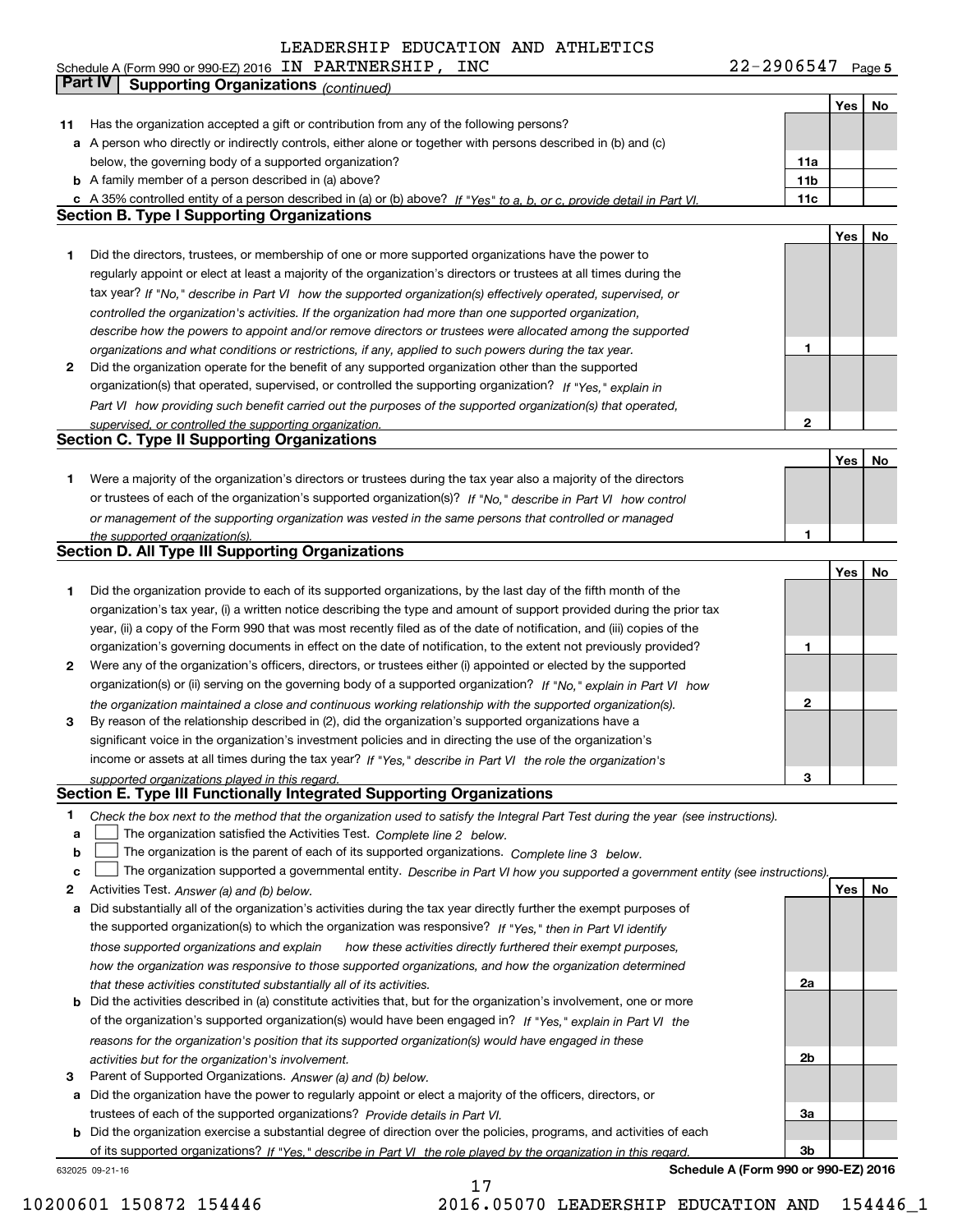|         | <b>SCHEDULE D</b>                                      |                                                                                                        | <b>Supplemental Financial Statements</b>                                                                                                                                                                                      |                          | OMB No. 1545-0047                                                                                                                                                                                                                                                                                                   |
|---------|--------------------------------------------------------|--------------------------------------------------------------------------------------------------------|-------------------------------------------------------------------------------------------------------------------------------------------------------------------------------------------------------------------------------|--------------------------|---------------------------------------------------------------------------------------------------------------------------------------------------------------------------------------------------------------------------------------------------------------------------------------------------------------------|
|         | (Form 990)                                             |                                                                                                        | Complete if the organization answered "Yes" on Form 990,                                                                                                                                                                      |                          |                                                                                                                                                                                                                                                                                                                     |
|         |                                                        |                                                                                                        | Part IV, line 6, 7, 8, 9, 10, 11a, 11b, 11c, 11d, 11e, 11f, 12a, or 12b.<br>Attach to Form 990.                                                                                                                               |                          | Open to Public                                                                                                                                                                                                                                                                                                      |
|         | Department of the Treasury<br>Internal Revenue Service |                                                                                                        | Information about Schedule D (Form 990) and its instructions is at $www.irs.gov/form990$ .                                                                                                                                    |                          | <b>Inspection</b>                                                                                                                                                                                                                                                                                                   |
|         | Name of the organization                               | LEADERSHIP EDUCATION AND ATHLETICS                                                                     |                                                                                                                                                                                                                               |                          | <b>Employer identification number</b>                                                                                                                                                                                                                                                                               |
|         |                                                        | IN PARTNERSHIP, INC                                                                                    |                                                                                                                                                                                                                               |                          | 22-2906547                                                                                                                                                                                                                                                                                                          |
| Part I  |                                                        |                                                                                                        | Organizations Maintaining Donor Advised Funds or Other Similar Funds or Accounts. Complete if the                                                                                                                             |                          |                                                                                                                                                                                                                                                                                                                     |
|         |                                                        | organization answered "Yes" on Form 990, Part IV, line 6.                                              | (a) Donor advised funds                                                                                                                                                                                                       |                          | (b) Funds and other accounts                                                                                                                                                                                                                                                                                        |
|         |                                                        |                                                                                                        |                                                                                                                                                                                                                               |                          |                                                                                                                                                                                                                                                                                                                     |
| 1       |                                                        |                                                                                                        |                                                                                                                                                                                                                               |                          |                                                                                                                                                                                                                                                                                                                     |
| 2<br>3  |                                                        | Aggregate value of contributions to (during year)                                                      |                                                                                                                                                                                                                               |                          |                                                                                                                                                                                                                                                                                                                     |
| 4       |                                                        |                                                                                                        |                                                                                                                                                                                                                               |                          |                                                                                                                                                                                                                                                                                                                     |
| 5       |                                                        |                                                                                                        | Did the organization inform all donors and donor advisors in writing that the assets held in donor advised funds                                                                                                              |                          |                                                                                                                                                                                                                                                                                                                     |
|         |                                                        |                                                                                                        |                                                                                                                                                                                                                               |                          | Yes<br><b>No</b>                                                                                                                                                                                                                                                                                                    |
| 6       |                                                        |                                                                                                        | Did the organization inform all grantees, donors, and donor advisors in writing that grant funds can be used only                                                                                                             |                          |                                                                                                                                                                                                                                                                                                                     |
|         |                                                        |                                                                                                        | for charitable purposes and not for the benefit of the donor or donor advisor, or for any other purpose conferring                                                                                                            |                          |                                                                                                                                                                                                                                                                                                                     |
|         |                                                        |                                                                                                        |                                                                                                                                                                                                                               |                          | Yes<br>No                                                                                                                                                                                                                                                                                                           |
| Part II |                                                        |                                                                                                        | Conservation Easements. Complete if the organization answered "Yes" on Form 990, Part IV, line 7.                                                                                                                             |                          |                                                                                                                                                                                                                                                                                                                     |
| 1       |                                                        | Purpose(s) of conservation easements held by the organization (check all that apply).                  |                                                                                                                                                                                                                               |                          |                                                                                                                                                                                                                                                                                                                     |
|         |                                                        | Preservation of land for public use (e.g., recreation or education)                                    | Preservation of a historically important land area                                                                                                                                                                            |                          |                                                                                                                                                                                                                                                                                                                     |
|         |                                                        | Protection of natural habitat                                                                          | Preservation of a certified historic structure                                                                                                                                                                                |                          |                                                                                                                                                                                                                                                                                                                     |
|         |                                                        | Preservation of open space                                                                             |                                                                                                                                                                                                                               |                          |                                                                                                                                                                                                                                                                                                                     |
| 2       |                                                        |                                                                                                        | Complete lines 2a through 2d if the organization held a qualified conservation contribution in the form of a conservation easement on the last                                                                                |                          |                                                                                                                                                                                                                                                                                                                     |
|         | day of the tax year.                                   |                                                                                                        |                                                                                                                                                                                                                               |                          | Held at the End of the Tax Year                                                                                                                                                                                                                                                                                     |
| а       |                                                        |                                                                                                        |                                                                                                                                                                                                                               | 2a                       |                                                                                                                                                                                                                                                                                                                     |
| b       |                                                        |                                                                                                        | Total acreage restricted by conservation easements [11] matter continuum matter account to the action of the stricted by conservation easements [11] matter continuum matter action of the stricted by conservation easements | 2b                       |                                                                                                                                                                                                                                                                                                                     |
| с       |                                                        |                                                                                                        |                                                                                                                                                                                                                               | 2c                       |                                                                                                                                                                                                                                                                                                                     |
| d       |                                                        |                                                                                                        | Number of conservation easements included in (c) acquired after 8/17/06, and not on a historic structure                                                                                                                      |                          |                                                                                                                                                                                                                                                                                                                     |
|         |                                                        |                                                                                                        |                                                                                                                                                                                                                               | 2d                       |                                                                                                                                                                                                                                                                                                                     |
| 3       |                                                        |                                                                                                        | Number of conservation easements modified, transferred, released, extinguished, or terminated by the organization during the tax                                                                                              |                          |                                                                                                                                                                                                                                                                                                                     |
|         | $year \blacktriangleright$                             |                                                                                                        |                                                                                                                                                                                                                               |                          |                                                                                                                                                                                                                                                                                                                     |
| 4       |                                                        | Number of states where property subject to conservation easement is located $\blacktriangleright$      |                                                                                                                                                                                                                               |                          |                                                                                                                                                                                                                                                                                                                     |
| 5       |                                                        | Does the organization have a written policy regarding the periodic monitoring, inspection, handling of |                                                                                                                                                                                                                               |                          |                                                                                                                                                                                                                                                                                                                     |
|         |                                                        | violations, and enforcement of the conservation easements it holds?                                    |                                                                                                                                                                                                                               |                          | <b>No</b><br>Yes                                                                                                                                                                                                                                                                                                    |
| 6       |                                                        |                                                                                                        | Staff and volunteer hours devoted to monitoring, inspecting, handling of violations, and enforcing conservation easements during the year                                                                                     |                          |                                                                                                                                                                                                                                                                                                                     |
| 7       | ▶                                                      |                                                                                                        | Amount of expenses incurred in monitoring, inspecting, handling of violations, and enforcing conservation easements during the year                                                                                           |                          |                                                                                                                                                                                                                                                                                                                     |
|         | $\blacktriangleright$ \$                               |                                                                                                        |                                                                                                                                                                                                                               |                          |                                                                                                                                                                                                                                                                                                                     |
| 8       |                                                        |                                                                                                        | Does each conservation easement reported on line 2(d) above satisfy the requirements of section 170(h)(4)(B)(i)                                                                                                               |                          |                                                                                                                                                                                                                                                                                                                     |
|         |                                                        |                                                                                                        |                                                                                                                                                                                                                               |                          | No<br>Yes                                                                                                                                                                                                                                                                                                           |
| 9       |                                                        |                                                                                                        | In Part XIII, describe how the organization reports conservation easements in its revenue and expense statement, and balance sheet, and                                                                                       |                          |                                                                                                                                                                                                                                                                                                                     |
|         |                                                        |                                                                                                        | include, if applicable, the text of the footnote to the organization's financial statements that describes the organization's accounting for                                                                                  |                          |                                                                                                                                                                                                                                                                                                                     |
|         | conservation easements.                                |                                                                                                        |                                                                                                                                                                                                                               |                          |                                                                                                                                                                                                                                                                                                                     |
|         | Part III l                                             |                                                                                                        | Organizations Maintaining Collections of Art, Historical Treasures, or Other Similar Assets.                                                                                                                                  |                          |                                                                                                                                                                                                                                                                                                                     |
|         |                                                        | Complete if the organization answered "Yes" on Form 990, Part IV, line 8.                              |                                                                                                                                                                                                                               |                          |                                                                                                                                                                                                                                                                                                                     |
|         |                                                        |                                                                                                        | 1a If the organization elected, as permitted under SFAS 116 (ASC 958), not to report in its revenue statement and balance sheet works of art,                                                                                 |                          |                                                                                                                                                                                                                                                                                                                     |
|         |                                                        |                                                                                                        | historical treasures, or other similar assets held for public exhibition, education, or research in furtherance of public service, provide, in Part XIII,                                                                     |                          |                                                                                                                                                                                                                                                                                                                     |
|         |                                                        | the text of the footnote to its financial statements that describes these items.                       |                                                                                                                                                                                                                               |                          |                                                                                                                                                                                                                                                                                                                     |
| b       |                                                        |                                                                                                        | If the organization elected, as permitted under SFAS 116 (ASC 958), to report in its revenue statement and balance sheet works of art, historical                                                                             |                          |                                                                                                                                                                                                                                                                                                                     |
|         |                                                        |                                                                                                        | treasures, or other similar assets held for public exhibition, education, or research in furtherance of public service, provide the following amounts                                                                         |                          |                                                                                                                                                                                                                                                                                                                     |
|         | relating to these items:                               |                                                                                                        |                                                                                                                                                                                                                               |                          |                                                                                                                                                                                                                                                                                                                     |
|         |                                                        |                                                                                                        |                                                                                                                                                                                                                               |                          | $\frac{1}{2}$ $\frac{1}{2}$ $\frac{1}{2}$ $\frac{1}{2}$ $\frac{1}{2}$ $\frac{1}{2}$ $\frac{1}{2}$ $\frac{1}{2}$ $\frac{1}{2}$ $\frac{1}{2}$ $\frac{1}{2}$ $\frac{1}{2}$ $\frac{1}{2}$ $\frac{1}{2}$ $\frac{1}{2}$ $\frac{1}{2}$ $\frac{1}{2}$ $\frac{1}{2}$ $\frac{1}{2}$ $\frac{1}{2}$ $\frac{1}{2}$ $\frac{1}{2}$ |
|         |                                                        | (ii) Assets included in Form 990, Part X                                                               |                                                                                                                                                                                                                               | $\blacktriangleright$ \$ |                                                                                                                                                                                                                                                                                                                     |
| 2       |                                                        |                                                                                                        | If the organization received or held works of art, historical treasures, or other similar assets for financial gain, provide                                                                                                  |                          |                                                                                                                                                                                                                                                                                                                     |
|         |                                                        | the following amounts required to be reported under SFAS 116 (ASC 958) relating to these items:        |                                                                                                                                                                                                                               |                          |                                                                                                                                                                                                                                                                                                                     |
| а       |                                                        |                                                                                                        |                                                                                                                                                                                                                               | - \$                     |                                                                                                                                                                                                                                                                                                                     |
|         |                                                        |                                                                                                        |                                                                                                                                                                                                                               | -\$                      |                                                                                                                                                                                                                                                                                                                     |
|         |                                                        | LHA For Paperwork Reduction Act Notice, see the Instructions for Form 990.                             |                                                                                                                                                                                                                               |                          | Schedule D (Form 990) 2016                                                                                                                                                                                                                                                                                          |
|         | 632051 08-29-16                                        |                                                                                                        | 18                                                                                                                                                                                                                            |                          |                                                                                                                                                                                                                                                                                                                     |
|         |                                                        |                                                                                                        |                                                                                                                                                                                                                               |                          |                                                                                                                                                                                                                                                                                                                     |

| 10200601 150872 154446 |  |  |
|------------------------|--|--|
|------------------------|--|--|

| ᅩᇰ |  |  |  |                  |  |
|----|--|--|--|------------------|--|
|    |  |  |  | בסססתמפו ומכות ה |  |

10200601 150872 154446 2016.05070 LEADERSHIP EDUCATION AND 154446\_1 10200601 150872 154446 2016.05070 LEADERSHIP EDUCATION AND 154446\_1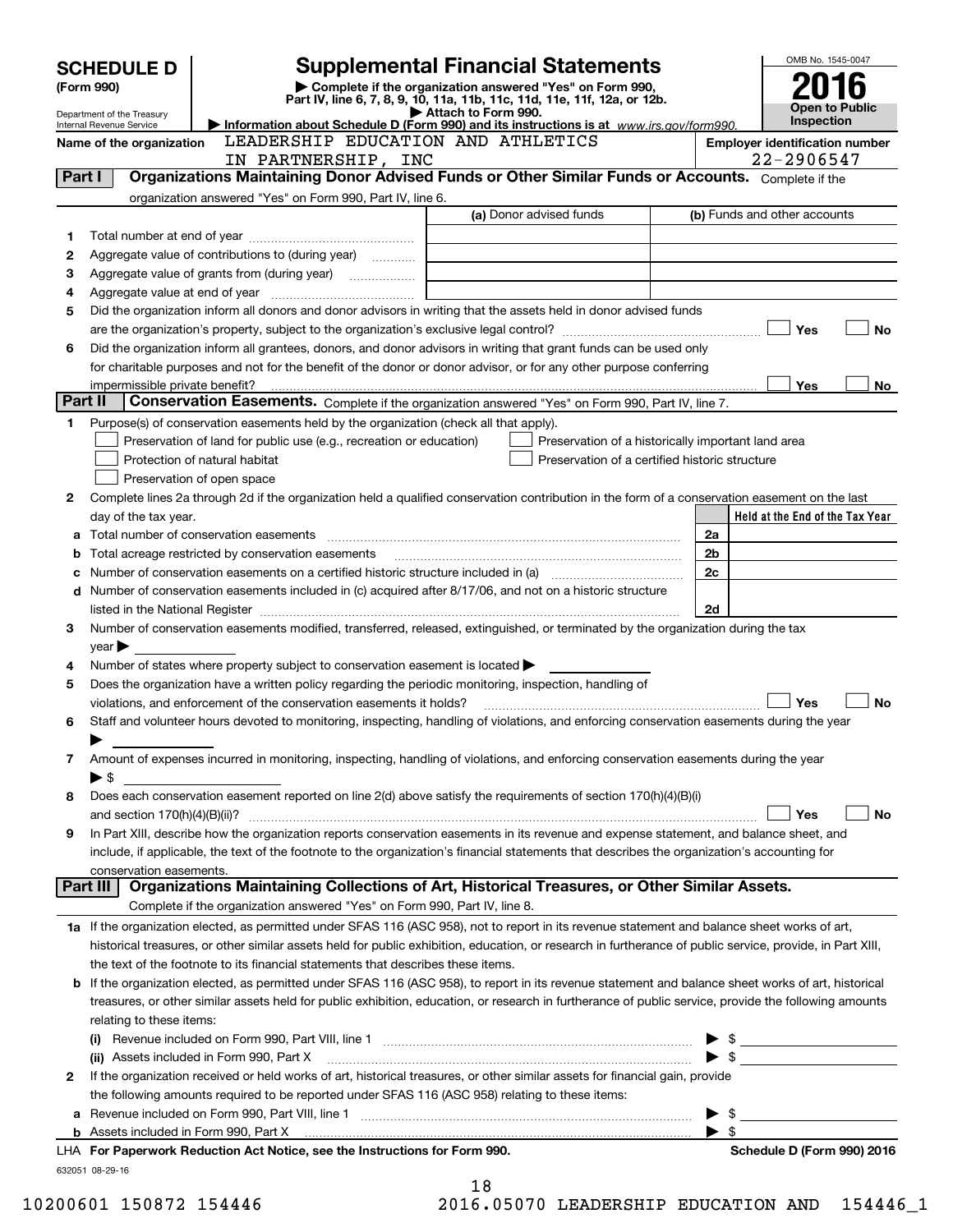|               |                                                                                                                                                                                                                                      | LEADERSHIP EDUCATION AND ATHLETICS |                |                                                                                                                                                                                                                               |  |                  |                      |                            |           |    |
|---------------|--------------------------------------------------------------------------------------------------------------------------------------------------------------------------------------------------------------------------------------|------------------------------------|----------------|-------------------------------------------------------------------------------------------------------------------------------------------------------------------------------------------------------------------------------|--|------------------|----------------------|----------------------------|-----------|----|
|               | Schedule D (Form 990) 2016                                                                                                                                                                                                           | IN PARTNERSHIP, INC                |                |                                                                                                                                                                                                                               |  |                  |                      | $22 - 2906547$ Page 2      |           |    |
|               | Organizations Maintaining Collections of Art, Historical Treasures, or Other Similar Assets (continued)<br>Part III                                                                                                                  |                                    |                |                                                                                                                                                                                                                               |  |                  |                      |                            |           |    |
| З             | Using the organization's acquisition, accession, and other records, check any of the following that are a significant use of its collection items                                                                                    |                                    |                |                                                                                                                                                                                                                               |  |                  |                      |                            |           |    |
|               | (check all that apply):                                                                                                                                                                                                              |                                    |                |                                                                                                                                                                                                                               |  |                  |                      |                            |           |    |
| a             | Public exhibition<br>Loan or exchange programs<br>d                                                                                                                                                                                  |                                    |                |                                                                                                                                                                                                                               |  |                  |                      |                            |           |    |
| b             | Scholarly research                                                                                                                                                                                                                   | е                                  |                | Other and the contract of the contract of the contract of the contract of the contract of the contract of the contract of the contract of the contract of the contract of the contract of the contract of the contract of the |  |                  |                      |                            |           |    |
| c             | Preservation for future generations                                                                                                                                                                                                  |                                    |                |                                                                                                                                                                                                                               |  |                  |                      |                            |           |    |
| 4             | Provide a description of the organization's collections and explain how they further the organization's exempt purpose in Part XIII.                                                                                                 |                                    |                |                                                                                                                                                                                                                               |  |                  |                      |                            |           |    |
| 5             | During the year, did the organization solicit or receive donations of art, historical treasures, or other similar assets                                                                                                             |                                    |                |                                                                                                                                                                                                                               |  |                  |                      |                            |           |    |
|               |                                                                                                                                                                                                                                      |                                    |                |                                                                                                                                                                                                                               |  |                  |                      | Yes                        |           | No |
|               | Part IV<br>Escrow and Custodial Arrangements. Complete if the organization answered "Yes" on Form 990, Part IV, line 9, or                                                                                                           |                                    |                |                                                                                                                                                                                                                               |  |                  |                      |                            |           |    |
|               | reported an amount on Form 990, Part X, line 21.                                                                                                                                                                                     |                                    |                |                                                                                                                                                                                                                               |  |                  |                      |                            |           |    |
|               | 1a Is the organization an agent, trustee, custodian or other intermediary for contributions or other assets not included                                                                                                             |                                    |                |                                                                                                                                                                                                                               |  |                  |                      |                            |           |    |
|               |                                                                                                                                                                                                                                      |                                    |                |                                                                                                                                                                                                                               |  |                  |                      | Yes                        | No        |    |
|               | b If "Yes," explain the arrangement in Part XIII and complete the following table:                                                                                                                                                   |                                    |                |                                                                                                                                                                                                                               |  |                  |                      |                            |           |    |
|               |                                                                                                                                                                                                                                      |                                    |                |                                                                                                                                                                                                                               |  |                  |                      | Amount                     |           |    |
| с             | Beginning balance <b>contract the contract of the contract of the contract of the contract of the contract of the contract of the contract of the contract of the contract of the contract of the contract of the contract of th</b> |                                    |                |                                                                                                                                                                                                                               |  | 1c               |                      |                            |           |    |
| d             | Additions during the year manufactured and an account of the year manufactured and account of the year manufactured and account of the year manufactured and account of the year manufactured and account of the year and acco       |                                    |                |                                                                                                                                                                                                                               |  | 1d               |                      |                            |           |    |
| е             | Distributions during the year manufactured and an intervention of the year manufactured and the year manufactured and the year manufactured and the year manufactured and the year manufactured and the year manufactured and        |                                    |                |                                                                                                                                                                                                                               |  | 1e               |                      |                            |           |    |
| f             |                                                                                                                                                                                                                                      |                                    |                |                                                                                                                                                                                                                               |  | 1f               |                      |                            |           |    |
|               | 2a Did the organization include an amount on Form 990, Part X, line 21, for escrow or custodial account liability?                                                                                                                   |                                    |                |                                                                                                                                                                                                                               |  |                  |                      | <b>Yes</b>                 | No        |    |
| <b>Part V</b> | <b>b</b> If "Yes," explain the arrangement in Part XIII. Check here if the explanation has been provided on Part XIII                                                                                                                |                                    |                |                                                                                                                                                                                                                               |  |                  |                      |                            |           |    |
|               | Endowment Funds. Complete if the organization answered "Yes" on Form 990, Part IV, line 10.                                                                                                                                          |                                    |                |                                                                                                                                                                                                                               |  |                  |                      |                            |           |    |
|               |                                                                                                                                                                                                                                      | (a) Current year                   | (b) Prior year | (c) Two years back                                                                                                                                                                                                            |  |                  | (d) Three years back | (e) Four years back        |           |    |
| 1a            | Beginning of year balance <i>mused in the sea</i> m and the search of the search of the search of the search of the search of the search of the search of the search of the search of the search of the search of the search of the  | 112,568.                           | 114,459.       | 114,880.                                                                                                                                                                                                                      |  |                  | 100,111.             |                            | 93,884.   |    |
| b             |                                                                                                                                                                                                                                      | 12,558.                            |                |                                                                                                                                                                                                                               |  |                  |                      |                            |           |    |
|               | Net investment earnings, gains, and losses                                                                                                                                                                                           | 15,184.                            | 4,359.         | 4,357.                                                                                                                                                                                                                        |  | 19,661.          |                      |                            |           |    |
| d             |                                                                                                                                                                                                                                      |                                    |                |                                                                                                                                                                                                                               |  |                  |                      |                            |           |    |
|               | e Other expenditures for facilities                                                                                                                                                                                                  |                                    |                |                                                                                                                                                                                                                               |  |                  |                      |                            |           |    |
|               | and programs                                                                                                                                                                                                                         | 6,466.                             | 6, 250.        | 4,778.                                                                                                                                                                                                                        |  | 4,892.<br>5,001. |                      |                            |           |    |
|               | f Administrative expenses <i></i>                                                                                                                                                                                                    |                                    |                |                                                                                                                                                                                                                               |  |                  |                      |                            | 1,330.    |    |
| g             | End of year balance                                                                                                                                                                                                                  | 121,286.                           | 112,568.       | 114,459.                                                                                                                                                                                                                      |  |                  | 114,880.             |                            | 100, 111. |    |
| 2             | Provide the estimated percentage of the current year end balance (line 1g, column (a)) held as:                                                                                                                                      |                                    |                |                                                                                                                                                                                                                               |  |                  |                      |                            |           |    |
| а             | Board designated or quasi-endowment                                                                                                                                                                                                  |                                    |                |                                                                                                                                                                                                                               |  |                  |                      |                            |           |    |
|               | Permanent endowment > 66.00                                                                                                                                                                                                          | %                                  |                |                                                                                                                                                                                                                               |  |                  |                      |                            |           |    |
|               | <b>c</b> Temporarily restricted endowment $\blacktriangleright$ 34.00                                                                                                                                                                | %                                  |                |                                                                                                                                                                                                                               |  |                  |                      |                            |           |    |
|               | The percentages on lines 2a, 2b, and 2c should equal 100%.                                                                                                                                                                           |                                    |                |                                                                                                                                                                                                                               |  |                  |                      |                            |           |    |
|               | 3a Are there endowment funds not in the possession of the organization that are held and administered for the organization                                                                                                           |                                    |                |                                                                                                                                                                                                                               |  |                  |                      |                            |           |    |
|               | by:                                                                                                                                                                                                                                  |                                    |                |                                                                                                                                                                                                                               |  |                  |                      |                            | Yes<br>No |    |
|               | (i)                                                                                                                                                                                                                                  |                                    |                |                                                                                                                                                                                                                               |  |                  |                      | 3a(i)                      | X         |    |
|               | related organizations<br>(ii)                                                                                                                                                                                                        |                                    |                |                                                                                                                                                                                                                               |  |                  |                      | 3a(ii)                     | X         |    |
| b             |                                                                                                                                                                                                                                      |                                    |                |                                                                                                                                                                                                                               |  |                  |                      | 3b                         |           |    |
|               | Describe in Part XIII the intended uses of the organization's endowment funds.<br><b>Part VI</b>                                                                                                                                     |                                    |                |                                                                                                                                                                                                                               |  |                  |                      |                            |           |    |
|               | Land, Buildings, and Equipment.                                                                                                                                                                                                      |                                    |                |                                                                                                                                                                                                                               |  |                  |                      |                            |           |    |
|               | Complete if the organization answered "Yes" on Form 990, Part IV, line 11a. See Form 990, Part X, line 10.                                                                                                                           |                                    |                |                                                                                                                                                                                                                               |  |                  |                      |                            |           |    |
|               | Description of property                                                                                                                                                                                                              | (a) Cost or other                  |                | (b) Cost or other                                                                                                                                                                                                             |  | (c) Accumulated  |                      | (d) Book value             |           |    |
|               |                                                                                                                                                                                                                                      | basis (investment)                 |                | basis (other)                                                                                                                                                                                                                 |  | depreciation     |                      |                            |           |    |
|               |                                                                                                                                                                                                                                      |                                    |                |                                                                                                                                                                                                                               |  |                  |                      |                            |           |    |
| b             |                                                                                                                                                                                                                                      |                                    |                |                                                                                                                                                                                                                               |  |                  |                      |                            |           |    |
|               |                                                                                                                                                                                                                                      |                                    |                | 719,356.                                                                                                                                                                                                                      |  | 393,664.         |                      |                            | 325,692.  |    |
| d             |                                                                                                                                                                                                                                      |                                    |                | 118,157.                                                                                                                                                                                                                      |  | 105,067.         |                      |                            | 13,090.   |    |
| е             |                                                                                                                                                                                                                                      |                                    |                | 66,897.                                                                                                                                                                                                                       |  | 66,897.          |                      |                            | $0$ .     |    |
|               | Total. Add lines 1a through 1e. (Column (d) must equal Form 990. Part X. column (B). line 10c.)                                                                                                                                      |                                    |                |                                                                                                                                                                                                                               |  |                  |                      |                            | 338, 782. |    |
|               |                                                                                                                                                                                                                                      |                                    |                |                                                                                                                                                                                                                               |  |                  |                      | Schedule D (Form 990) 2016 |           |    |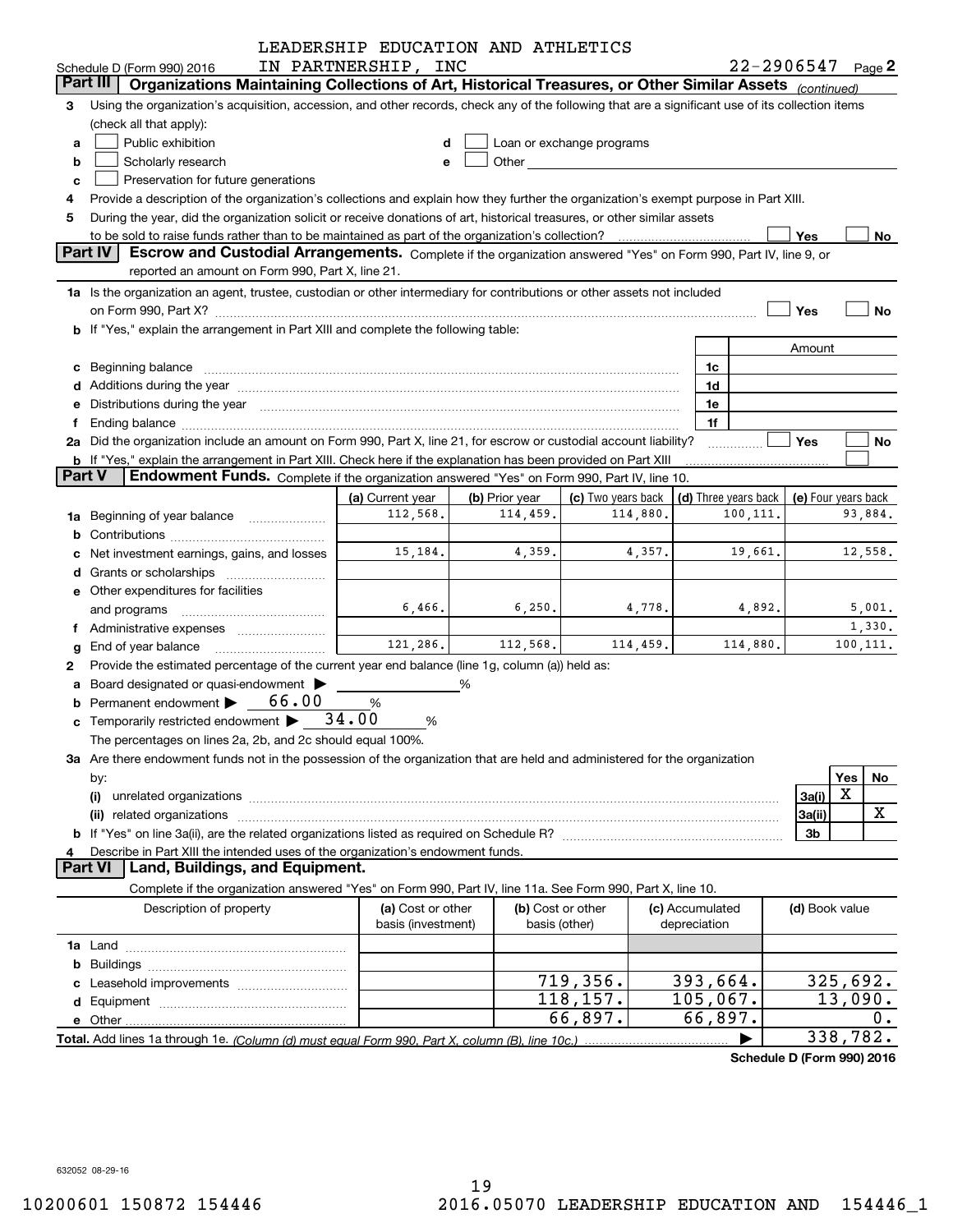#### LEADERSHIP EDUCATION AND ATHLETICS LEADERSHIP EDUCATION AND ATHLETICS ScheduleD(Form990)2016 IN PARTNERSHIP, INC 22-2906547 Page **3**  22-2906547 Schedule D (Form 990) 2016 IN PARTNERSHIP,INC 22-2906547 Page

| Schedule D (Form 990) 2016 | IN                                       | PARTNERSHIP | INC | -2906547<br>$22 -$ | نة Page |
|----------------------------|------------------------------------------|-------------|-----|--------------------|---------|
|                            | Part VII Investments - Other Securities. |             |     |                    |         |

Complete if the organization answered "Yes" on Form 990, Part IV, line 11b. See Form 990, Part X, line 12.

| (a) Description of security or category (including name of security)                          | (b) Book value | (c) Method of valuation: Cost or end-of-year market value |
|-----------------------------------------------------------------------------------------------|----------------|-----------------------------------------------------------|
| (1) Financial derivatives                                                                     |                |                                                           |
| (2) Closely-held equity interests                                                             |                |                                                           |
| $(3)$ Other                                                                                   |                |                                                           |
| ENDOWMENT<br><b>CFGNH</b><br>$\overline{\phantom{m}}$<br>(A)                                  | 121,285.       | <b>COST</b>                                               |
| BOVILSKY FUND<br>- CFGNH<br>(B)                                                               | 35,431.        | <b>COST</b>                                               |
| (C)                                                                                           |                |                                                           |
| (D)                                                                                           |                |                                                           |
| (E)                                                                                           |                |                                                           |
| (F)                                                                                           |                |                                                           |
| (G)                                                                                           |                |                                                           |
| (H)                                                                                           |                |                                                           |
| <b>Total.</b> (Col. (b) must equal Form 990, Part X, col. (B) line 12.) $\blacktriangleright$ | 156,716.       |                                                           |

## **Investments - Program Related. Part VIII Investments - Program Related.**

Complete if the organization answered "Yes" on Form 990, Part IV, line 11c. See Form 990, Part X, line 13.

| (a) Description of investment                                                          | (b) Book value | (c) Method of valuation: Cost or end-of-year market value |
|----------------------------------------------------------------------------------------|----------------|-----------------------------------------------------------|
| (1)                                                                                    |                |                                                           |
| (2)                                                                                    |                |                                                           |
| $\frac{1}{2}$                                                                          |                |                                                           |
| (4)                                                                                    |                |                                                           |
| $\frac{1}{2}$                                                                          |                |                                                           |
| (6)                                                                                    |                |                                                           |
| $\sqrt{(7)}$                                                                           |                |                                                           |
| (8)                                                                                    |                |                                                           |
| (9)                                                                                    |                |                                                           |
| Total. (Col. (b) must equal Form 990, Part X, col. (B) line 13.) $\blacktriangleright$ |                |                                                           |

#### **Part IX Other Assets.**

Complete if the organization answered "Yes" on Form 990, Part IV, line 11d. See Form 990, Part X, line 15.

| (a) Description | (b) Book value |
|-----------------|----------------|
| (1)             |                |
| (2)             |                |
| $\frac{1}{2}$   |                |
| (4)             |                |
| $\frac{1}{2}$   |                |
| (6)             |                |
| $\frac{1}{2}$   |                |
| (8)             |                |
| (9)             |                |
|                 |                |

#### **Part X Other Liabilities.**

Complete if the organization answered "Yes" on Form 990, Part IV, line 11e or 11f. See Form 990, Part X, line 25.

|     | (a) Description of liability                                       | (b) Book value |
|-----|--------------------------------------------------------------------|----------------|
| (1) | Federal income taxes                                               |                |
| (2) |                                                                    |                |
| (3) |                                                                    |                |
| (4) |                                                                    |                |
| (5) |                                                                    |                |
| (6) |                                                                    |                |
|     |                                                                    |                |
| (8) |                                                                    |                |
| (9) |                                                                    |                |
|     | Total. (Column (b) must equal Form 990. Part X, col. (B) line 25.) |                |

**Total.**  *(Column (b) must equal Form 990, Part X, col. (B) line 25.)*

2. Liability for uncertain tax positions. In Part XIII, provide the text of the footnote to the organization's financial statements that reports the organization's liability for uncertain tax positions under FIN 48 (ASC 740). Check here if the text of the footnote has been provided in Part XIII  $~\fbox{X}$ 

**Schedule D (Form 990) 2016 Schedule D (Form 990) 2016**

632053 08-29-16 632053 08-29-16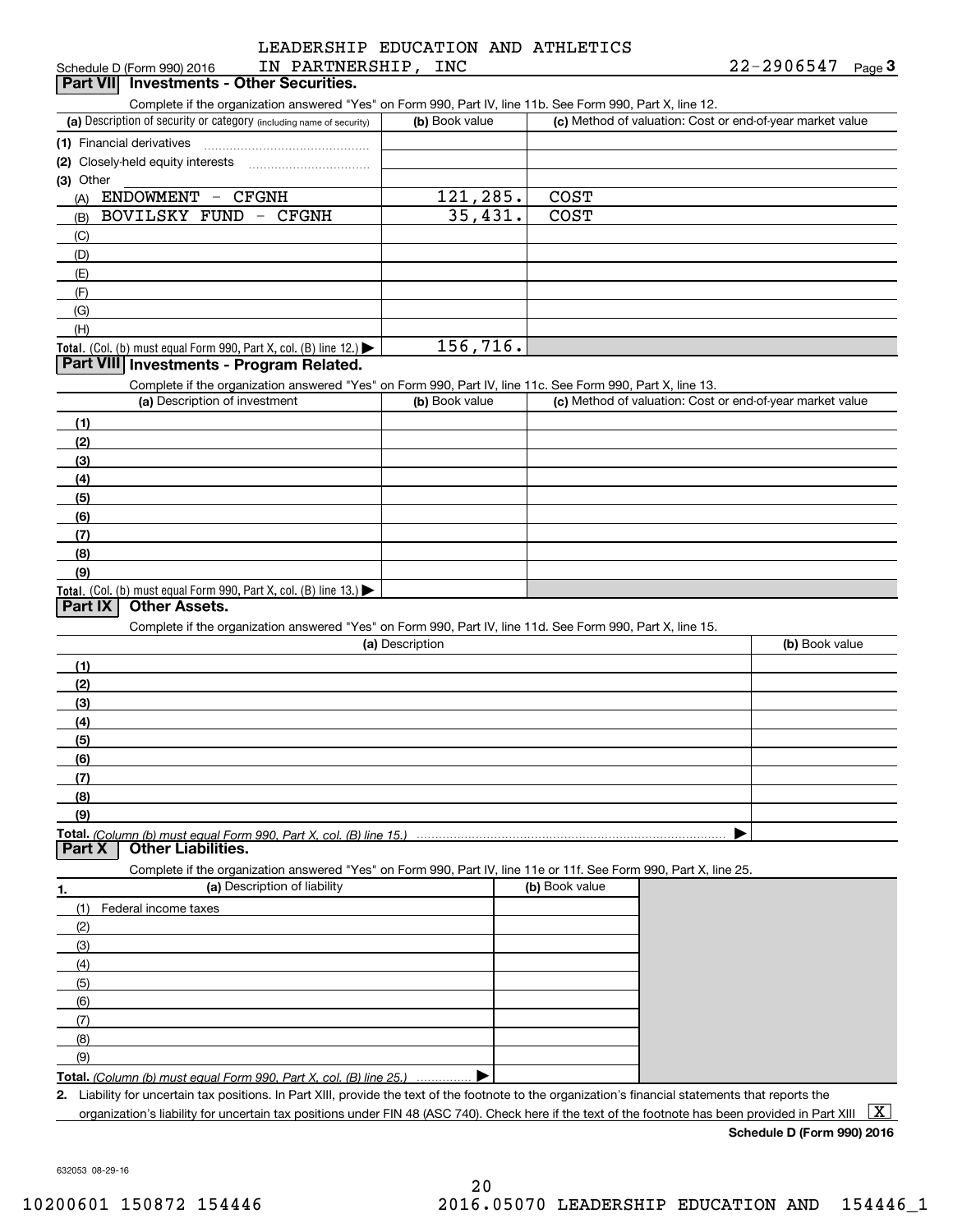|              | LEADERSHIP EDUCATION AND ATHLETICS                                                                                                                                                                                                 |                |                       |                |            |            |  |  |
|--------------|------------------------------------------------------------------------------------------------------------------------------------------------------------------------------------------------------------------------------------|----------------|-----------------------|----------------|------------|------------|--|--|
|              | IN PARTNERSHIP, INC<br>Schedule D (Form 990) 2016                                                                                                                                                                                  |                | $22 - 2906547$ Page 4 |                |            |            |  |  |
|              | Reconciliation of Revenue per Audited Financial Statements With Revenue per Return.<br><b>Part XI</b>                                                                                                                              |                |                       |                |            |            |  |  |
|              | Complete if the organization answered "Yes" on Form 990, Part IV, line 12a.                                                                                                                                                        |                |                       |                |            |            |  |  |
| 1            | Total revenue, gains, and other support per audited financial statements                                                                                                                                                           |                |                       | $\blacksquare$ | 1,850,688. |            |  |  |
| $\mathbf{2}$ | Amounts included on line 1 but not on Form 990, Part VIII, line 12:                                                                                                                                                                |                |                       |                |            |            |  |  |
| a            |                                                                                                                                                                                                                                    | 2a             | 11,893.               |                |            |            |  |  |
| b            |                                                                                                                                                                                                                                    | 2 <sub>b</sub> |                       |                |            |            |  |  |
| c            |                                                                                                                                                                                                                                    | 2c             |                       |                |            |            |  |  |
| d            | Other (Describe in Part XIII.)                                                                                                                                                                                                     | 2d             |                       |                |            |            |  |  |
| е            | Add lines 2a through 2d                                                                                                                                                                                                            |                |                       | 2e             |            | 11,893.    |  |  |
| 3            |                                                                                                                                                                                                                                    |                |                       | $\overline{3}$ | 1,838,795. |            |  |  |
| 4            | Amounts included on Form 990, Part VIII, line 12, but not on line 1:                                                                                                                                                               |                |                       |                |            |            |  |  |
| a            |                                                                                                                                                                                                                                    | 4a             | 1,703.                |                |            |            |  |  |
| b            | Other (Describe in Part XIII.) <b>Construction Contract Construction</b> Chemistry Chemistry Chemistry Chemistry Chemistry                                                                                                         | 4 <sub>h</sub> | $-2,941.$             |                |            |            |  |  |
|              | c Add lines 4a and 4b                                                                                                                                                                                                              |                |                       | 4c             |            | $-1, 238.$ |  |  |
| 5            |                                                                                                                                                                                                                                    |                |                       | 5              | 1,837,557. |            |  |  |
|              | Part XII   Reconciliation of Expenses per Audited Financial Statements With Expenses per Return.                                                                                                                                   |                |                       |                |            |            |  |  |
|              | Complete if the organization answered "Yes" on Form 990, Part IV, line 12a.                                                                                                                                                        |                |                       |                |            |            |  |  |
| 1            |                                                                                                                                                                                                                                    |                |                       | $\blacksquare$ | 2,332,767. |            |  |  |
| 2            | Amounts included on line 1 but not on Form 990, Part IX, line 25:                                                                                                                                                                  |                |                       |                |            |            |  |  |
| a            |                                                                                                                                                                                                                                    | 2a             |                       |                |            |            |  |  |
| b            |                                                                                                                                                                                                                                    | 2 <sub>b</sub> |                       |                |            |            |  |  |
| c.           |                                                                                                                                                                                                                                    | 2c             |                       |                |            |            |  |  |
| d            |                                                                                                                                                                                                                                    | 2d             | 2,941.                |                |            |            |  |  |
| е            | Add lines 2a through 2d <b>manufactures</b> and contained the state of the state of the state of the state of the state of the state of the state of the state of the state of the state of the state of the state of the state of |                |                       | <b>2e</b>      |            | 2,941.     |  |  |
| 3            |                                                                                                                                                                                                                                    |                |                       | 3              | 2,329,826. |            |  |  |
| 4            | Amounts included on Form 990, Part IX, line 25, but not on line 1:                                                                                                                                                                 |                |                       |                |            |            |  |  |
| a            |                                                                                                                                                                                                                                    | 4a             | 1,703.                |                |            |            |  |  |
| b            | Other (Describe in Part XIII.)                                                                                                                                                                                                     | 4 <sub>b</sub> |                       |                |            |            |  |  |
|              | c Add lines 4a and 4b                                                                                                                                                                                                              |                |                       | 4c             |            | 1,703.     |  |  |
| 5            |                                                                                                                                                                                                                                    |                |                       | 5              | 2,331,529. |            |  |  |
|              | Part XIII Supplemental Information.                                                                                                                                                                                                |                |                       |                |            |            |  |  |

-<br>Provide the descriptions required for Part II, lines 3, 5, and 9; Part III, lines 1a and 4; Part IV, lines 1b and 2b; Part V, line 4; Part X, line 2; Part XI, lines 2d and 4b; and Part XII, lines 2d and 4b. Also complete this part to provide any additional information.

PART V, LINE 4:

THE INVESTMENT AND SPENDING POLICY GUIDELINES ARE DESIGNED TO OPERATE IN THE INVESTMENT AND SPENDING POLICY GUIDELINES ARE DESIGNED TO OPERATE IN

CONCERT IN ORDER TO PROVIDE A SIGNIFICANT AND STABLE FLOW OF FUNDS OVER CONCERT IN ORDER TO PROVIDE A SIGNIFICANT AND STABLE FLOW OF FUNDS OVER

THE SHORT-TERM TO PROVIDE RESOURCES TO MEET CURRENT OPERATING NEEDS AND THE SHORT-TERM TO PROVIDE RESOURCES TO MEET CURRENT OPERATING NEEDS AND,

AT THE SAME TIME, MAINTAIN THE PURCHASING POWER OF THE FUNDS OVER THE LONG AT THE SAME TIME, MAINTAIN THE PURCHASING POWER OF THE FUNDS OVER THE LONG

TERM. TERM.

PART X, LINE 2:

THE ORGANIZATION IS EXEMPT FROM FEDERAL INCOME TAXES UNDER THE PROVISIONS THE ORGANIZATION IS EXEMPT FROM FEDERAL INCOME TAXES UNDER THE PROVISIONS

OF INTERNAL REVENUE CODE SECTION 501 (C) ( 3) . OF INTERNAL REVENUE CODE SECTION 501(C)(3).

ACCOUNTING PRINCIPLES GENERALLY ACCEPTED IN THE UNITED STATES OF AMERICA ACCOUNTING PRINCIPLES GENERALLY ACCEPTED IN THE UNITED STATES OF AMERICA

21 21

REQUIRE MANAGEMENT TO EVALUATE TAX POSITIONS TAKEN AND RECOGNIZE A TAX REQUIRE MANAGEMENT TO EVALUATE TAX POSITIONS TAKEN AND RECOGNIZE A TAX

632054 08-29-16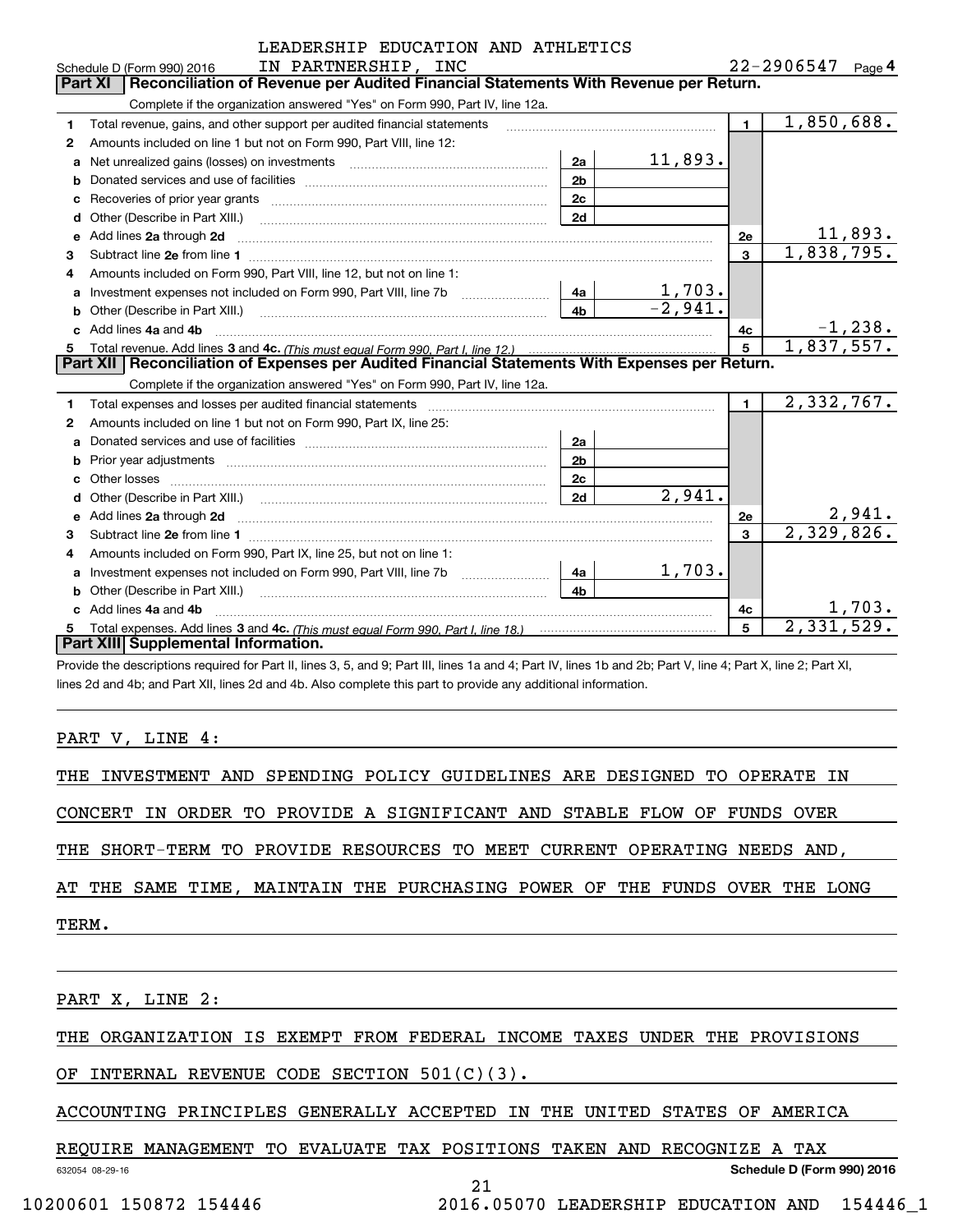| LEADERSHIP EDUCATION AND ATHLETICS<br>$22 - 2906547$ Page 5<br>IN PARTNERSHIP, INC<br>Schedule D (Form 990) 2016<br><b>Part XIII Supplemental Information</b> (continued) |
|---------------------------------------------------------------------------------------------------------------------------------------------------------------------------|
| LIABILITY (OR ASSET) IF THE ORGANIZATION HAS TAKEN AN UNCERTAIN POSITION                                                                                                  |
| THAT MORE LIKELY THAN NOT WOULD NOT BE SUSTAINED UPON EXAMINATION BY                                                                                                      |
| MANAGEMENT HAS ANALYZED THE TAX POSITIONS TAKEN AND<br>TAXING AUTHORITIES.                                                                                                |
| HAS CONCLUDED THAT AS OF AUGUST 31, 2017, THERE ARE NO UNCERTAIN POSITIONS                                                                                                |
| TAKEN OR EXPECTED TO BE TAKEN THAT WOULD REQUIRE RECOGNITION OF A                                                                                                         |
| LIABILITY (OR ASSET) OR DISCLOSURE IN THE FINANCIAL STATEMENTS. LEAP IS                                                                                                   |
| SUBJECT TO ROUTINE AUDITS BY TAXING JURISDICTIONS; HOWEVER, THERE ARE                                                                                                     |
| CURRENTLY NO AUDITS FOR ANY TAX PERIODS IN PROGRESS.                                                                                                                      |
|                                                                                                                                                                           |
| PART XI, LINE 4B - OTHER ADJUSTMENTS:                                                                                                                                     |
| LOSS FROM SALE OF ASSETS                                                                                                                                                  |
|                                                                                                                                                                           |
| PART XII, LINE 2D - OTHER ADJUSTMENTS:                                                                                                                                    |
| LOSS FROM SALE OF ASSETS                                                                                                                                                  |
|                                                                                                                                                                           |
|                                                                                                                                                                           |
|                                                                                                                                                                           |
|                                                                                                                                                                           |
|                                                                                                                                                                           |
|                                                                                                                                                                           |
|                                                                                                                                                                           |
|                                                                                                                                                                           |
|                                                                                                                                                                           |

**Schedule D (Form 990) <sup>2016</sup> Schedule D (Form 990) 2016**

632055 08-29-16 632055 08-29-16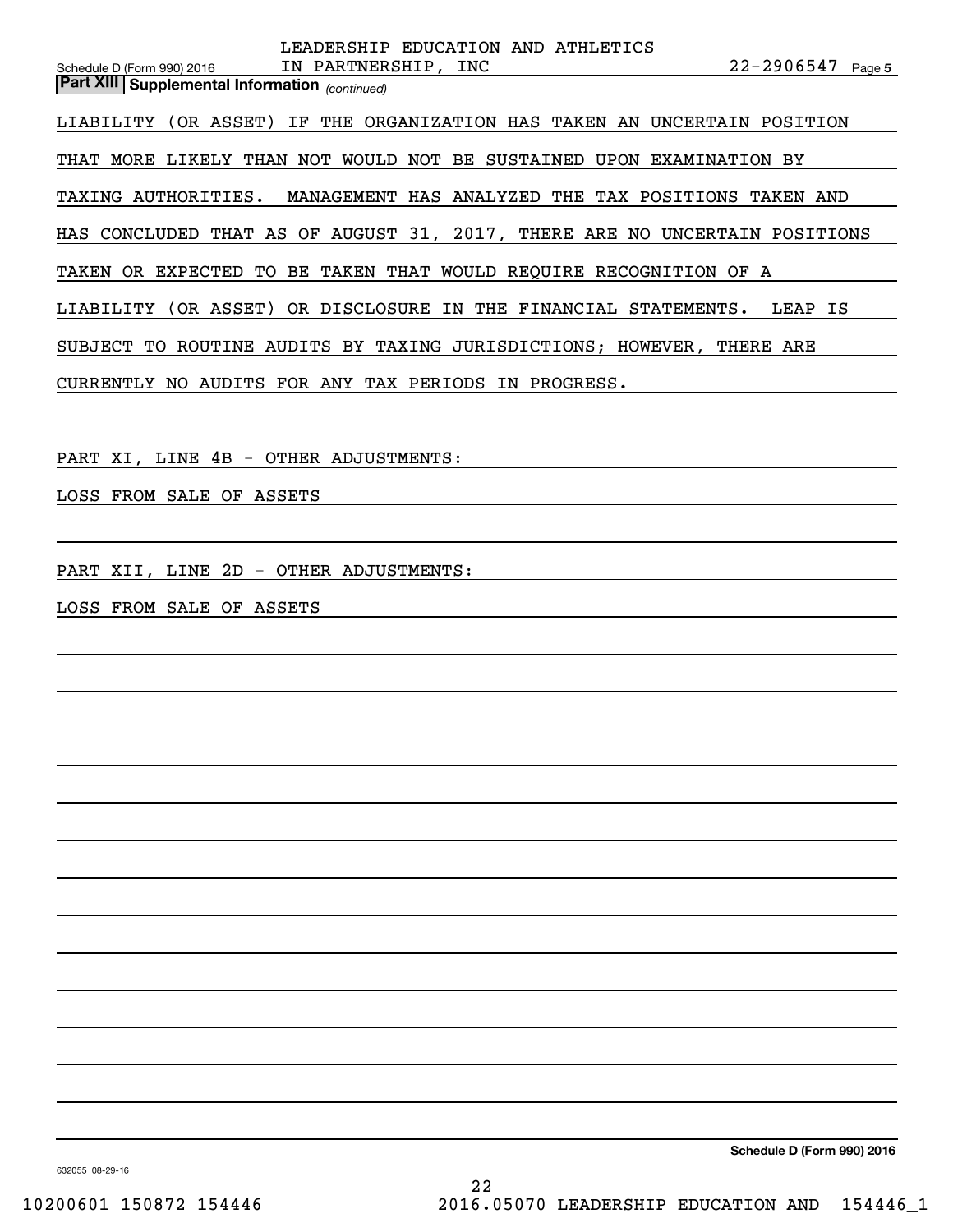|        | <b>SCHEDULE M</b>                 |                                                                                                                   | <b>Noncash Contributions</b> |                  | OMB No. 1545-0047                                                                                                              |                           |                                       |     |    |
|--------|-----------------------------------|-------------------------------------------------------------------------------------------------------------------|------------------------------|------------------|--------------------------------------------------------------------------------------------------------------------------------|---------------------------|---------------------------------------|-----|----|
|        | (Form 990)                        |                                                                                                                   |                              |                  |                                                                                                                                |                           |                                       |     |    |
|        |                                   | ▶ Complete if the organizations answered "Yes" on Form 990, Part IV, lines 29 or 30.                              |                              |                  | 2016                                                                                                                           |                           |                                       |     |    |
|        | Department of the Treasury        | Attach to Form 990.                                                                                               |                              |                  |                                                                                                                                |                           | <b>Open To Public</b>                 |     |    |
|        | Internal Revenue Service          |                                                                                                                   |                              |                  | Information about Schedule M (Form 990) and its instructions is at www.irs.gov/form990.                                        |                           | Inspection                            |     |    |
|        | Name of the organization          | LEADERSHIP EDUCATION AND ATHLETICS                                                                                |                              |                  |                                                                                                                                |                           | <b>Employer identification number</b> |     |    |
|        |                                   | IN PARTNERSHIP, INC                                                                                               |                              |                  |                                                                                                                                |                           | 22-2906547                            |     |    |
| Part I |                                   | <b>Types of Property</b>                                                                                          |                              |                  |                                                                                                                                |                           |                                       |     |    |
|        |                                   |                                                                                                                   | (a)                          | (b)              | (c)                                                                                                                            |                           | (d)                                   |     |    |
|        |                                   |                                                                                                                   | Check if                     | Number of        | Noncash contribution                                                                                                           |                           | Method of determining                 |     |    |
|        |                                   |                                                                                                                   | applicable                   | contributions or | amounts reported on<br>litems contributed  Form 990. Part VIII. line 1q                                                        |                           | noncash contribution amounts          |     |    |
| 1      |                                   |                                                                                                                   |                              |                  |                                                                                                                                |                           |                                       |     |    |
| 2      |                                   |                                                                                                                   |                              |                  |                                                                                                                                |                           |                                       |     |    |
| з      |                                   | Art - Fractional interests                                                                                        |                              |                  |                                                                                                                                |                           |                                       |     |    |
| 4      |                                   |                                                                                                                   |                              |                  |                                                                                                                                |                           |                                       |     |    |
| 5      |                                   | Clothing and household goods                                                                                      |                              |                  |                                                                                                                                |                           |                                       |     |    |
| 6      |                                   |                                                                                                                   |                              |                  |                                                                                                                                |                           |                                       |     |    |
|        |                                   |                                                                                                                   |                              |                  |                                                                                                                                |                           |                                       |     |    |
| 7      |                                   |                                                                                                                   |                              |                  |                                                                                                                                |                           |                                       |     |    |
| 8      |                                   |                                                                                                                   | X                            | 4                |                                                                                                                                | 41,906. FAIR MARKET VALUE |                                       |     |    |
| 9      |                                   | Securities - Publicly traded                                                                                      |                              |                  |                                                                                                                                |                           |                                       |     |    |
| 10     |                                   | Securities - Closely held stock                                                                                   |                              |                  |                                                                                                                                |                           |                                       |     |    |
| 11     | Securities - Partnership, LLC, or |                                                                                                                   |                              |                  |                                                                                                                                |                           |                                       |     |    |
|        | trust interests                   |                                                                                                                   |                              |                  |                                                                                                                                |                           |                                       |     |    |
| 12     |                                   |                                                                                                                   |                              |                  |                                                                                                                                |                           |                                       |     |    |
| 13     |                                   | Qualified conservation contribution -                                                                             |                              |                  |                                                                                                                                |                           |                                       |     |    |
|        | Historic structures               |                                                                                                                   |                              |                  |                                                                                                                                |                           |                                       |     |    |
| 14     |                                   | Qualified conservation contribution - Other                                                                       |                              |                  |                                                                                                                                |                           |                                       |     |    |
| 15     |                                   |                                                                                                                   |                              |                  |                                                                                                                                |                           |                                       |     |    |
| 16     |                                   | Real estate - Commercial                                                                                          |                              |                  |                                                                                                                                |                           |                                       |     |    |
| 17     |                                   |                                                                                                                   |                              |                  |                                                                                                                                |                           |                                       |     |    |
| 18     |                                   |                                                                                                                   |                              |                  |                                                                                                                                |                           |                                       |     |    |
| 19     |                                   |                                                                                                                   |                              |                  |                                                                                                                                |                           |                                       |     |    |
| 20     |                                   | Drugs and medical supplies                                                                                        |                              |                  |                                                                                                                                |                           |                                       |     |    |
| 21     |                                   |                                                                                                                   |                              |                  |                                                                                                                                |                           |                                       |     |    |
| 22     |                                   |                                                                                                                   |                              |                  |                                                                                                                                |                           |                                       |     |    |
| 23     |                                   |                                                                                                                   |                              |                  |                                                                                                                                |                           |                                       |     |    |
| 24     |                                   |                                                                                                                   |                              |                  |                                                                                                                                |                           |                                       |     |    |
| 25     | Other                             |                                                                                                                   |                              |                  |                                                                                                                                |                           |                                       |     |    |
| 26     | Other                             |                                                                                                                   |                              |                  |                                                                                                                                |                           |                                       |     |    |
| 27     | Other                             |                                                                                                                   |                              |                  |                                                                                                                                |                           |                                       |     |    |
| 28     | Other                             |                                                                                                                   |                              |                  |                                                                                                                                |                           |                                       |     |    |
| 29     |                                   | Number of Forms 8283 received by the organization during the tax year for contributions                           |                              |                  |                                                                                                                                |                           |                                       |     |    |
|        |                                   | for which the organization completed Form 8283, Part IV, Donee Acknowledgement                                    |                              |                  | 29                                                                                                                             |                           |                                       |     |    |
|        |                                   |                                                                                                                   |                              |                  |                                                                                                                                |                           |                                       | Yes | No |
|        |                                   |                                                                                                                   |                              |                  | 30a During the year, did the organization receive by contribution any property reported in Part I, lines 1 through 28, that it |                           |                                       |     |    |
|        |                                   |                                                                                                                   |                              |                  | must hold for at least three years from the date of the initial contribution, and which isn't required to be used for          |                           |                                       |     |    |
|        |                                   | exempt purposes for the entire holding period?                                                                    |                              |                  |                                                                                                                                |                           | 30a                                   |     | x  |
|        |                                   | <b>b</b> If "Yes," describe the arrangement in Part II.                                                           |                              |                  |                                                                                                                                |                           |                                       |     |    |
| 31     |                                   |                                                                                                                   |                              |                  | Does the organization have a gift acceptance policy that requires the review of any nonstandard contributions?                 |                           | 31                                    |     | х  |
|        |                                   | 32a Does the organization hire or use third parties or related organizations to solicit, process, or sell noncash |                              |                  |                                                                                                                                |                           |                                       |     |    |
|        |                                   |                                                                                                                   |                              |                  |                                                                                                                                |                           |                                       |     | х  |
|        | contributions?                    |                                                                                                                   |                              |                  |                                                                                                                                |                           | 32a                                   |     |    |
|        | b If "Yes," describe in Part II.  |                                                                                                                   |                              |                  |                                                                                                                                |                           |                                       |     |    |
| 33     |                                   |                                                                                                                   |                              |                  | If the organization didn't report an amount in column (c) for a type of property for which column (a) is checked,              |                           |                                       |     |    |
|        | describe in Part II.              |                                                                                                                   |                              |                  |                                                                                                                                |                           |                                       |     |    |
| LHA    |                                   | For Paperwork Reduction Act Notice, see the Instructions for Form 990.                                            |                              |                  |                                                                                                                                |                           | Schedule M (Form 990) (2016)          |     |    |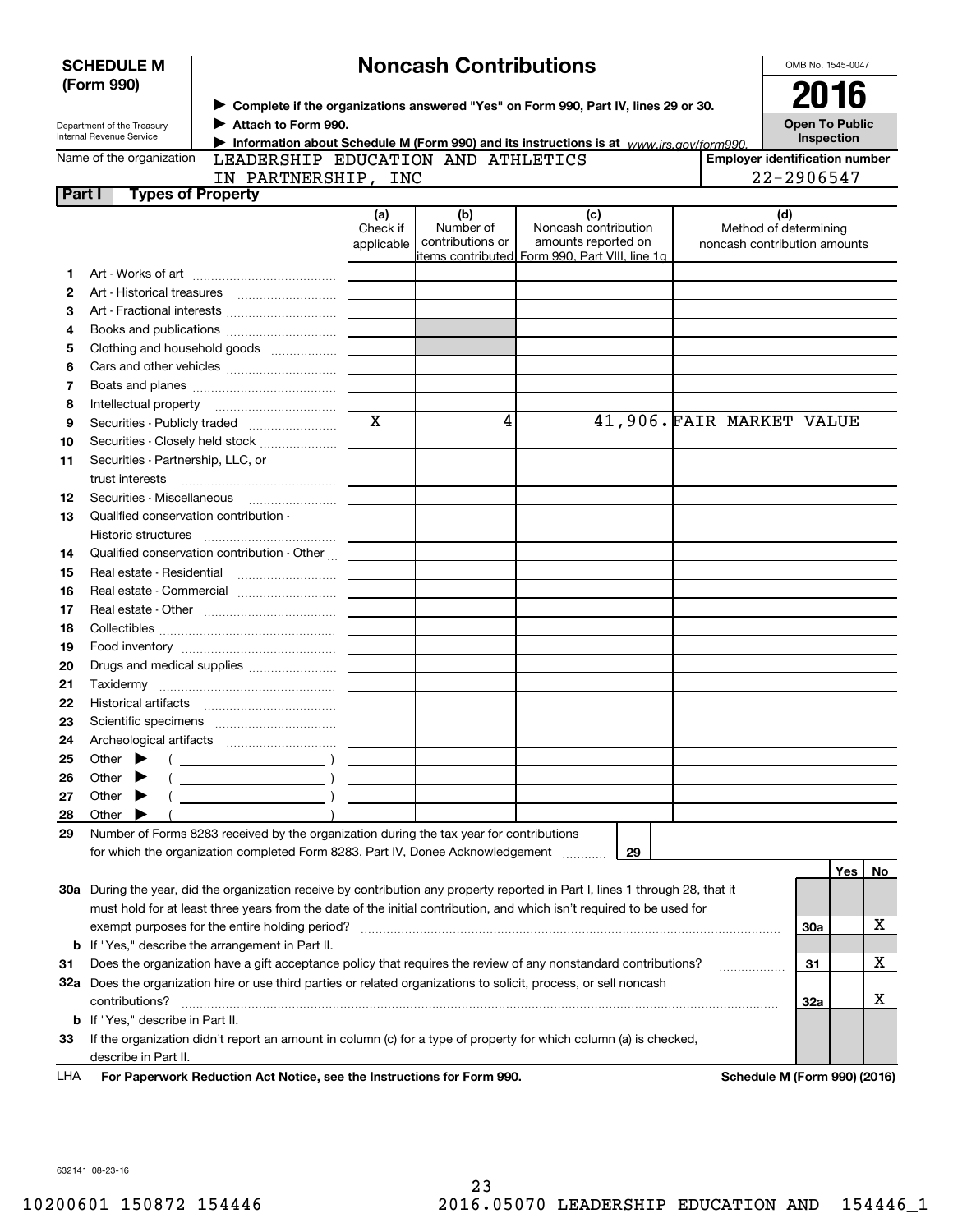|                 | Schedule M (Form 990) (2016) IN PARTNERSHIP, INC<br>Part II   Supplemental Information. Drovide the information                                                                                                                                                                  |  |    |  | $22 - 2906547$               | Page 2 |
|-----------------|----------------------------------------------------------------------------------------------------------------------------------------------------------------------------------------------------------------------------------------------------------------------------------|--|----|--|------------------------------|--------|
|                 | <b>Supplemental Information.</b> Provide the information required by Part I, lines 30b, 32b, and 33, and whether the organization is reporting in Part I, column (b), the number of contributions, the number of items received, or<br>this part for any additional information. |  |    |  |                              |        |
|                 |                                                                                                                                                                                                                                                                                  |  |    |  |                              |        |
|                 |                                                                                                                                                                                                                                                                                  |  |    |  |                              |        |
|                 |                                                                                                                                                                                                                                                                                  |  |    |  |                              |        |
|                 |                                                                                                                                                                                                                                                                                  |  |    |  |                              |        |
|                 |                                                                                                                                                                                                                                                                                  |  |    |  |                              |        |
|                 |                                                                                                                                                                                                                                                                                  |  |    |  |                              |        |
|                 |                                                                                                                                                                                                                                                                                  |  |    |  |                              |        |
|                 |                                                                                                                                                                                                                                                                                  |  |    |  |                              |        |
|                 |                                                                                                                                                                                                                                                                                  |  |    |  |                              |        |
|                 |                                                                                                                                                                                                                                                                                  |  |    |  |                              |        |
|                 |                                                                                                                                                                                                                                                                                  |  |    |  |                              |        |
|                 |                                                                                                                                                                                                                                                                                  |  |    |  |                              |        |
|                 |                                                                                                                                                                                                                                                                                  |  |    |  |                              |        |
|                 |                                                                                                                                                                                                                                                                                  |  |    |  |                              |        |
|                 |                                                                                                                                                                                                                                                                                  |  |    |  |                              |        |
|                 |                                                                                                                                                                                                                                                                                  |  |    |  |                              |        |
|                 |                                                                                                                                                                                                                                                                                  |  |    |  |                              |        |
|                 |                                                                                                                                                                                                                                                                                  |  |    |  |                              |        |
|                 |                                                                                                                                                                                                                                                                                  |  |    |  |                              |        |
|                 |                                                                                                                                                                                                                                                                                  |  |    |  |                              |        |
|                 |                                                                                                                                                                                                                                                                                  |  |    |  |                              |        |
|                 |                                                                                                                                                                                                                                                                                  |  |    |  |                              |        |
|                 |                                                                                                                                                                                                                                                                                  |  |    |  |                              |        |
|                 |                                                                                                                                                                                                                                                                                  |  |    |  |                              |        |
|                 |                                                                                                                                                                                                                                                                                  |  |    |  |                              |        |
|                 |                                                                                                                                                                                                                                                                                  |  |    |  |                              |        |
| 632142 08-23-16 |                                                                                                                                                                                                                                                                                  |  |    |  | Schedule M (Form 990) (2016) |        |
|                 |                                                                                                                                                                                                                                                                                  |  | 24 |  |                              |        |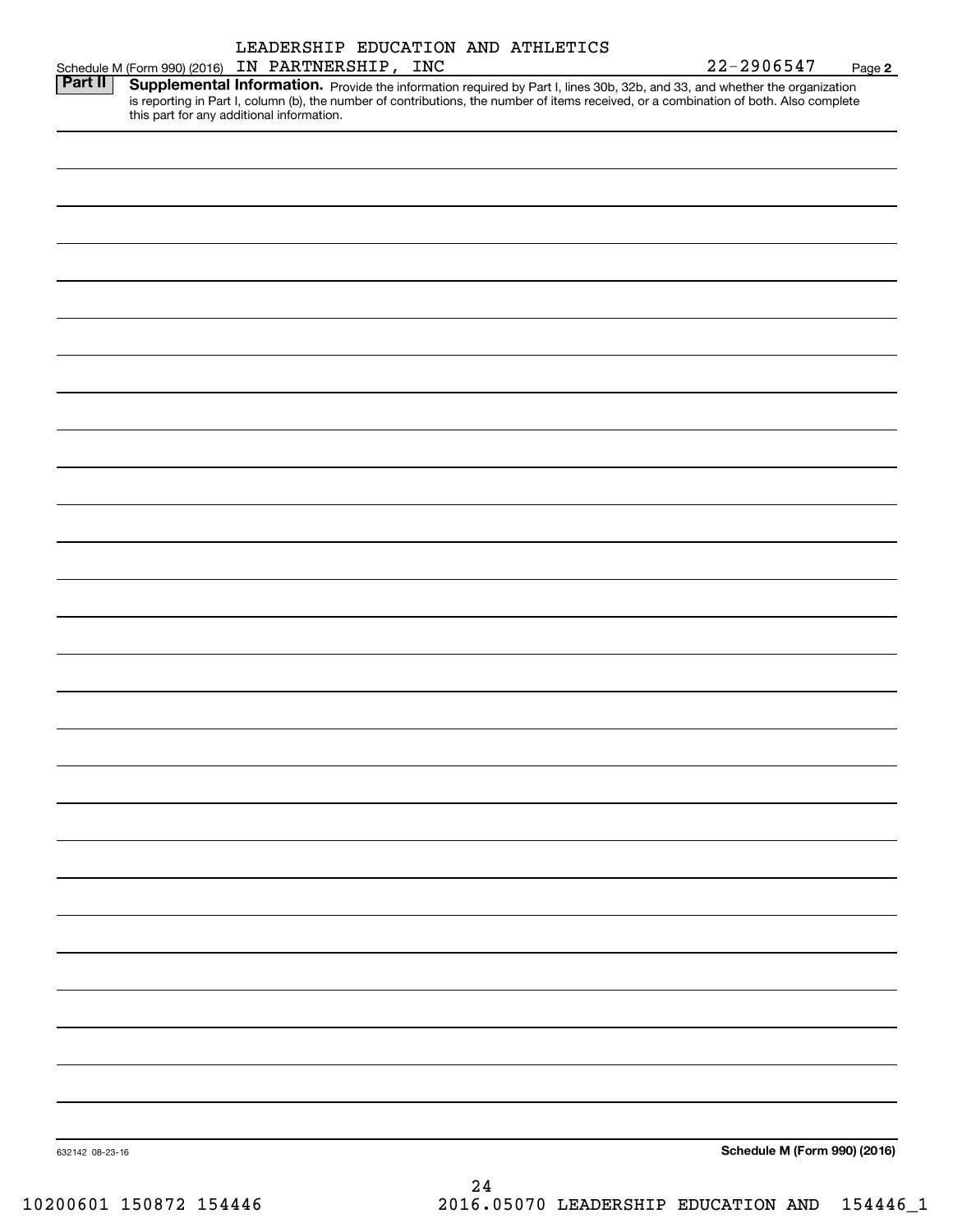**(Form 990 or 990-EZ)**

Department of the Treasury Internal Revenue Service Name of the organization

# **SCHEDULE O Supplemental Information to Form 990 or 990-EZ SCHEDULE O Supplemental Information to Form 990 or 990-EZ**

**(Form 990 or 990-EZ) Complete to provide information for responses to specific questions on Complete to provide information for responses to specific questions on Form 990 or 990-EZ or to provide any additional information. Form 990 or 990-EZ or to provide any additional information.** Department of the Treasury **and Construction Construction Construction b Attach to Form 990 or 990-EZ. Information about Schedule O (Form 990 or 990-EZ) and its instructions is at**  $www.irs.gov/form990.$ 



IN PARTNERSHIP, INC 22-2906547 IN PARTNERSHIP, INC 22-2906547

FORM 990, PART I, LINE 1, DESCRIPTION OF ORGANIZATION MISSION: FORM 990, PART I, LINE 1, DESCRIPTION OF ORGANIZATION MISSION:

AND HIGH SCHOOL COUNSELORS TO RUN YEAR-ROUND PROGRAMS. AND HIGH SCHOOL COUNSELORS TO RUN YEAR-ROUND PROGRAMS.

FORM 990, PART III, LINE 1, DESCRIPTION OF ORGANIZATION MISSION: FORM 990, PART III, LINE 1, DESCRIPTION OF ORGANIZATION MISSION:

POTENTIAL. POTENTIAL.

FORM 990, PART VI , SECTION A, LINE 2 : FORM 990, PART VI, SECTION A, LINE 2:

JEROME HARRIS MEYER AND ROSLYN MEYER ARE MARRIED JEROME HARRIS MEYER AND ROSLYN MEYER ARE MARRIED

FORM 990, PART VI , SECTION B, LINE 11B: FORM 990, PART VI, SECTION B, LINE 11B:

THE 990 IS DRAFTED BY THE ACCOUNTANTS AND SENT TO THE EXECUTIVE DIRECTOR THE 990 IS DRAFTED BY THE ACCOUNTANTS AND SENT TO THE EXECUTIVE DIRECTOR

AND FINANCE DIRECTOR FOR REVIEW. AFTER MANAGEMENT HAS COMPLETED THEIR AND FINANCE DIRECTOR FOR REVIEW. AFTER MANAGEMENT HAS COMPLETED THEIR

REVIEW, A DRAFT IS SENT TO THE FINANCE COMMITTEE OF THE BOARD FOR REVIEW REVIEW, A DRAFT IS SENT TO THE FINANCE COMMITTEE OF THE BOARD FOR REVIEW

AND APPROVAL AND THEN PROVIDED TO THE FULL BOARD OF DIRECTORS. AND APPROVAL AND THEN PROVIDED TO THE FULL BOARD OF DIRECTORS.

FORM 990, PART VI , SECTION B, LINE 12C: FORM 990, PART VI, SECTION B, LINE 12C:

AT THE ANNUAL BOARD MEETING, BOARD MEMBERS MUST LIST ANY RELATED PARTY AT THE ANNUAL BOARD MEETING, BOARD MEMBERS MUST LIST ANY RELATED PARTY

ACTIVITY WITH THE ORGANIZATION AND SIGN THAT IT IS COMPLETE AND ACCURATE. ACTIVITY WITH THE ORGANIZATION AND SIGN THAT IT IS COMPLETE AND ACCURATE.

FORM 990, PART VI , SECTION B, LINE 15A: FORM 990, PART VI, SECTION B, LINE 15A:

THE AUDIT COMMITTEE USES MARKET DATA FROM SIMILAR NOT FOR PROFIT THE AUDIT COMMITTEE USES MARKET DATA FROM SIMILAR NOT FOR PROFIT

ORGANIZATIONS TO EVALUATE THE COMPENSATION FOR THE EXECUTIVE DIRECTOR. THE ORGANIZATIONS TO EVALUATE THE COMPENSATION FOR THE EXECUTIVE DIRECTOR. THE

COMPENSATION THE DIRECTOR OF FINANCE IS DETERMINED BY THE EXECUTIVE COMPENSATION THE DIRECTOR OF FINANCE IS DETERMINED BY THE EXECUTIVE

DIRECTOR. DIRECTOR.

FORM 990, PART VI , SECTION C, LINE 19 : FORM 990, PART VI, SECTION C, LINE 19:

LHA For Paperwork Reduction Act Notice, see the Instructions for Form 990 or 990-EZ. Schedule O (Form 990 or 990-EZ) (2016) 632211 08-25-16 632211 08-25-16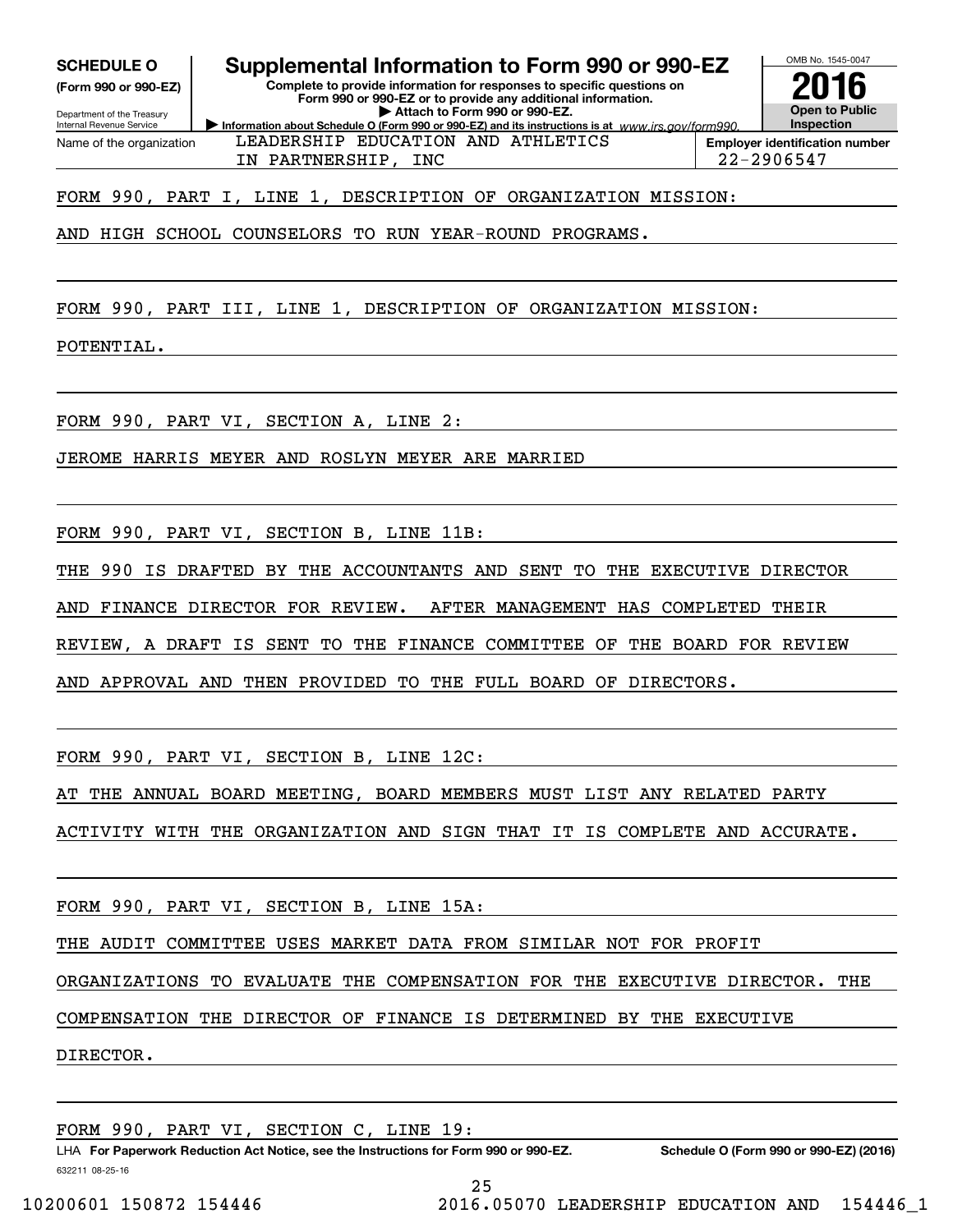| NO CHANGES HAVE BEEN MADE FROM THE PRIOR YEAR. |
|------------------------------------------------|
|                                                |
|                                                |
|                                                |
|                                                |
|                                                |
|                                                |
|                                                |
|                                                |
|                                                |
|                                                |
|                                                |
|                                                |
|                                                |
|                                                |
|                                                |
|                                                |
|                                                |
|                                                |
|                                                |
|                                                |
|                                                |
|                                                |
|                                                |
|                                                |
|                                                |
|                                                |
|                                                |
|                                                |
|                                                |
|                                                |
|                                                |

Schedule O (Form 990 or 990-EZ) (2016)

Name of the organization LEADERSHIP EDUCATION AND ATHLETICS **Employer identification number**  Schedule O (Form 990 or 990-EZ) (2016) Page Name of the organization LEADERSHIP EDUCATION AND ATHLETICS IN PARTNERSHIP, INC 22-29 0654 7 IN PARTNERSHIP, INC 22-2906547

**Employer identification number**